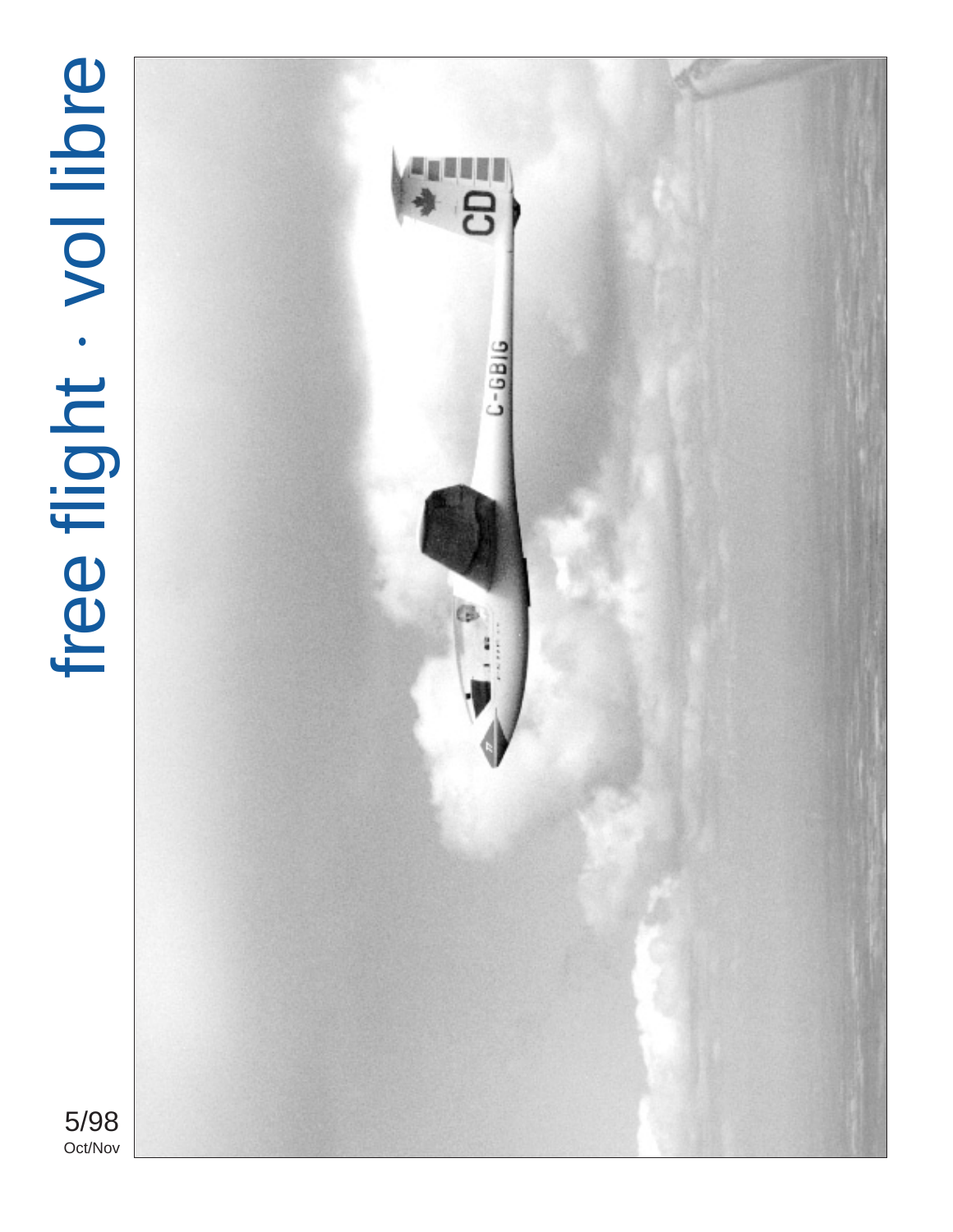# **Liaison**



**Badges, recruiting, cross-country and other matters** The topic of member retention invariably comes up when one talks about membership stagnation. Many people only stay two or three years, the years where they use the most resources, and then drop out. We all know why they drop out — they get bored milling around within gliding distance of the field. Setting objectives and developmental tasks is an essential part of keeping people. Cross-country flying is the essence of the sport and badges are a neat way of introducing people to it. Jim McCollum made the remark recently on how few orders we receive for badges. The A & B badges are monitored and awarded by each club. How about giving them to new solos? How about having a badge committee to promote and encourage badge flying? Every club should try this for a year or two and see how they improve retention.

**Rethinking AGMs** The current format of a Sunday business session preceded by a seminar day is, I am told, about 15 years old. The lack of attendance at the last AGM in Toronto reaffirmed loud and clear that it is high time to rethink that exercise. The current

method puts a lot of burden and financial risks on the local club. Many clubs see hosting the AGM as a chore. So I would like to submit for discussion the following ideas. These are just ideas in search of feedback.

- Scenario 1: Have a business meeting on Sunday with a dinner on Saturday night with local members.
- Scenario 2: Every other year, we have a special event in conjunction with the AGM. It could be a CFI
	- seminar, a prestigious guest speaker like Derek Piggott, Ingo Renner, or the likes.
- Scenario 3: Have the AGM in conjunction with the SSA convention, when it is held near the Canadian border. It would allow us to take advantage of the exhibit and the seminars.

The objective is to have an event that will stimulate current and potential members.

My recommendation in case you get involved with organizing an AGM: when the AGM was last held in Montréal, the hotel gave us a suite for the weekend. So in lieu of the habitual stand up cocktails in an anonymous hotel ballroom, we recreated the club house atmosphere. The tub was filled with ice and beer. The wash basin kept the white and rosé wines cold. \$1 bought you something to sip. Was it successful? I don't know, but the place was busy until the wee hours of the morning ...

**Income tax** Every year in the fall, we send out income tax receipts. It is a fully automated routine and therefore costs very little to run. It is at that time that laggard clubs send us the remaining names of new members so they to can get the income tax receipts. So what is an automated function becomes a manual one, thus costing SAC (that is all of us folks) money. I would therefore ask that clubs review their membership list and insure that the SAC office has complete records of your members asap. As an added benefit, new members get on the *free flight* list so Tony Burton can keep their interest up until next spring. Thanks for your support.

G

Les compétitions bi-provinciales Ontario Québec sont maintenant de l'histoire ancienne. La scène était belle à voir, avec 18 planeurs sur deux files attendant le départ. Ce qui m'a un peu chagriné, c'est de ne pas avoir eu de visiteurs de Québec ni de Bromont. J'ose espérer que ce n'était pas parce que vous estimiez que vos planeurs n'était pas à la hauteur. La compétition a regroupé des planeurs de performance diverses, allant des Pirat, Ka6, et Sprite aux DG et ASW.

Au moment où vous lirez ces lignes, Champlain aura vraisemblablement confirmé sa participation en tant qu'hôte des Nationales de 99. Dans ce cas nous aimerions pouvoir faire appel aux autres clubs du Québec et de la vallée des Outaouais pour nous aider à faire de cet événement un succès, une vitrine pour le sport ainsi qu'un projet collectif pour nos membres. Nous aimerions voir engagé dans la classe sport vos Solo, Jantar, Ka6 et autres appareils dans le seul but d'anticiper et d'apprendre.

*Pierre Pepin* president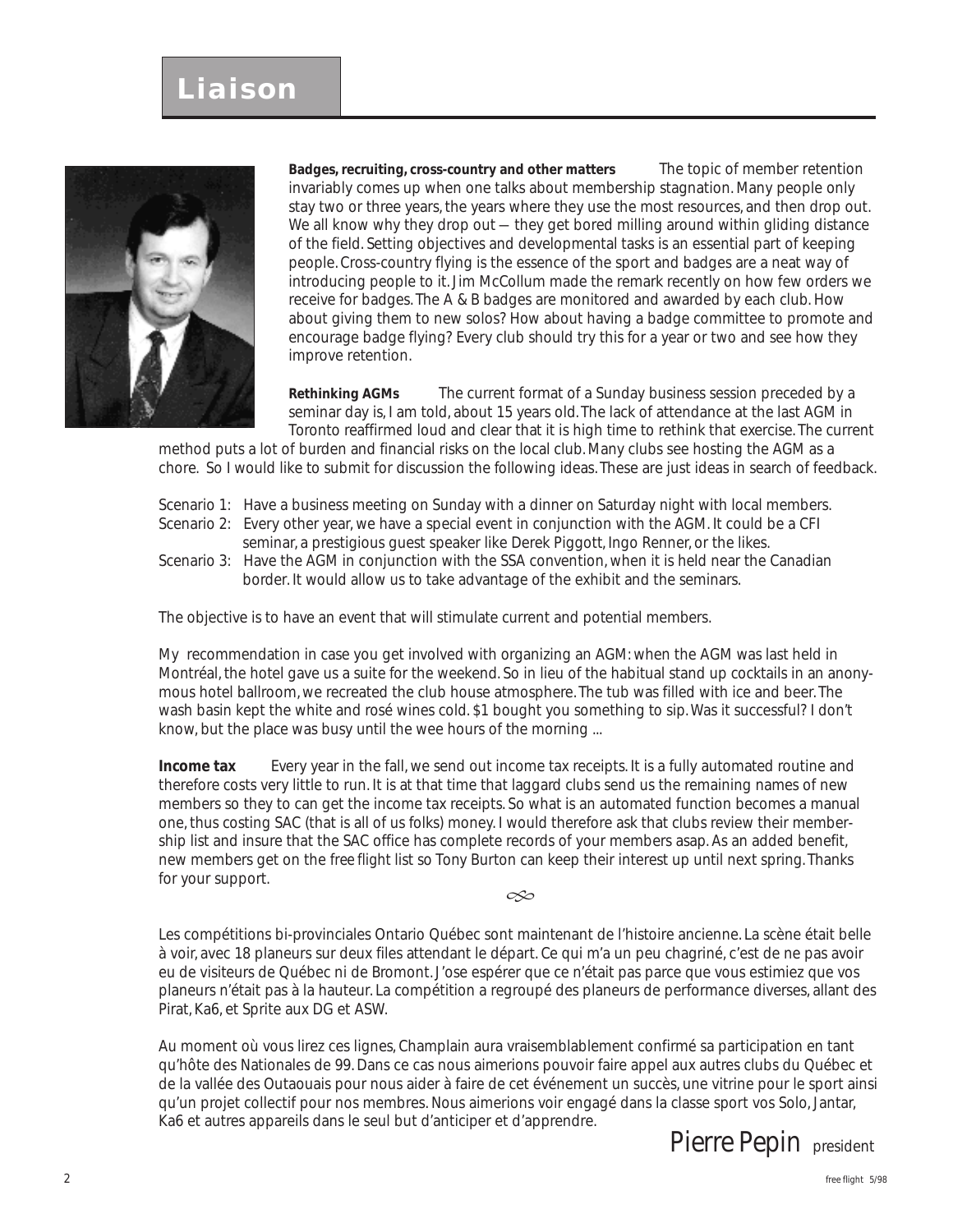# free flight • vol libre

# 5/98 Oct/Nov

The journal of the Soaring Association of Canada Le journal de l'Association Canadienne de Vol à Voile

ISSN 0827 – 2557

- - -
	- -
	- -
- **thumbs-down on Silver O&R flights**  $\overline{5}$  cross-country training is minimal opinion ♦ "Barney"
	- **Valemont to Invermere 6 6 cruising Kinbasket Lake in the Rockies ♦ Kalli Brinkhaus** 
		- **GPS Q&A 8** we know what it is what is the best gear for me? ✦ *Ian Spence*
	- **training for cross-country 11** from a lecture in 1988 and still good ✦ *Helmut Reichmann*
		- **conquering nerves 15** on getting your head straight after an accident ✦ *Stewart Midwinter*
	- **glider handicapping part 2 16** climb rate vs cross-country speed ✦ *Carl Herold*
		- **first adventures in soaring 18** our rank amateur attacks a cross-country clinic ♦ Doug Scott

#### DEPARTMENTS

- **19** *Club news*  Winnipeg GC presentation to TC pays PR dividends, SOSA celebrates 50 years
- **21** *Hangar Flying*  "maggot race" demo, the FAI 1000 km diploma, Europe's longest cross-country flight, SAC membership meter, Diamant meets Diamant, Alberta provincials at Cowley, SOSA Mudbowl competition results, Ontario/ Quebec provincials, 1999 competition seeding list, club treasurers – thank you, Ontario soaring ladder
- **26** *FAI Badges & Records*  current new badge listing and record flight



#### **Cover**

Bob McEwen flies York Soaring's Astir in formation with Rob Harling in his 1-26 on a great day in 1994. Did anyone fix that gear door hanging down? photo: Rob Harling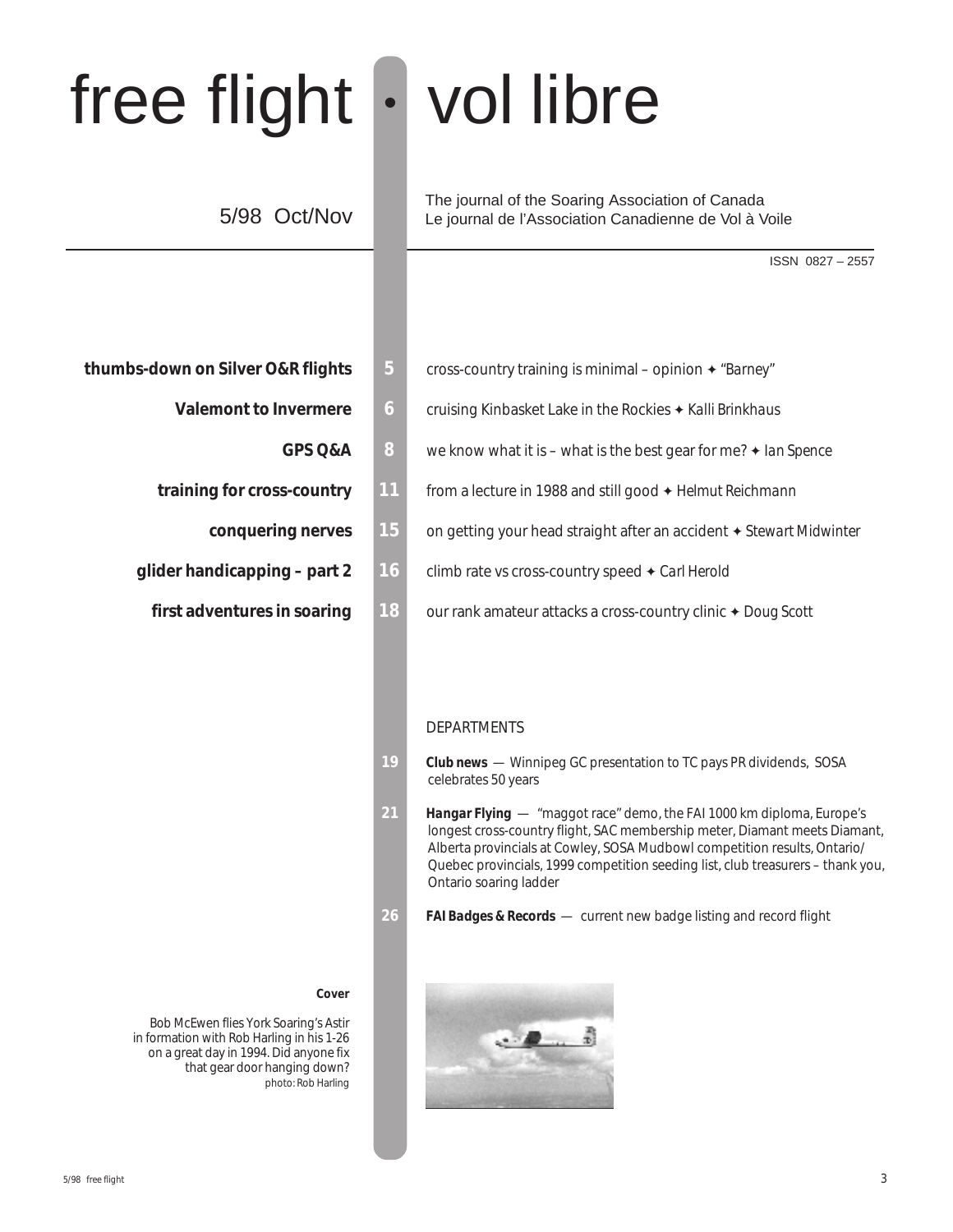

#### **The SOARING ASSOCIATION of CANADA**

is a non-profit organization of enthusiasts who seek to foster and promote all phases of gliding and soaring on a national and international basis. The association is a member of the Aero Club of Canada (ACC), the Canadian national aero club representing Canada in the Fédération Aéronautique Internationale (FAI), the world sport aviation governing body composed of national aero clubs. The ACC delegates to SAC the supervision of FAI-related soaring activities such as competition sanctions, issuing FAI badges, record attempts, and the selection of a Canadian team for the biennial World soaring championships.

**free flight** is the official journal of SAC.

Material published in free flight is contributed by individuals or clubs for the enjoyment of Canadian soaring enthusiasts. The accuracy of the material is the responsibility of the contributor. No payment is offered for submitted material. All individuals and clubs are invited to contribute articles, reports, club activities, and photos of soaring interest. An e-mail in any common word processing format is welcome (preferably as a text file), or send a fax. All material is subject to editing to the space requirements and the quality standards of the magazine.

Prints in B&W or colour are required. No slides or negatives please.

free flight also serves as a forum for opinion on soaring matters and will publish letters to the editor as space permits. Publication of ideas and opinion in free flight does not imply endorsement by SAC. Correspondents who wish formal action on their concerns should contact their SAC Zone Director whose name and address is listed in the magazine.

The contents of free flight may be reprinted; however, SAC requests that both the magazine and the author be given acknowledgement.

For change of address and subscriptions for non-SAC members (\$26/\$47/\$65 for 1/2/3 years, US\$26/\$47/\$65 in USA & overseas) contact the SAC office at the address below.

**President** Pierre Pepin<br> **Vice President** Richard Long **Executive Director Corporate Treasurer** Jim McCollum<br> **Legal Counsel** Robert Wappel **Secretary** 

**Richard Longhurst**<br>**Jim McCollum** Robert Wappel<br>vacant

**SAC office:** 101 – 1090 Ambleside Drive Ottawa, ON K2B 8G7

tel: (613) 829-0536 fax: 829-9497 e-mail: **sac@sac.ca** website: **www.sac.ca**

Deadline for contributions:



**January, March May, July September, November**

graphic not available for pdf file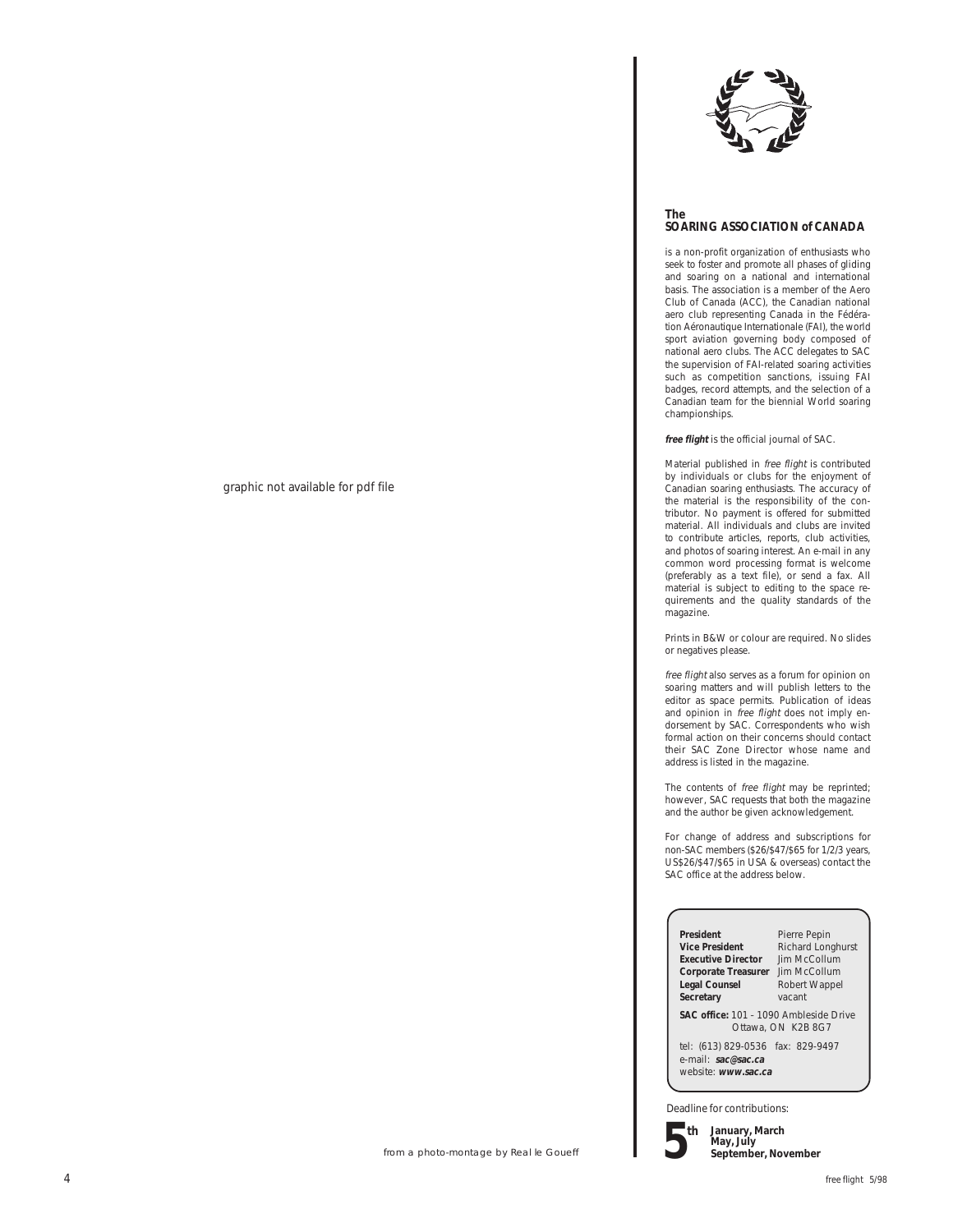#### **L'ASSOCIATION CANADIENNE DE VOL À VOILE**

est une organisation à but non lucratif formée d'enthousiastes et vouée à l'essor de cette activité sous toutes ses formes, sur le plan national et international. L'association est membre de l'Aéro-Club du Canada (ACC), qui représente le Canadaau sein de la Fédération Aéronautique Internationale (FAI), laquelle est responsable des sports aériens à l'échelle mondiale et formée des aéro-clubs nationaux. L'ACC a confié à l'ACVV la supervision des activités vélivoles aux normes de la FAI, telles les tentatives de record, la sanction des compétitions, la délivrance des insignes,ainsi que la sélection d'une équipe nationale pour les championnats mondiaux biennaux de vol à voile.

**vol libre** est le journal officiel de l'ACVV.

Les articles publiés dans vol libre proviennent d'individus ou de groupes de vélivoles bienveillants. Leur contenu n'engage que leurs auteurs. Aucune rémunération n'est versée pour ces articles. Tous sont invités à participer à la réalisation du magazine, soit par des reportages, des échanges d'idées, des nouvelles des clubs, des photos pertinentes, etc. L'idéal est de soumettre ces articles par courrier électronique, bien que d'autres moyens soient acceptés. Ils seront publiés selon l'espace disponible, leur intérêt et leur respect des normes de qualité du magazine.

Des photos en couleurs ou noir et blanc seront appréciées, mais s'il vous plaît, pas de négatifs ni de diapositives.

vol libre sert aussi de forum et on y publiera les lettres des lecteurs selon l'espace disponible. Leur contenu ne saurait engager la responsabilité du magazine, ni celle de l'Association. Toute personne qui désire faire des représentations sur un sujet précis auprès de l'ACVV devra s'adresser au directeur régional, dont le nom et l'adresse sont publiés dans le magazine.

Les articles de vol libre peuvent être reproduits librement, mais le nom du magazine et celui de l'auteur doivent être mentionnés.

Pour signaler un changement d'adresse ou s'abonner, contacter le bureau national à l'adresse ci-bas. Les tarifs au Canada sont de 26\$, 47\$ ou 65\$ pour 1, 2 ou 3 ans, et de 26\$US, 47\$US ou 65\$US à l'extérieur.

#### **EDITOR**

Tony Burton Box 1916 Claresholm, AB T0L 0T0 tel & fax (403) 625-4563 e-mail **free-flt@agt.net**

Any service of Canada Post to above address. Any commercial courier service to 335 - 50 Avenue W

**COMMERCIAL ADVERTISING** SAC office (613) 829-0536 e-mail **sac@sac.ca**

Date limite:



**janvier, mars mai, juillet septembre, novembre**

## **Thumbs-down on Silver O&R flights**

*The rec.aviation.soaring newsgroup had some recent discussion on the Silver badge requirements. The best way to fly a Silver C distance, it was suggested, was a 100+ kilometre out-and-return task. This prompted the following opinion that little of significant cross-country training worth was to be learned with an outand-return, and it was against the spirit of the originating concept of the task. Here it is — what do you think? Should club CFIs tell the Silver distance hopeful to land anywhere but back at the field and the club accept the related inconvenience of a retrieve? editor*

#### by "**Barney**"

All this *[an O&R flight]* fits within the present rules. Unfortunately, a primary benefit of the Silver C was originally to have a pilot find and land at a strange site under favourable conditions as a progression to equip him to land anywhere, particularly in a field, when under pressure. Your *[O&R]* example of badge hunting for its own sake does not develop the most important cross-country skills of navigation and judgement.

The system you describe not only places the destination within familiar surroundings but also at the pilot's own site. I wonder what altimeter setting was used! I almost bet it was that of the home airfield!

Badge hunting is a total irrelevance in developing gliding skills, but it can be a measure of the standard achieved provided that standard is relevant to the "qualification". Theoretically, with a Silver C, a student becomes a "qualified" cross-country pilot; but, since out-and-returns have been allowed, he may never have landed away from his own airfield and certainly not in a field. As Gold and Diamonds do not demand an outlanding either a glider pilot could, theoretically, gain all three Diamonds and a 1000 Kilometre Diploma without ever landing away from his home airfield. What sort of qualifications are those?

The wealth of experience obtained and the skill and judgement used by a pilot flying from his own club, finding and arriving at a strange destination is far greater than either a flight "home" or an out-and-return.

Fortunately, at least in the UK (I cannot speak for others) the club system monitors early solo pilots and generally picks up those who do not have skills to match their "qualifications" but it can cause great disillusionment when the Silver is not, as a badge alone, taken particularly seriously as a cross-country qualification.

When the Sporting Code allowed out-and-return flights to count some years ago this was totally silly. As gliders became higher performance, the qualifying flights to progress became easier and more meaningless.

As someone with 1500 hours and a motorglider instructor who teaches navigation and field landings, I can tell you that very many people only arrive safely in fields because modern gliders are extremely well air-braked and therefore very forgiving. However, most accidents in the UK which result in damage to either the aircraft or the pilot are a result of failed field landings. This is usually due to inadequate planning of the circuit once landing becomes inevitable.

Therefore there is no substitute for practice, practice, practice — forget about badges, at least until you have got ten field landings under your belt (preferably in the middle of Wales or East Anglia just before harvest).

So let's concentrate on skill development, not bits of tin which show what has been done within the defined rules. ❖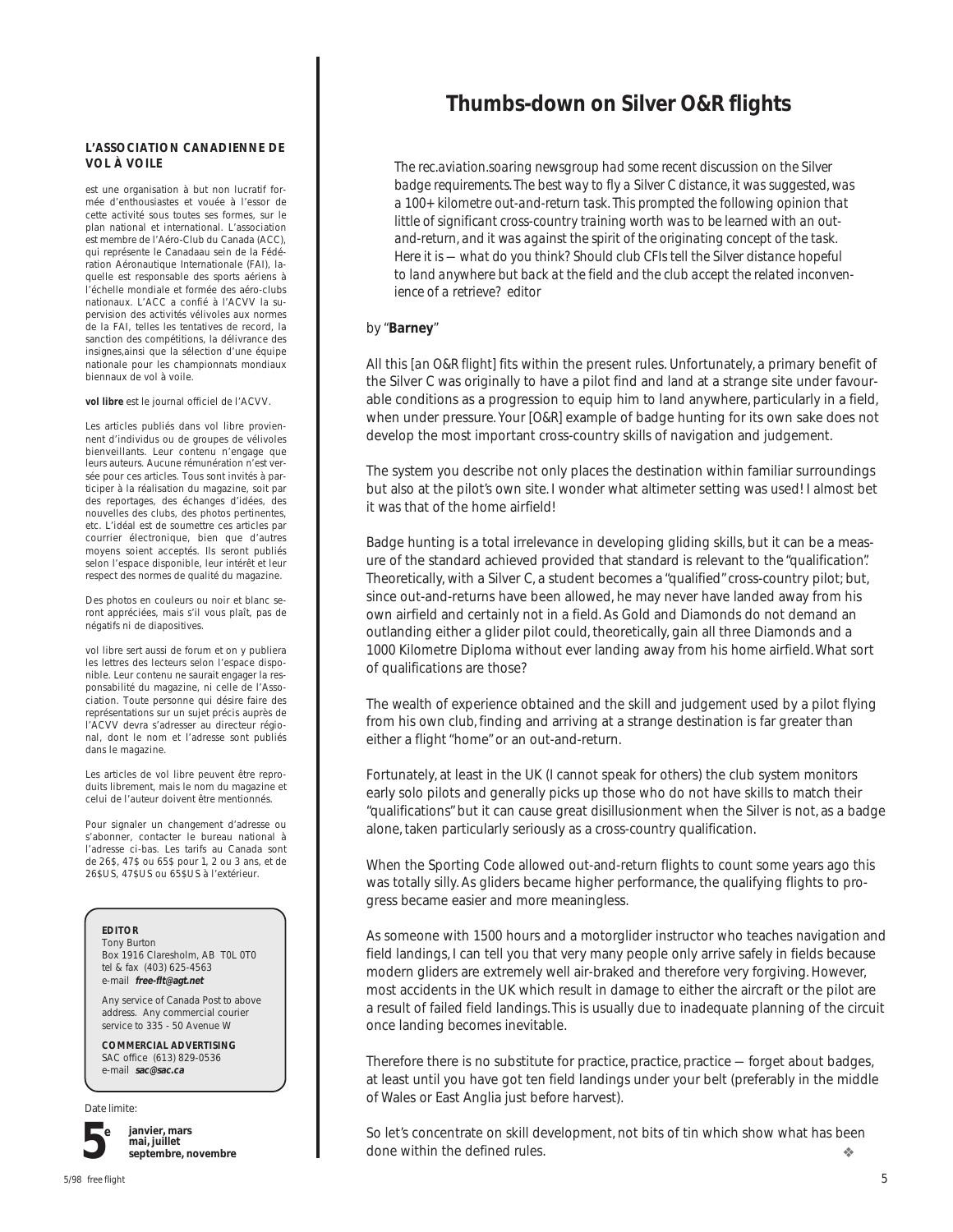# **Valemont to Invermere**

## cruising Kinbasket Lake in the Rockies

#### **Kalli Brinkhaus**, Vancouver

"R2 calling D2 – relay to Valemont Glider Ground – C3PO *(translation: see three possibilities)* for safe flight to Golden airport, possibly to Invermere."

> R2 felt very gratified when she made this call. Her personality made it inevitable. That's simply the way she is. In the right place at the right time ... she'll go for it. Whoever happens to be engulfed in her most comfortable womb is taken along for the ride. Stress free and able to enjoy every moment.

It all started about three years ago. One of the privileged pilots belonging to her sistership, *Yankee 3's* Joe Gegenbauer, had flown to Valemont from Golden together with Uwe Kleinhempel in a Citabria. Joe had prepared great video footage of this trip and would not stop talking about the prospect of an outing to Valemont — the prospect of flying around Mt. Robson (a mountain which is only a few feet short of 13,000 with a 10,000 foot sheer drop along two-thirds of her base) and to explore the region in general.

Kalli Brinkhaus**Brinkhaus**  $\overline{d}$ 



When the Valemont camp finally occurred in early June this year, R2 knew she was ready for it. For many years now had she provided her 'cargo' with safe, spectacular flights in the Rocky Mountain area and elsewhere.

Saturday noon, the trailer opens, her first whiff of Valemont's clean delicious air just a seven hour drive from Vancouver — and what a sight. A large hard surface airfield in a remote setting (about five kilometres from town) with very little traffic (only three power traffic movements in a week), and what an unbelievable soaring paradise!

Y3 as well as Hodel Hodel had arrived the day before, along with AXQ — VSA's towplane. All was rigged and ready to go. With a smile R2 accepts Joe's offer to quickly

assist getting set up. The wings are on in a flash and in return her pilot helps with the launch of Y3. Hodel Hodel, being that cocky little DG-400 self-launcher, was taking care of himself.

It's her time to launch. Immediately she contacts increasingly strong thermals and soon frees herself of the noisy windmill on the front of the rope. Climbing in the valley near the airport — transitioning to the east ridge climbing — reaching altitude permitting the first breathtaking view of the now not so distant Mt. Robson.

Radio chatter: "Hodel Hodel, this is Y3, what do you think, shall we make a run for it?" R2's anticipation is rising. She notices herself begging silently: "Wait for me!" She announces her position and promises to be there in a few more minutes. She approaches, watching the other two doing their thing. From the east side at 12,000 plus feet, they start their first run, keeping the majestic peak of Mt. Robson off their left wing tips. "Not much sink ... and actually some lift on the south side", she observes.

She has joined her peers, a couple more turns for maximum altitude and off she goes. What exhilaration and look what's with the pilot ... goose bumps have befallen him. Let's be gentle now as he is so easily overcome with emotion. At this moment she knows that nothing can possibly ever be greater than this. She is grateful for having received her wings and promises to be a good girl forever. In the company of her two friends she flies to Jasper, viewing the Jasper airfield, returning toward Valemont but not without indulging in a couple more circumnavigations around the 'by now almost familiar' peak of Mt. Robson.

During her stay in Valemont, not every day was a soaring day. But when they did happen, by gosh the flying was good! Either side of the valley (usually both sides in the same flight) offers outstanding scenery and great crosscountry flying. What about venturing into the area to the south? The link to Golden and beyond?

More of her friends had arrived, *D2* (ASW-19) and *XH* (HP-14). Thursday afternoon: "Let's explore to the south along the shores of Kinbasket Lake", she urges.

Another great flight and unbeknownst to everybody she's made a plan: "As soon as the conditions are right, let's go to Golden and beyond — be ready for it."

The next morning — an omen? She observes her pilot friend getting up early. Joe and Heidi taking him to the base of Mt. Robson (a one hour walk from the parking lot only a 20 minute drive away). What a sight!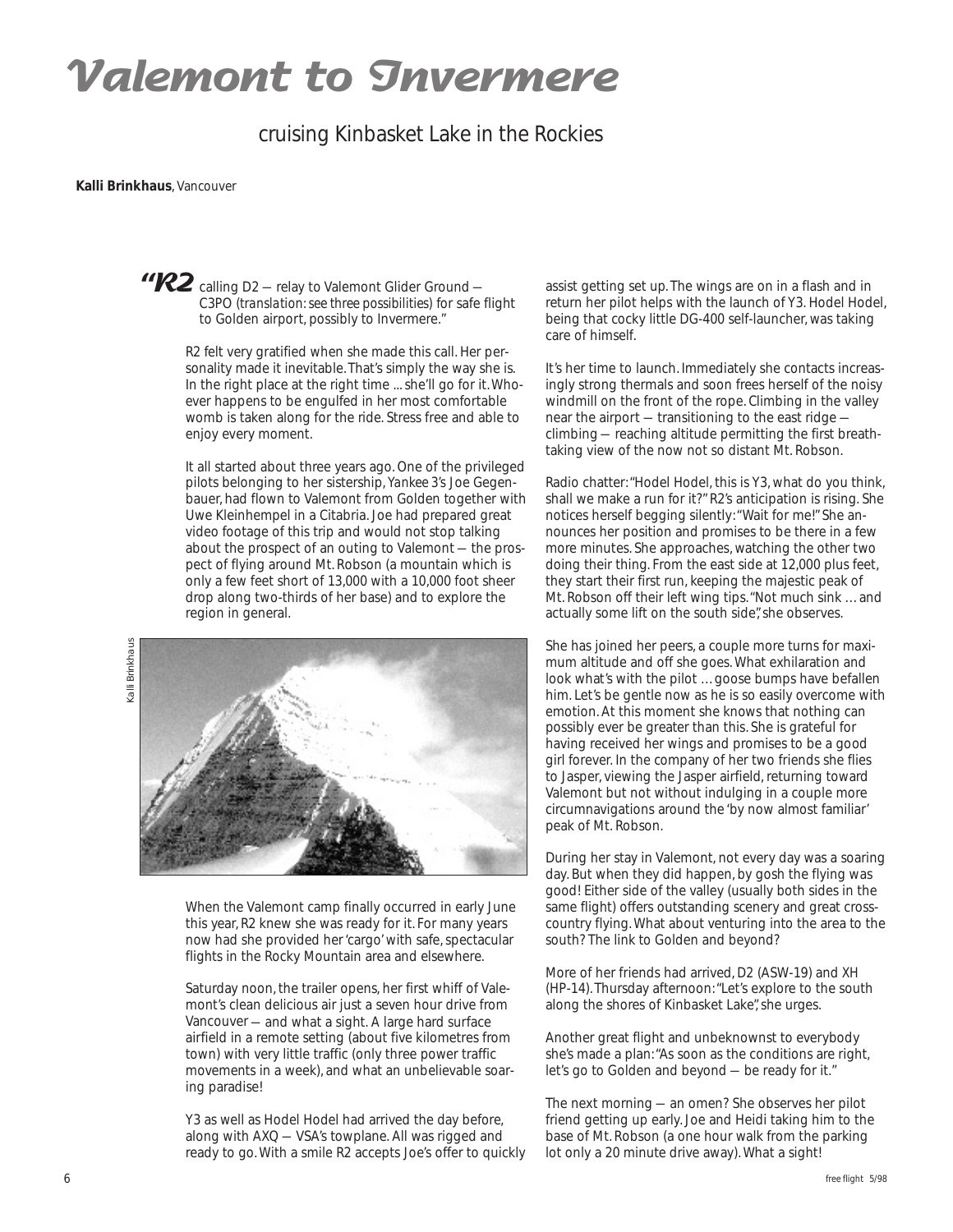Kalli Brinkhaus Brinkha  $\overline{\overline{a}}$ 

The reflection of a 10,000 foot sheer rise in a still 'mountain lake mirror' is experienced quietly in the company of good friends. A stirring — cheekily, a little cu peeks out from behind a mountain top in the north and it is only 9 am. The group on foot unwillingly increase their pace to get back to the airfield.

As soon as the trailer opens she knows today is yet again going to be an exceptional day. "Let's keep everybody calm, let's cooperate." The rigging seems to go even more smoothly than normally. On tow she begs of her pilot, "No macho low releases, please! Let's get off to an easy relaxing start!" He obliges.

Soon she is well poised for further exploration to the south along the shores of Kinbasket Lake. The conditions are strong with an indication of likely overdevelopment later. Gentle subdued dolphin-like flying provides very good progress. Every 10 -15 miles a turn for orientation photo not avalable for df file

Looking south down Kinbasket Lake. The lake is the reservoir formed by the 820 foot high Mica Dam on an arm halfway down the west shore. The lake, at about 2400 feet asl, is 200 kilometres long, filling the Rocky Mountain Trench from 35 km north of Golden to 12 kilometres south of Valemont. The mountain tops on either side average 9000 feet asl and are about 10 kilometres apart.

purposes. Altitude between 10,000 to 11,500 — a very comfortable lift band from which to continue.

"Is this the day? Will he let me go the whole way? Come on, it's only 243 kilometres and we are half way already. Look, you can *see* Golden. Look at the cu, look at the options — go for it!" How can anyone resist Eve disguised as R2?

The call to relay is made to D2. Valemont operation answers with, "good luck", and "Heidi and the rig will meet up with you tomorrow sometime. Let us know when you arrive, etc. etc."

"Golden Glider Operations, this is Romeo Two", she says, looking forward to a reply.

"Helloooo ... R2, where are you?"

"I am just south of Kinbasket Lake en route to Golden."

"Coming from Invermere, are you?"

"No, I left Valemont about two hours ago." ... pause ...

"Where's Valemont?"

"Near Mt. Robson," she answers.

Dick Mamini, Mike Cook, Mike Glatiotis, John Broomhall and ? are on a great flight themselves. A rather 'quick little flight' to the top of Rogers Pass. R2 enjoys their company for a little while. Her goal is Invermere. The East Kooteney Soaring's operations are located there and her place is going to be with Trevor Florence for the next couple of months, a prospect of more great flights, one that makes her proud to be a sailplane.

Onward she flies, past Mt. Seven toward Parson. A small cell near Parson has reached the overdevelopment stage.

"What to do?" as she circles nearby in good lift. "Let's go

back to Mt. Seven for some entertaining interaction with 'jellyfish' and the likes and then have another look at it later," she muses.

Back to Parson, the cell is now covering an even larger area. "Cross the valley to the west and continue or land in Golden?" When she overflew Golden she had noticed a large number of glider trailers (proof of a successful Golden camp) indicating an opportunity to spend an evening in the company of peers.

Back to Golden, the decision is made. Tiedowns are arranged and a wonderful night is spent at the Golden airport while her pilot bunks with John Broomhall.

The next morning, another early start to a promising day. Waiting for Uwe (the tow buddy): "What's keeping him? Come on Uwe!" as signs of potentially early overdevelopment appear. "I really would like to complete the last leg to Invermere in flight!" she urges. On this route she truly does know every nook and cranny, but even so, the conditions are no longer perfect as she finishes this part of her adventure. The conditions near Invermere suggest some good local soaring. "Oh, how I would love to make it to the top of Mt. Nelson to say my "thank you's" within sight of the little cross on the top — yes, that would absolutely make it perfect. "

And thus ends R2's shuttle flight from Valemont to Invermere.

Is *this* one more leg for the pilot with 1000 kilometre ambitions? Invermere/Valemont/Elko/Invermere. According to the GPS, the total distance is 1003 kilometres. Well, we can dream — practice and be ready.

One day, right? ❖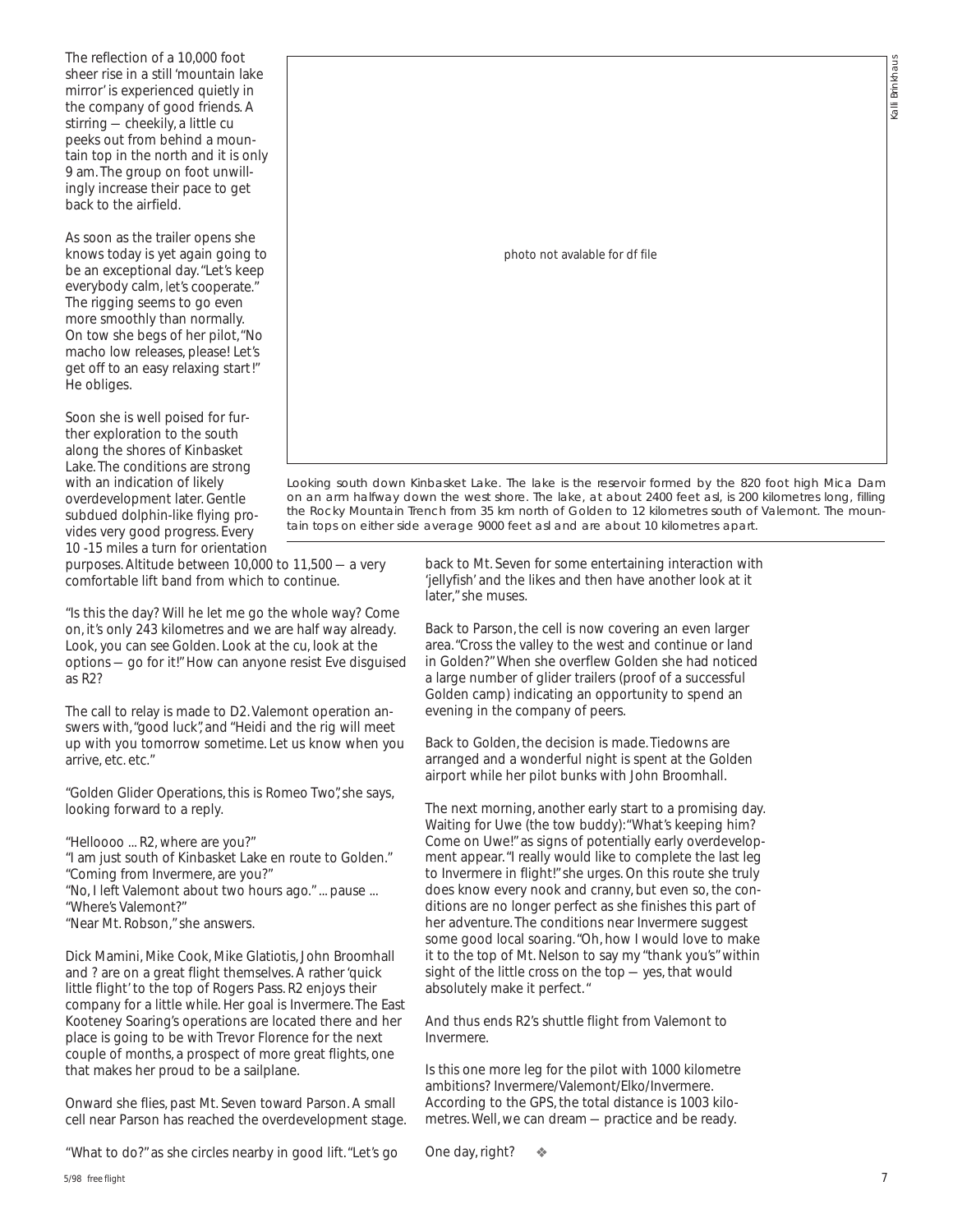# *GPS Q& A*

We all know what GPS is - but what exactly can it do for me, and where is the technology taking us?

#### **Ian Spence**, SOSA

his question and answer session is intended as an introduction for glider pilots who are unfamiliar with this relatively new navigational technology. It is easy to be intimidated by GPS, computers, and similar technology. We should not be — these electronic aids can expand the horizons of our wonderful sport just as much as Lippisch and Kronfeld's vario did back in 1928.

Some of the text is based on the recent discussion on the SAC Roundtable *(http://www.pubnix.net/~rmacpher/ sac/round.html)*.

- *Q* What is GPS?
- *A* The Global Positioning System enables accurate navigation based on discrepancies in the times broadcast from satellites carrying synchronized atomic clocks. These discrepancies are the result of the differing distances from each satellite. Triangulation, based on these distances, is used to establish the position and altitude of the GPS receiver that you carry in the aircraft.
- *Q* How accurate is GPS?
- *A* Accuracies of only a few metres are possible but the U.S. Department of Defense degrades the timing information available to civilian users so that horizontal positioning is accurate to tens of metres with a maximum likely error of about 100 metres. Vertical accuracy is worse and altitudes may be off by two or three hundred metres at times.
- *Q* Can GPS record my flight?

*A* Almost all GPS units have some kind of memory that can be used to hold (1) airport and airspace information, (2) task turnpoints or waypoints, (3) a log of the track flown. Not only can your flight be recorded but GPS can show you important waypoints such as airports or turnpoints as you fly. If you have to make an outlanding, knowing the distance and direction to the nearest airport is a great safety feature.

*Q* What does GNSS FR mean?

*A* Global Navigation Satellite System Flight Recorder. The first acronym covers any satellite-based navigation system (GPS is American; GLONASS is Russian) and the second abbreviation denotes the instrument that logs the flight — this is often called, simply, a logger.

- *Q* Doesn't an electronic aid diminish the experience of gliding cross-country?
- *A* If you get your jollies from navigation, you are probably not going to be enamoured of GPS. Before

GPS, I spent 30-70% of my time map reading and dead reckoning — and I still sometimes got lost. While I carry a sectional, and cross-check it regularly, I now devote

10% of my time to navigation. I use the time saved to look outside. I spend more time reading the weather, the essence of cross-country flying. George Lee, three times world champion, once said that he was successful solely because he read the weather better than others. I also have more time to look for gliders circling ahead and to steal their hard-won lift. Heads-up flying is also safer; doubly so if the other guy is not buried head-down mapfolding, compass-reading, calculating tracks, bearings, wind vectors, and so on.

*Q* How do I use GPS for navigation in my glider and how much will it cost?

*A* You have three choices: a handheld receiver designed for general use (\$250-\$600), a receiver designed for aviation (\$600-\$2000+), or a more specialized unit designed for gliding and approved by the International Gliding Commission (\$1500-\$2000+). Costs are approximate and in Canadian dollars, but prices are falling rapidly and will continue to do so.

*Q* Can I use a handheld GPS for badge flights or records? *A* No, but you can hook up many handhelds to an IGC

approved recorder such as the EW flight recorder. This combination is good for badge flights up to Diamond but not for records. Think long and hard before you do this since the cost of a handheld plus a flight recorder is pretty close to the price of an integrated GPS FR such as the Cambridge GPS-NAV or Filser LX21. These units are good for any kind of badge flight or record flying and are also specially designed for gliding. In addition, they are optimized for connection to flight computers.

*Q* \$1500 is a lot of money for a GPS recorder. Why shouldn't I stick with a camera and barograph?

*A* One camera will probably cost you \$150. Most people carry two (see below), so you could easily spend \$300. You can't buy a new barograph for less than \$500. Cameras use film and batteries; barographs use foils and other consumables. Then there's film processing. So you can count on adding another \$7-\$14 per flight. That's \$70 to \$140 per year if you make a few badge attempts or fly a contest. Thus the short term cost is not much less than buying a GPS flight recorder and the long term cost is more.

*Q* Electronic gizmos are complicated. Wouldn't life be easier with a camera?

*A* If you also enjoy the occasional self-flagellation, the camera (and barograph) route is the way to go! Oldtimers are so used to the ritual that they forget how error-prone the whole business is. Cameras often fail no film; no film takeup; dead batteries; lens cap on; forget to wind film; forget OO grease pencil on canopy, lab screws up processing; and so on. And Aresti diagrams could be made of the turnpoint gyrations needed to get lined up — many beginners don't even get the TP in the frame. Better carry two cameras just in case! As a bonus, making the mount for the glider is a nice little winter project.

*Q* Electronic gizmos are complicated. Wouldn't life be easier with a barograph?

*A* A camera alone is no good for badges and records. You need a barograph to show continuous flight or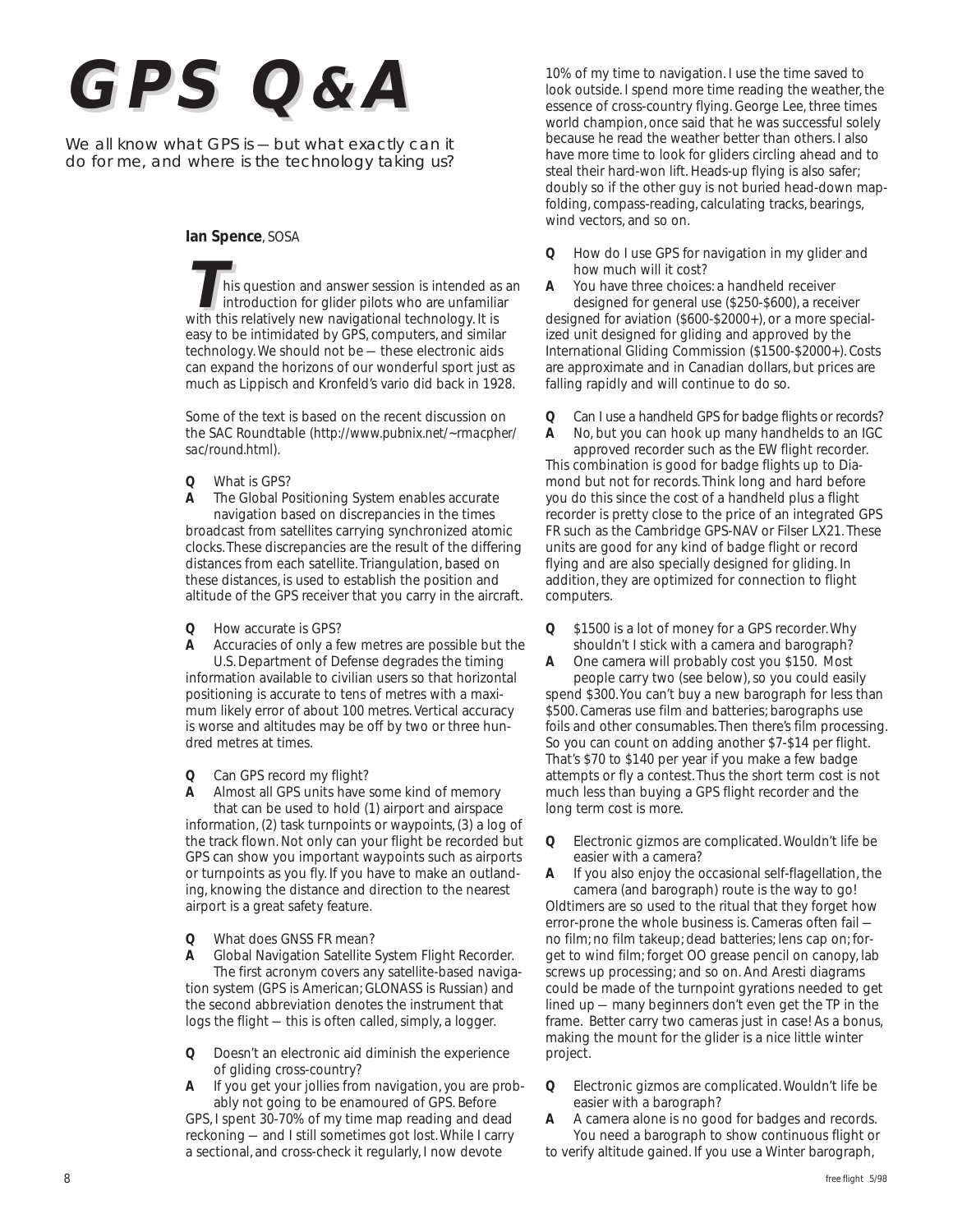you must be a smoker, and smoking is bad for your health. Where's the foil, where's the camphor, who's got a match, blast this wind, don't smudge it, ... where's the OO, ... where's the fixer, ... ? I think there are community college courses that cover all this — only in German though. A Replogle is nicer — no black fingers and the manual is in English — but what if you run out of the special paper, and the double-sided tape, and the elastic band to make sure the double-sided tape doesn't unstick? Oh, don't forget to wind it and turn it on before lashing it down with four bungey cords in some inconvenient place.

All IGC approved GPS flight recorders have an integral pressure barograph that records electronically. Nothing could be simpler.

- *Q* Which of the above recorders is best for me? I fly cross-country occasionally in club gliders.
- *A* A cheap handheld will probably do the job. Don't waste the extra money for an aviation model. You

can also use the unit for driving, hiking, sailing, etc. Some cheaper models shut off the display above 99 knots; this may make a difference on final glides when you want to know exactly how far you have to go to the airport.

*Q* I'm a frequent cross-country flyer. What do I buy?

*A* Depending on your budget, any of the three types mentioned. If you also fly power you will probably want to buy a handheld unit that has an aviation database. If you want to keep the database current you must pay for software updates; this can be as much as a few hundred dollars each year. If you only fly gliders, the aviation database is of limited usefulness.

*Q* Can I hook a handheld up to my flight computer?

*A* Yes, if ... You need to be sure that the two are compatible. Most handhelds can output data that can be read by a flight computer but you should check with the manufacturer of your computer before buying.

*Q* What are the drawbacks to using a handheld?

*A* Several. It's really not a good idea to have loose objects floating around the cockpit — try it on the ridge or in the rotor! Most people devise a mount that often intrudes awkwardly on limited cockpit space. Many units are most easily used with two hands and are less convenient when your other hand is on the stick. The internal batteries need to be replaced every few hours although some units can use rechargeables. You may be able to hook up to the glider battery but this means buying (or making) a power cable — not always cheap and you may spend considerable time tracking down the right kind of connector. Ideal for those who would rather fiddle than fly.

*Q* I'm a fairly serious cross-country pilot and I sometimes fly contests. What's best for me?

*A* You should almost certainly purchase a unit custom designed for gliders. It will be panel-mounted, eliminating the awkward problem of what to do with a handheld; it will easily integrate with your flight computer providing functions not available with the handheld/ computer combination; it will usually display data useful to glider pilots, such as wind direction and strength; it will use the glider battery; and it can probably be used to verify badge and contest flights.

*Q* What if my GPS doesn't have airport data included?

*A* Many can accept data that you download from your own computer. Specialized glider databases are avail-

able on the Internet *(http://acro.harvard.edu/SSA/JL/TP)*. The process is much easier if you use a GPS flight recorder specially designed for gliding, but glider databases are also available in formats suitable for the Garmin, Magellan, Eagle, and other handhelds.

*Q* How reliable are GPS flight recorders?

*A* Very reliable. Much more so than cameras. In two recent world championships there were *no* failures in more than one thousand flights. At Brandon, in our recent Canadian Nationals, there were no flight recorder failures. You must have a good battery and it must be charged there is very little else that can go wrong.

- *Q* I don't fly contests, or do badges, why should I be interested in a flight recorder?
- *A* Because it's probably the best way of analyzing and improving your flying. You can review every flight in

detail. You can even compare flights with others to see what they did that you did not. If you make some good flights, you might even be tempted to submit them for your provincial ladder! I won the Ontario Ladder last year — I wouldn't have bothered with cameras, but it was no hassle since my Cambridge GPS-NAV gives me a record of every flight.

*Q* How else can GPS help improve my XC flying?

*A* It can almost totally remove the anxiety associated with field landings. No matter how good the farmer's field looks from 800 feet, it may contain rocks, holes, ditches, pieces of equipment, or livestock that can damage the glider. Airport landings do not present the same hazards. If your GPS/flight computer combination has an airport database, it is often possible to airport-hop when going cross-country. If you keep going on course only while you have a landable strip within gliding range, you will never meet any farmers. When flying from SOSA I now almost never land in fields, although I have made quite a few airport landings in the last three years. A nice bonus is that I can usually call SOSA and get an aerotow retrieve! The GPS gives you the confidence to go cross-country more often.

- *Q* Where do I find out more about GPS?
- *A* Use the web. Some great starting places are: *http://acro.harvard.edu/SSA/JL/TP/links.html http://www.gpsworld.com/ http://gauss.gge.unb.ca/manufact.html http://www.cnde.iastate.edu/gps.html*
- *Q* Where do I find out more about IGC approved flight recorders.
- *A* At the IGC site: *http://www.fai.org/gliding/* They also have links to each of the manufacturers.
- *Q* Who do I talk to in Canada about approved GPS units?
- *A* Ulli Werneburg at "MZ Supplies" for Cambridge and Ed Hollestelle at "Solaire Canada" for Filser. See their ads in this issue of *free flight*. The Cambridge web site is *http://www.cambridge-aero.com/* and the Filser site is *http://www.filser.de/*
- *Q* How about a really cheap GPS flight recorder? Is that ever going to happen?
- *A* IGC approved flight recorders will drop in price but they will probably never be cheaper than about \$500, mainly because they must contain an accurate pressure barograph. Since the barograph component is only neces-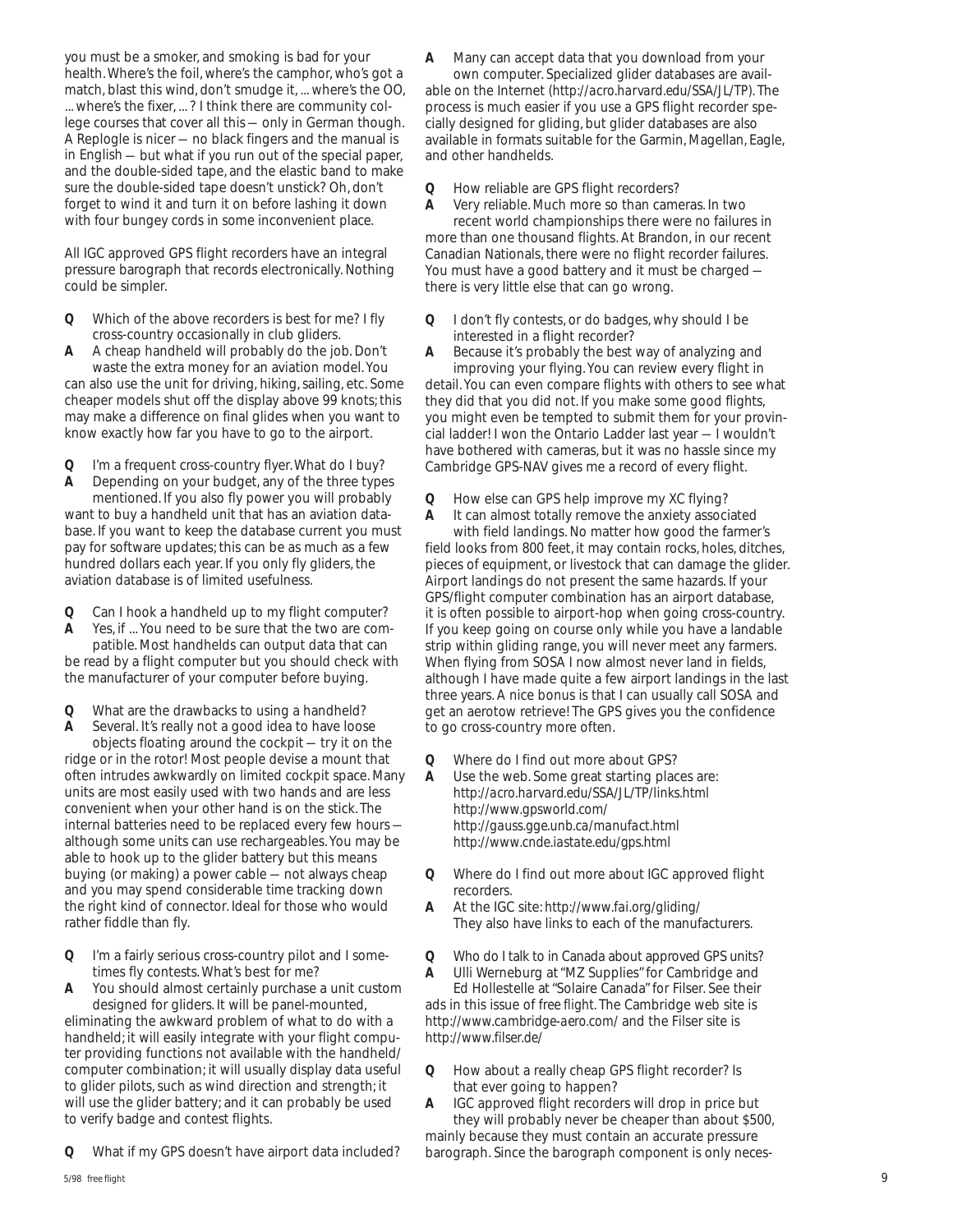sary for badges and records, a very cheap logger could be manufactured.

Nick Bonnière has designed and built a prototype of a system that could sell for about \$150. Stay tuned for more details in *free flight* and on the SAC Roundtable. Also watch for used GPS units. They are starting to appear as those pilots who have to have the latest and greatest trade up.

*Q* Is there any other way to reduce the cost to pilots?

*A* Yes. Many clubs buy barographs; from now on they should buy flight recorders instead. When a new aircraft is acquired make sure that a GPS is installed (it always seems cheaper to install radios and other instruments when the aircraft is purchased). I belonged to a French club, Aero Club du Bas Armagnac at Nogaro, when I was on research leave two years ago. Every cross-country glider was GPS equipped! The cost of buying one or two flight recorders should not be beyond the budget of the larger clubs — if desired there could be some cost recovery by charging a small rental for use.

*Q* What's in the future for GPS and flight recorders?

*A* More than we can imagine: big clubs will probably get rid of their baroque timekeeping and accounting systems by using downloaded records from permanently installed flight recorders. Pilots will carry a bar-code card which they'll swipe in the glider before flying, thus providing identification. Complete details of each individual's flight will be downloaded at the end of the day, simplifying aircraft records, billing, etc. No more flight tickets, timekeeping, and laborious entry of flight details for the club treasurer. The technology exists now — we just need to customize it and make it more convenient.

In contests, transmission of glider position and altitude every 30 seconds will allow spectators to follow the race on a large screen television. This has already happened in experimental trials such as at the pre-Worlds in Bayreuth this year.

The biggest benefit for contests is the reduction in work. The organizers no longer have to prepare turnpoint booklets and photos. They no longer have to verify coordinates. Photo processing and interpretation — difficult tasks that take many, many hours of volunteer work — are eliminated. Scoring with flight recorders is trivially easy and scores can now be posted within a few minutes of the last pilot turning in the FR. Pilots can no longer appeal the photo interpreter's decision. We now know exactly where they went.

New kinds of contest tasks, probably with individual start points for each glider, will help reduce leeching and may prevent the scary and dangerous prestart gaggling that occurs during the weakest part of the day.

Pilots will be able to develop and store thermal databases for their own local flying area. Imagine knowing where the "house thermals" are not just near your field, but all over! Someone like John Leibacher, who manages the Internet turnpoint database, will make these available on-line to everyone.

Display technology will improve. The glass cockpit in the glider is not far off. There is really no reason why all our critical flight information should not come via a single large screen or even on a heads-up display like the French HUDIS. I flew an ASH 25 with a HUDIS as long ago as 1991. It was an amazing instrument, but we can do much better today. The bureaucracy will probably always make us carry a few analogue primary instruments, but these could be 57mm and tucked away at the bottom of the panel. Increased computing power, an improved display, along with good thermal and landout databases will help pilots optimize their flights and increase crosscountry speeds and do so more safely.

*Q* Isn't this all too much technology? Aren't we losing the simplicity?

*A* To my mind, the whole point of technology is to give me a better flying experience. My Cambridge LNAV/GPS-NAV equipped ASW 24 enables me to make much longer and faster flights than my very first glider, an SGS 1-34, that had no computers. More than two decades ago, I flew all my Silver, Gold, and Diamond badges in that wonderful ship and I loved it dearly. But I wouldn't go back to it. I'm looking forward to that glass cockpit ... ❖

Blanik America ad here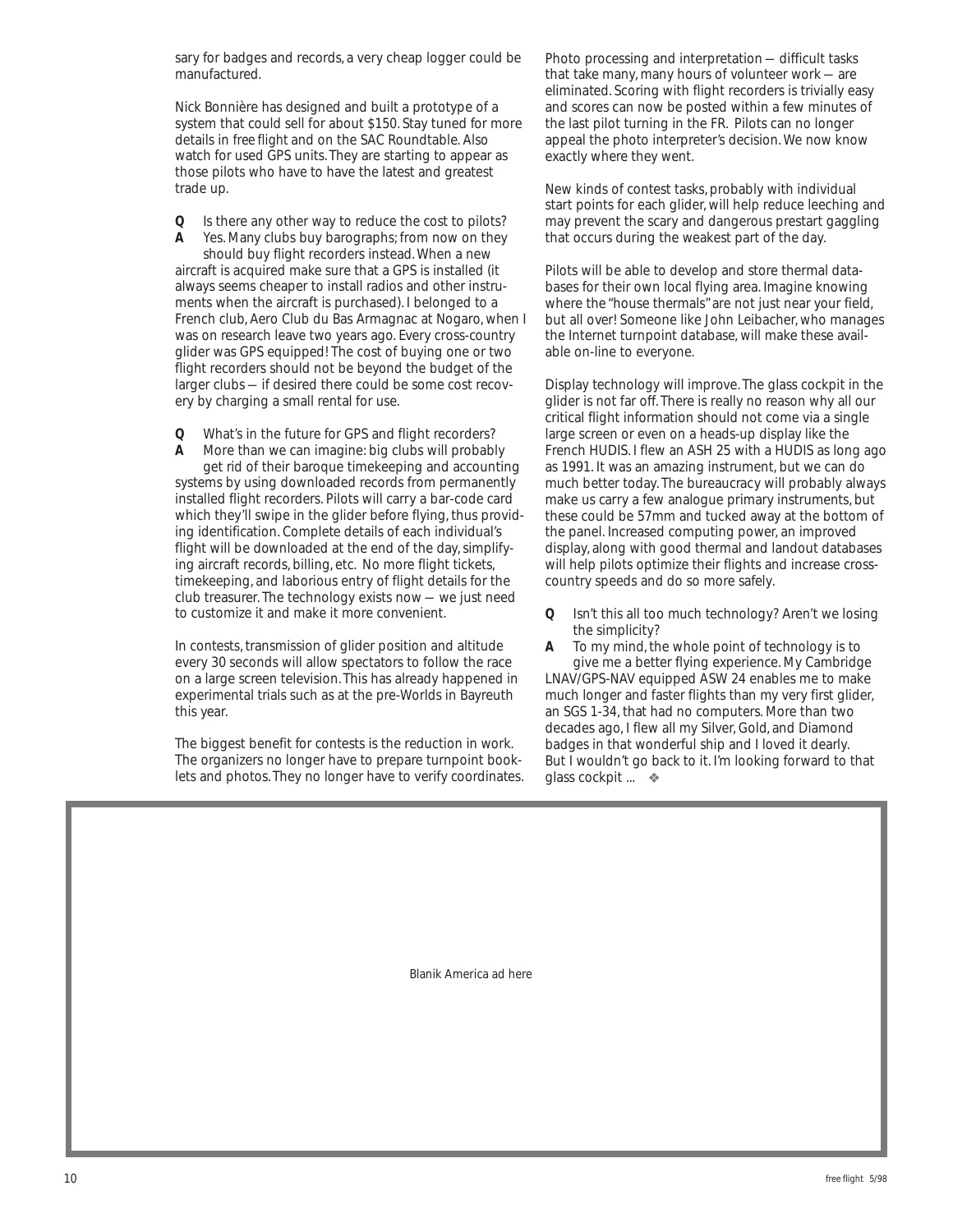# **Training for cross-country Training for cross-country Training for cross-country**

This article is a transcription of a recording unearthed from a series of lectures Dr Reichmann presented at an international soaring symposium given in Australia in 1988. The content is timeless.

## **Dr Helmut Reichmann**

from *New Zealand Gliding Kiwi*

 $\tau$  he modern Olympic sports have developed to be competitions in physical skills. The psychological state of the athlete plays an additional role, while the intellect has a minor influence on the question of winning or losing.

Gliding seems to be different. The main emphasis is given by the intellect, physical condition is a prerequisite and the psyche plays an additional, important role. Considering these facts, gliding training is different from the common interpretation of training in physical sports. To achieve the aim of the individual or even the absolute maximum in performance (the aim of any training according to the definition in *Mayers Encyclopædia*) in the sport of gliding, training has to develop the physical, the psychological and, in addition, the intellectual.

As far as physical skills are concerned in gliding, we may understand this as not only the physical condition of the pilot but also the ability to control and to steer a glider perfectly. That means in any maneuver the yaw string should stay in the middle, thermals should be centred quickly, the pilot should be aware of stall situations early enough to prevent any danger, and spin recovery whenever needed should be a routine as well as outlanding procedures.

By psychological skills we may understand this as good motivation and positive thinking. Generally the stress should be limited to just an amount which allows the pilot to reach the maximum performance. Even in extraordinary situations when conditions may be very stressful, the pilot should still be able to control his mind and his reactions.

By intellectual skills we may understand this as a background of knowledge in gliding theory as well as the experience we have gained from other people or by our own flights. In addition, what I personally think is very important, the pilot should know about the importance of facts influencing flight decisions. He should be able to set the right priorities even if he has to handle a lot of contradictory inputs!

Quite often, maybe every minute, many alternatives like "should I fly more right or left? ... faster or slower? ... should I circle or not? ..." and so on, have to be recognized, weighed, and should lead to a definite decision. It may surprise you, but the combination of state of mind

and physical condition in gliding seems to meet the Olympic ideals better than some well-established Olympic sports just performed at Seoul. Maybe some Greek athlete of the past who raced in a cart towed by a lot of horses would prefer today to fly a gliding competition trying to win nothing but honour instead of joining the Olympic games which suffer from omnipresent public relations people, from politics, and from lots of money.

You may wish to hear a lecture which comes from practice, deals with practice, and leads to practice. So I will try to meet this interest and perhaps get you to continue to think about training a little more, do something more, maybe fly a little better, or help others to improve.

Questions concerning training are seldom like mathematics: beside a clear right or wrong there is a maybe, a let's try, and a very individual influence of the person who deals with training. I cannot do otherwise than give you my opinions. They may not always be the same as yours. Nevertheless I will do it frankly and sharply enough, and so try to encourage you to question me when you think it's worthwhile or necessary.

**The Glider** Here are some ideas on which glider could do which job in training:

- Any glider whose penetration performance is somewhat around or better than, let's say 28, should be well for training purposes.
- Good pilots fly well in any glider. Bad pilots fly badly in every glider.
- The development of a pilot's skill should be very independent from the performance of the glider.
- Money can buy a good sailplane. Money cannot buy a pilot skill — sometimes it's the contrary!
- Easy-to-handle and easy-to-read instruments make it easier to fly.

• High-tech computerized instrumentation needs the attention of the pilot. Only very few pilots know not only how to handle all functions of their computers but also know the more or less inevitable faults of the complicated pressure measuring and calculating systems which characterize instruments.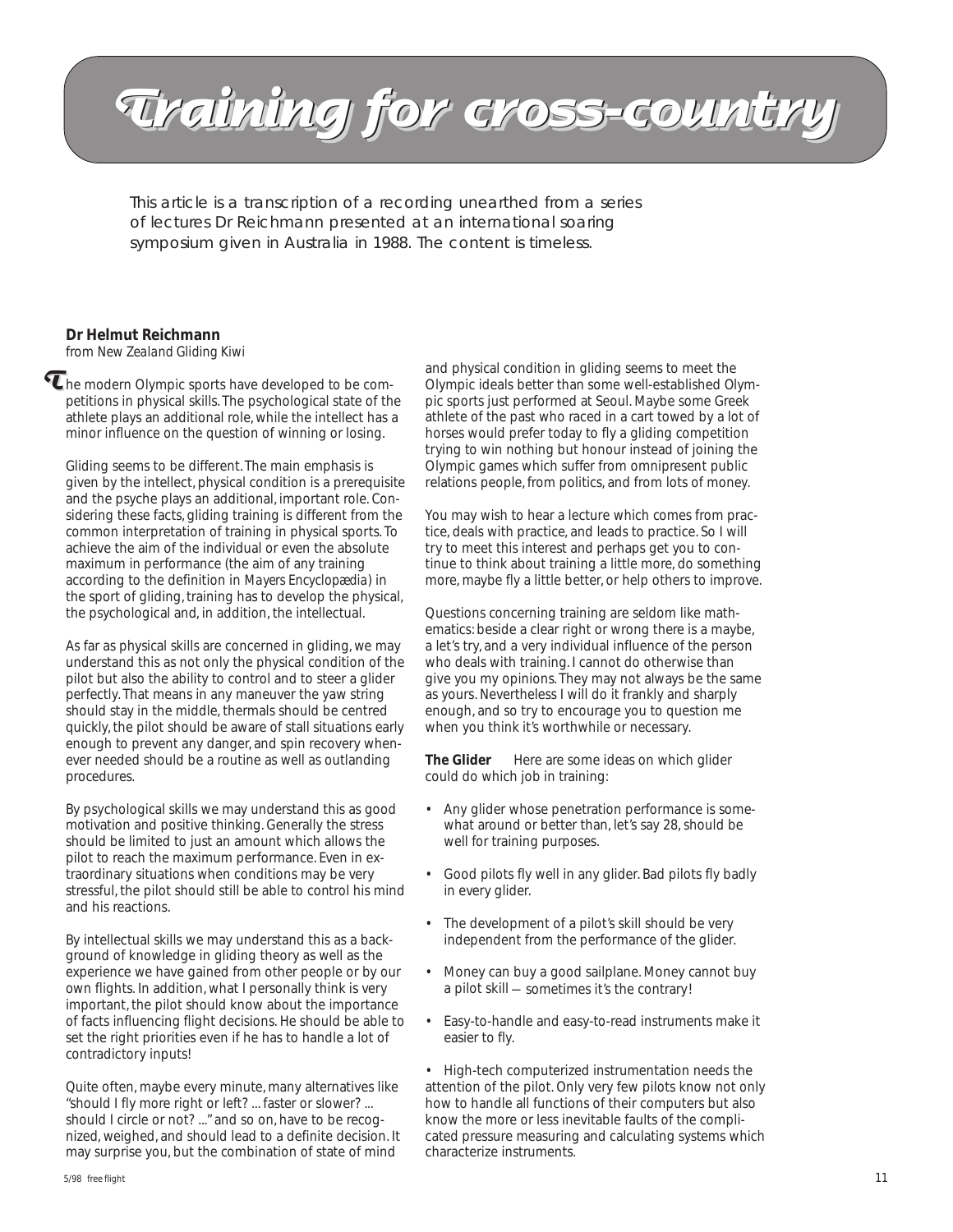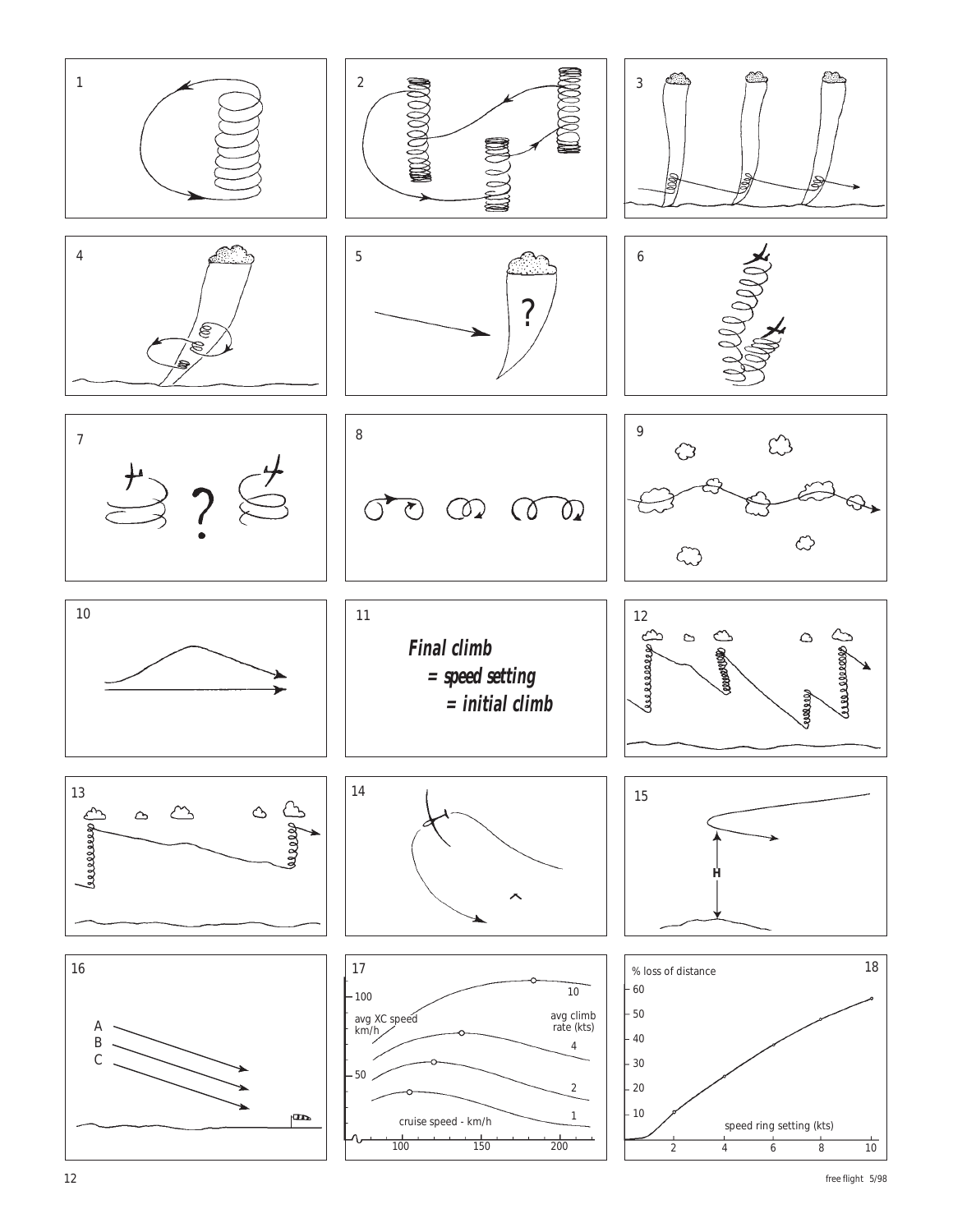I know these sentences sound a bit extreme. Sure, a pilot needs some 20 hours to get accustomed to fibreglass when he only flew old gliders before. After another 20 to 30 hours in large Open class gliders the pilot should also be able to fly these gliders well enough for a competition entry. The result in speed and distance is always produced by the combination of glider performance and pilot skill.

But, the pilot's skills themselves may not be developed more successfully by using sophisticated gliders at a rather low level of pilot skill. Do you know the proud and at the same time anxious faces of some well-situated private owners who have little experience but have just bought the very best glider? There is no way to perform better without the uncomfortable and time-consuming way of learning and training. Good, if they bought twoseaters which they share with experienced pilots. Wonderful, if there is sponsorship, but dangerous if there is neither of these but only the strong ambition which comes almost automatically when they own a supership. Compared with single-seater sailplanes, two-seaters have a lot of advantages and very few disadvantages concerning cross-country training. Motorgliders offer special possibilities and advantages too but they may leave the pilot with a false feeling of safety as no outlanding (which has risks) may be necessary, and he may lose low altitude and outlanding experience.

**Flying tasks for training** As a lot has been published on this item it might be sufficient to give a survey and to add some proposals, some of which have been practised in training camps. Others are just ideas.

#### **Training in thermal skills**

- Leave the lift and use airbrakes to lose 1500 feet of altitude, then try to find and centre the same lift again (figure 1).
- Change thermals as soon as the climb rate drops below a fixed value. In case you drop lower than a fixed altitude use weaker lift also (figure 2).
- While always in reach of a safe airport landing, try to use thermals at low altitude. Fix a minimum flight altitude (figure 3).
- While always in reach of a safe airport landing, explore the trigger point and the very low part of a thermal. Circle lower, step by step by leaving and entering the thermal again or just by using the airbrakes (figure 4).
- Predict the strength of the next thermal in out loud before you fly to it. You will be astonished how often you are wrong (figure 5).
- Try to outclimb everybody but always without disturbing their flight (figure 6).
- Circle during a whole day only in the direction you don't like (figure 7).
- Fly with a maximum allowed wing loading in weak conditions.
- Centre thermals differently from what you are used to doing (figure 8).
- Climb like the birds. Centre thermals according to your feelings; no visual or acoustic vario reading.

#### **Training in straight flight**

• Low altitude loss. Minimize circling time (stop watch

or computer control) by deviations (figure 9).

- Minimize in-flight navigation by improving flight preparation. Try to do it so well that you almost don't need to use the map when flying.
- Experience different alternatives when you flv together with your friends (figure 10).
- Try to fly according to the speed-to-fly rule (figure 11).
- Fly with a too high speed setting but stop this
	- game before you have to land out (figure 12). Fly with setting 1-2 knots in strong conditions but
	- circle only in the very best of thermals (figure 13). • Avoid load factors less than 0.5g to avoid loss by excessive drag.

**Turnpoint training** Fifty percent of pilots who have documented at least ten flights never have a problem with the turnpoint photosector. We should always teach our student pilots how to fly and to photograph a turnpoint long before the disappointment of a negative flight document occurs.

The fixed camera mount is a must, especially for newcomers. There is a very simple method using suction cups to attach the camera to the plexiglass of the canopy.

Fly a turnpoint photo-safari. Take one photo per turnpoint only. Check photos and sector after the film has been developed (figure 14).

**Final glide** Fly a calculated final glide to every turnpoint. Arrive at the turnpoint at an altitude you choose before the flight (figure 15). Fly calculated final glides to your airport. Diminish the calculated arrival height as you get more experience and when conditions are strong (figure 16).

#### **Landing**

- Every landing has to be a spot landing after a standard approach pattern. Try to touch down and stop within 300 feet.
- Become a frequent outlander by choosing and flying tasks to the maximum of the daytime. You will soon consider outlandings to be a normal standard procedure and you will stay in practical experience.

**Organized training in clubs and camps** For successful training in groups, the absence of any envy is a must. This is easy to say but rare to find! We should see our aim in making talented pilots much better than ourselves. The club should provide material and financial help for talented pilots whose talent to make money is underdeveloped.

- Fly the same or a similar task together.
- A pilots' meeting before and after the flight will provide fun, provide motivation, and be good for thirst and for camaraderie.
- Start your race at the same altitude and time. For better comparison meet again after a while at the altitude of the lowest participant for a new racehorse start.
- Groups may team fly against other groups or against individuals.
- Fly according to the competition rules of the competition you prepare for.
- The best pilot should tend to fly a slower glider instead of the best when racing against each other.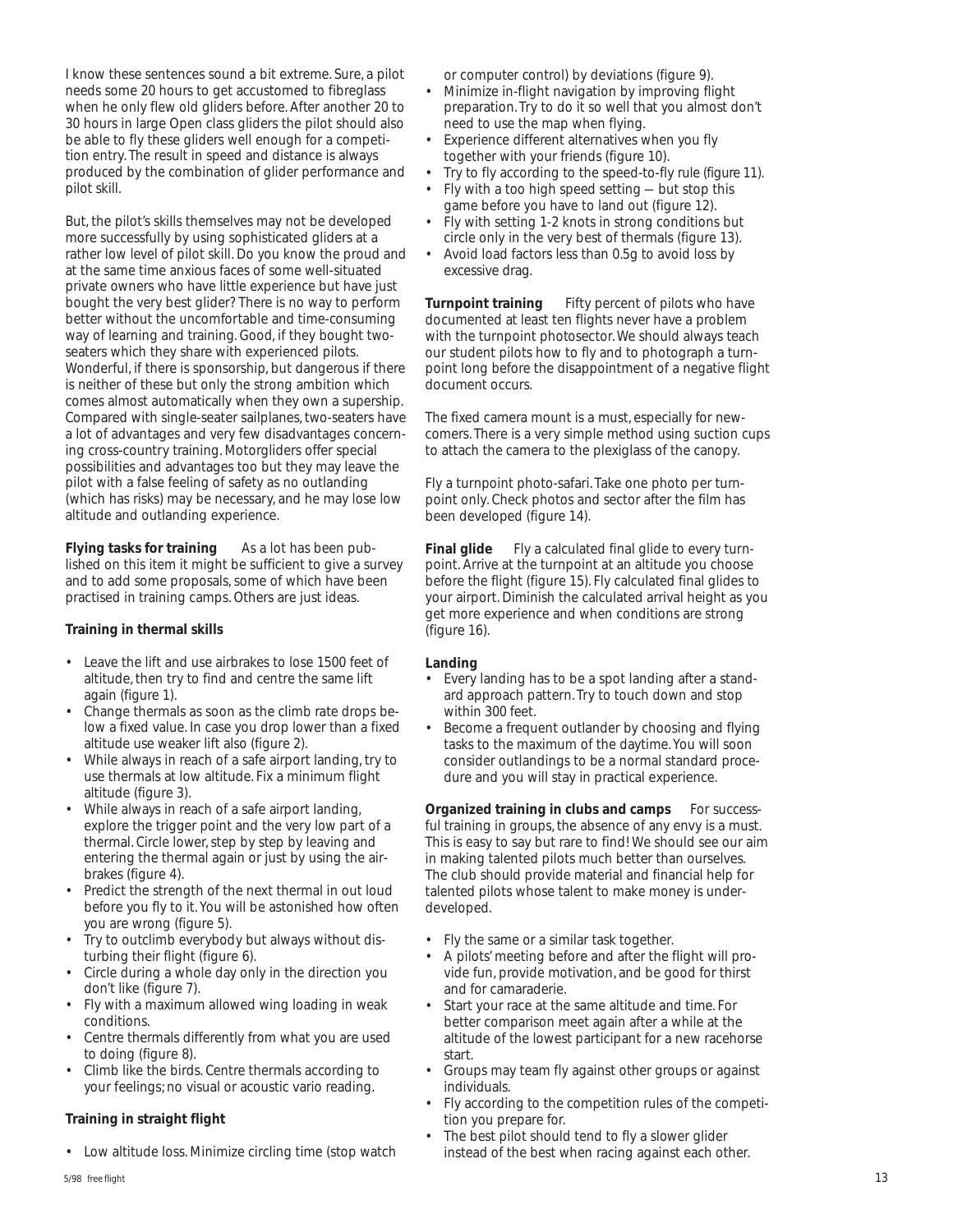- Fly Pilot Selected Tasks (PST). They are fun and you will learn a lot.
- Try different possibilities of team flying ranging from close pair flying to loose information teams.

#### **Two-seater training**

- Learn from observing and asking a good pilot during his flight by being a passenger.
- Change control between pilots after approximately every hour.
- Explain what course you steer and why. Say what you expect the conditions to be next.
- Accept corrections to your flying style.
- If you are interested in optimizing a two-seater flight, have a definite splitting of tasks. One of you should be the responsible pilot. The other would advise but never complain! Navigation, radio, calculations etc. could be the task of the second pilot. If you like, you could add very important arrangements on who will prepare meals and drinks. In fact, flying two-seaters cross-country is great fun!
- For training purposes the task could be that each pilot does exactly what he needs to train instead of doing what he knows he can already do best. Disadvantages in two-seater training occur when the pilots don't fit together and when it's not clear who is responsible and for what task. I know of a crash at the home airfield of two instructors flying together in a K13. When their club friends came, they were still arguing who was responsible. Each of them thought the other had control, but apparently nobody did!

The psychological situation of two-seater pilots is different from that of the single-seater pilots. Being accompanied by a good pilot may lead to a wrong feeling of safety. In any case, he may hesitate to correct you even in a dangerous situation. Long time training for long distance flights should preferably take place in a singleseater.

**Motorglider training** A motorglider is ideal to discover what is possible and ideal to see how far you can go. In addition, a self-launching motorglider makes flying a lot easier and almost independent of help.

In our national training camps in the French Alps, the motorgliders fly much further than the gliders because the pilots do not fear the very uncomfortable retrieve through the mountains.

It is interesting that motors are not used during almost all flights! In soaring, an outlanding is a long procedure which starts when or even before getting low. Motorglider pilots should not forget how to do all this. Sometimes it may happen that the engine will not start when needed. Considering this, the pilot will decide to start the engine well in advance of a possible outlanding. So he might miss a chance to recover by soaring methods. In competitions those difficult situations usually determine the final results. Flying a motorglider with the possibility to start the engine when conditions get difficult leads to a different psychic situation of the pilot as compared to pure sailplane soaring. This happens automatically and maybe necessarily.

**Physical fitness** Physical fitness is important for

cross-country training but will not be a subject here as there already exists a lot of literature. Just do something regularly. Don't do it excessively and have fun with it. To learn more about it read a specialized book or ask your doctor.

**Training the intellect** As mentioned above we should try to get enough knowledge and especially try to get an overview of the factors which influence the flight result. We should be able to judge their importance. Some examples:

• A whole generation of glider pilots suffered from the imaginary need to fly exactly according to the speed ring although already in 1938 Polish publications showed that there is very little influence of the speedto-fly on the average speed (figure 17).

• A lot of pilots flew and fly unnecessarily low average speeds when they get low, because they are anxious and fly with a zero setting. They don't know that with a setting at 1 knot they have almost the same glide angle and lose much less average speed in case they recover and complete the task (figure 18).

• The speed-to-fly rule: *final climb = speed setting = initial climb* can be converted into *final climb = initial climb* which is very important, while "speed setting according to climb rates" is of more minor importance.

As a result, the speed setting may be open to competition tactics. We may fly faster when we want to catch a gaggle in front and we may fly slower when we are uncertain in estimating the conditions. Both 'faults' lead to very little loss in average speed.

**Motivation and stress** Stress by itself is not at all something negative. The right amount is just good for maximum performance. Motivation on the other hand must not necessarily always be something good. Too much motivation limits the ability of information uptake and you may fall back into decision tactics which you overcame a long time ago.

Maybe it's helpful to try to have fun in flying. This should lead to enough motivation and avoid excessive stress. In any case, fun is the best value by itself, or isn't fun the reason why you fly?

If this is not sufficient as advice, try to find a reasonable book out of a wide variety of publications on motivation and stress problems and hope to find a way to solve such problems. The secret of quite a lot of very successful pilots sounds more or less simple, like

HAVE FUN, TRY YOUR BEST, TAKE IT EASY

I think the fact that fun seems to be important for gliding success is wonderful. We don't have to struggle one against the other. We try to use a very little bit of the immense power which Nature wastes in the air each day. We get information from Nature herself, from clouds and birds, maybe from other competitors also. We may see them as companions rather than as opponents.

Maybe it's just this which leads to an international friendship among pilots from all over the world, no matter which nation or political system they come from.  $\diamondsuit$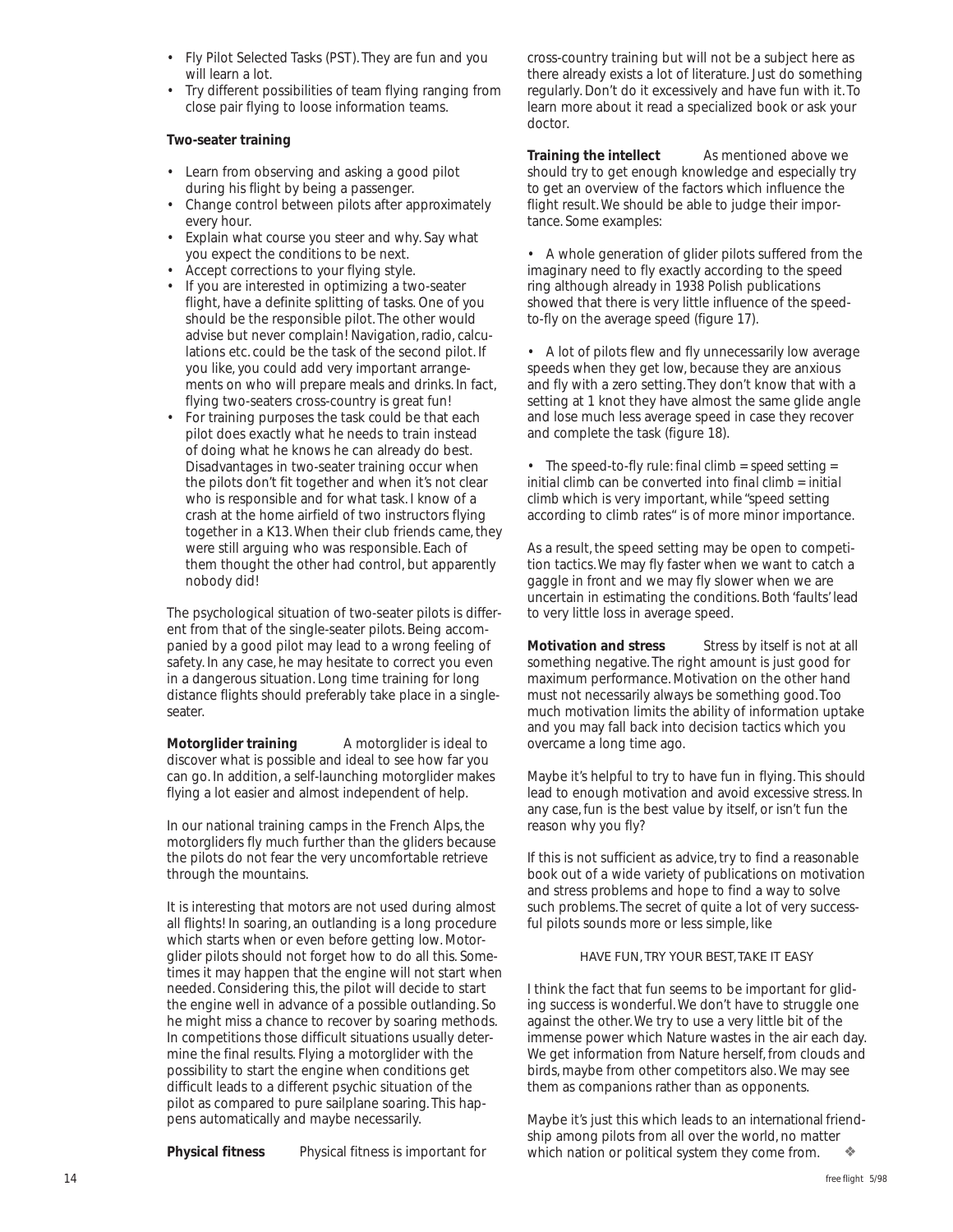# **Conquering nerves**

by **Stewart Midwinter**

on getting your head straight after an accident photo not available for pdf file

#### **Prologue**

*The Millennium is the successor model to the Swift, a microlight foot-launchable tailless flying wing made by Bright Star Hang Gliders in Santa Rosa, CA. The Swift was featured on the cover of Popular Mechanics soon after its release in 1994 and received an award for the best invention of the year in the USA that year. There have now been over one hundred built. I bought one, learned to fly it and set a few triangle records with it before it met its demise at Mt. Swansea, Invermere, BC.*

*The Millennium is a "Swift lite". Featuring the same design concept, the wing now has a Dacron wing surface over folding aluminum ribs (instead of fibreglass), and no flaps (although it still has elevons and winglet tip rudders). As a result, it's 10-15 pounds lighter, and much more portable it goes in a long bag on a car's roof rack. I keep mine in my basement instead of in a hangar. I can carry it, set it up in ten minutes, fly it, and put it away by myself. As with the Swift, the pilot lies supine in a hammock-style seat between two longitudinal tubes of a "hang cage", with a stick on the right side. The elevons and tip rudder surfaces are interlinked to reduce adverse yaw. The left hand can pull on a cord to activate both rudders simultaneously as air brakes. The pilot can take off on foot or be towed up (via winch or ultralight) off a wheel, and land on foot or on the wheel and front skid. A nose wheel is optional, as is a full Lexan fairing. Oh yes, the best L/D is about 17/1 unfaired at 55 km/h, 18.5/1 partially faired, or 20/1 fully faired. Minimum sink is 120-150 ft/min at 35 km/h, and Vne is 110 km/h.*

*This story is a brief account of my initial flights with my own new glider (back in October, 1997, I flew the preproduction prototype three times at a 40 foot training hill near Milpitas, California).*

#### **One step forward, two back**

My first flight attempt in my new Millennium didn't go so well. On the evening of the day I picked up the glider, a hot, calm day on a flattish launch at a 1500 foot hill near Tekoa, WA, (70 kilometres south of Spokane), and too keen to wait for a stronger cycle or a better day, I got off the ground but dragged a tip seconds later, yawed sideways then touched down ... taking out the skid, all four chrome moly cage supports, and the left-hand 3" diameter hang tube. As a testament to the energyabsorbing powers of this cage structure, I was unhurt. That made two launch failures in 2365 foot launches.

As I reflected upon the mishap, it occurred to me that this was the second year in a row that I had been paragliding for several weeks in Spain, then came home and crashed a rigid wing on my first flight. Last year's flight will be forever etched on my mind, as I spun my Swift into the forest on the top of Mt. Swansea at Invermere, BC. I reflected on the lessons to be learned from that accident in *free flight* last year *("Interview with a dead man", 5/97)*, so I won't repeat them here.

Thanks to excellent service from Bright Star, I had replacement Millennium cage parts within a week and was ready to go again by the following Saturday. With help from Calgary-area PW5 co-owner Kevin Caldwell, I visited a training hill but the wind was gusting to over 15 mph so I limited myself to a few runs with the glider, not wanting to risk the possibility of a low altitude gust.

Sunday, I was back at the training hill, but this time in light winds. In fact, having been too bold on my first launch attempt the week earlier, I now perhaps erred too much on the side of caution, for I stood on launch for over an hour waiting for the perfect cycle. When it came, the launch was anticlimactic. A good hard run, with some light forward stick pressure, and when the glider had sufficient airspeed it told me quite clearly with a very solid upward push from the hang tubes. With no windsock in the landing zone behind some trees, I chose to land on the wheels (I heartily recommend Millennium purchasers order the optional bolt-on front wheel for use in towing or your initial foot-launched flights). After a repeat performance in another similar cycle, I went home confident I could launch the glider safely — a necessity for my next step.

#### **Into the mountains**

Monday August 3, I arrived on launch at Mt. Seven in Golden, BC to find the Western Canadian Hang Gliding Championship in full swing. Over thirty gliders were set up and most of the pilots, it seemed, wanted to come over and play with my stick, so to speak. It made a good impression that I was able to pick the glider ➯ **p25**

Stewart prepares to launch the Millennium production prototype last October. photo: Ernie Camacho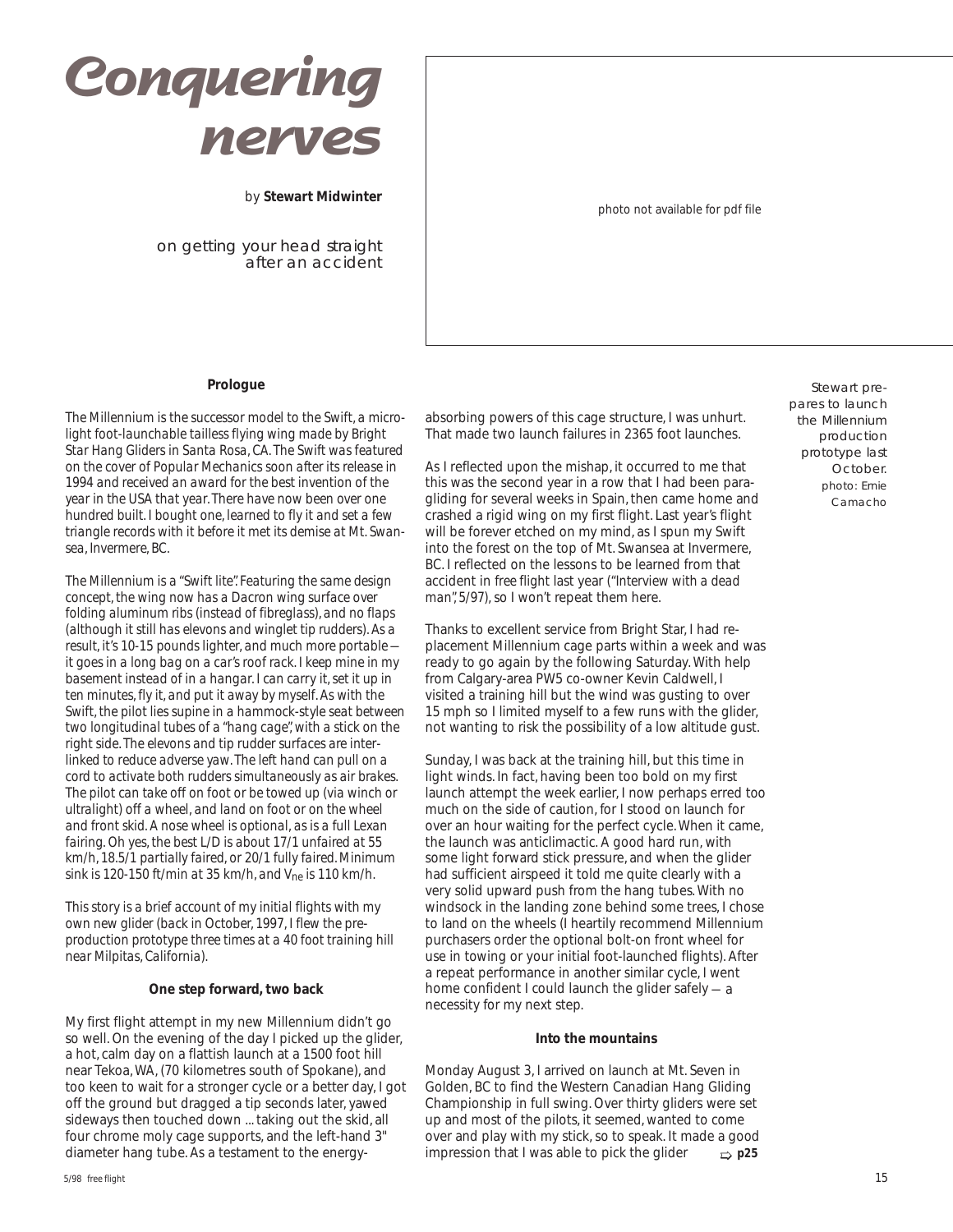*The elements of handicapping gliders*

*Part 2*

How does climb rate translate into achieved MacCready cross-country speed?

### **Carl D. Herold**

his second chapter on the building blocks to handicap ping provides some insights into the idealized MacCready cross-country model, the speeds to fly, and the resulting achieved cross-country speed along the course line.

I have provided idealized sets of MacCready curves for four different gliders. These curves presume the climb rates along the course line are uniformly constant and 100% efficient (there is no thermal searching time or centering time loss, all cruise legs are on the course line, and there is no wind). All soaring is performed at sea level at standard temperature and pressure (STP) of 29.92" Hg and 59°F. The potential energy (height) and the kinetic energy (cross-country speed) of the start of the flight and the efficient final glide are not factored

*Table The increase in average cross-country speed for each additional 100 ft/min improvement in lift*

| Glider                                             | Wt (lbs)                   | Weak Lift                                     | Strong Lift                                    | X-C speed<br>@ 300 fpm                       |
|----------------------------------------------------|----------------------------|-----------------------------------------------|------------------------------------------------|----------------------------------------------|
| $1 - 26F$<br>Std Cirrus<br>Grob G-103<br>DG-400/17 | 700<br>744<br>1279<br>1014 | $6.0$ kts<br>8.4 kts<br>8.3 kts<br>$11.5$ kts | $2.4$ kts<br>$3.1$ kts<br>3.4 kts<br>$4.1$ kts | 28.0 kts<br>38.4 kts<br>42.5 kts<br>51.5 kts |

into the achieved cross-country speed. All three of these items add to the achieved task speed shown on these charts. The energy (speed squared) increase due to density altitude of the flight are also not factored in these charts for a fixed achieved climb rate. No sinking air is presumed along the course line during the cruise period to the next thermal.

These charts essentially describe what happens to the achieved cross-country speed as a function of the interthermal cruising speed for a fixed climb rate. You will note all four charts have the same characteristics. For each achieved rate of climb curve, there is a best cruising speed to get a maximum achieved cross-country speed. This maximum point essentially describes the best MacCready speed to fly between thermals, all of the same rate of climb.

You will note that the point of maximum speed is fairly flat near the maximum. One can in general cruise at plus or minus 10 knots and make just a small difference in the cruising outcome. The advantage of flying slower provides increased gliding range to the next thermal and the reduced sink rate also means you don't have to make your (right or wrong) decisions as fast. Flying faster than the optimum MacCready speed does create a higher risk in making bigger errors, thus requiring more consistent pilot skills.

I have also made some simple comparisons from these four gliders. For weak conditions, I have drawn a short line through the maxima for weak conditions, and for the strong conditions I have drawn a long line through the maxima. The slopes of these lines represent the increase in achieved cross-country speed in knots per increase in 100 ft/min rate of climb.

You will note that the greatest improvement in speed takes place in weak conditions. The converse is most important — a greater penalty to your achieved crosscountry speed occurs if you linger too long in weak thermals, wringing out the lift for the soaring conditions described above. Furthermore, these speed gains dimin-

# A series overview – factors & philosophy

The goal of handicapping is to attempt to "equalize" performance among gliders where the need arises, principally Sports class competition. But what is it exactly that is being equalized? It is the average cross-country speed potential of the glider, which has many elements that this series of articles will introduce and explain. I will not just be describing the theoretical process of handicapping — I am trying to show the complexity of the handicapper's problem.

The series will proceed along these lines: First some general graphs on cross-country speed as a function of lift strength (pure Mac-Cready theory) for five typical gliders having a broad range of performance *(presented in the last issue).*

- The impact of glider weight on cross-country speed.
- The impact of wind on crosscountry speed.
- A following article showing the handicap ratios for the idealized thermal strength, weight, and wind for the same gliders.
- The impact of start gate speed and task length on the handicap.

• With this multidimensional background, I can next show how lift strength, length of soaring day, and winds, impact the percentage contribution of these factors for a broad range of soaring regions, thus providing a lead-in for showing the pilot/contest/

glider performance for soaring sites throughout the United States.

• Once I have presented the simplistic idealized model approach, I will show *real* contest performance data, and demonstrate that there is a wide gap between the two and they are quite contest site, contest rules, and weather dependent. From this I can show how I merge the results in choosing a handicap.

With this result, I can then show how the changes in the rules over time make a difference and show the trend in pilot performance, sailplane design, and instrumentation on changing the handicaps over the last forty years.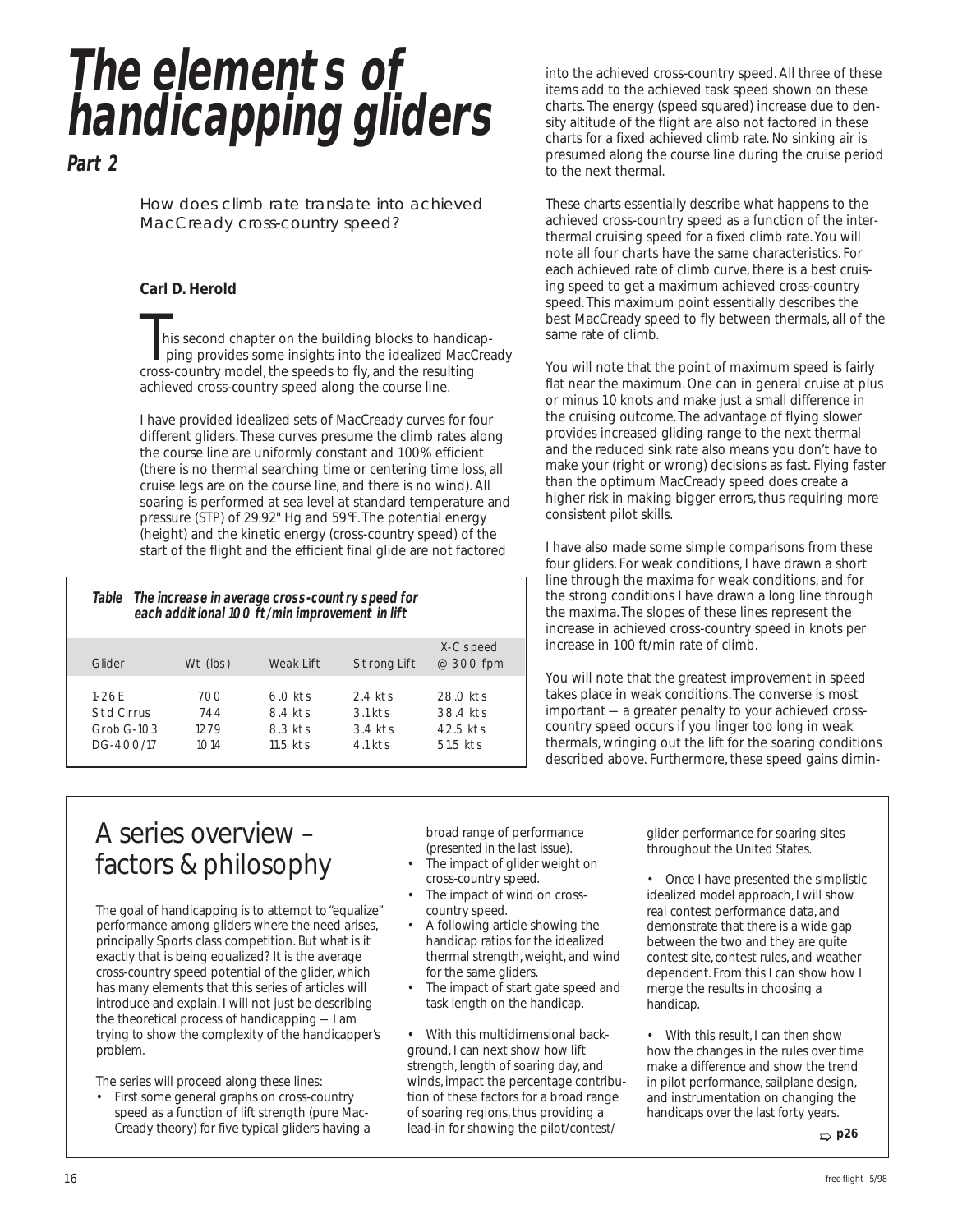ish for all gliders in increasingly strong conditions. This does not imply it is best to fly in weak lift — quite the contrary is true for all gliders. You will also note that the table shows achieved cross-country speeds for an achieved 300 ft/min 100% efficient climb. Study these charts and reason how you would compare the performance of these gliders (develop a handicap).

The next series of chapters will show the impact of task distance, flight altitude, glider weight, start gates, start speeds, wind and final glides on achieved cross-country speeds. In addition, for a few more chapters, we will assume all thermals are perfect cylinders of lift giving all gliders the same rates of climb as they transit through the idealized thermal soaring day.  $\bullet$ 

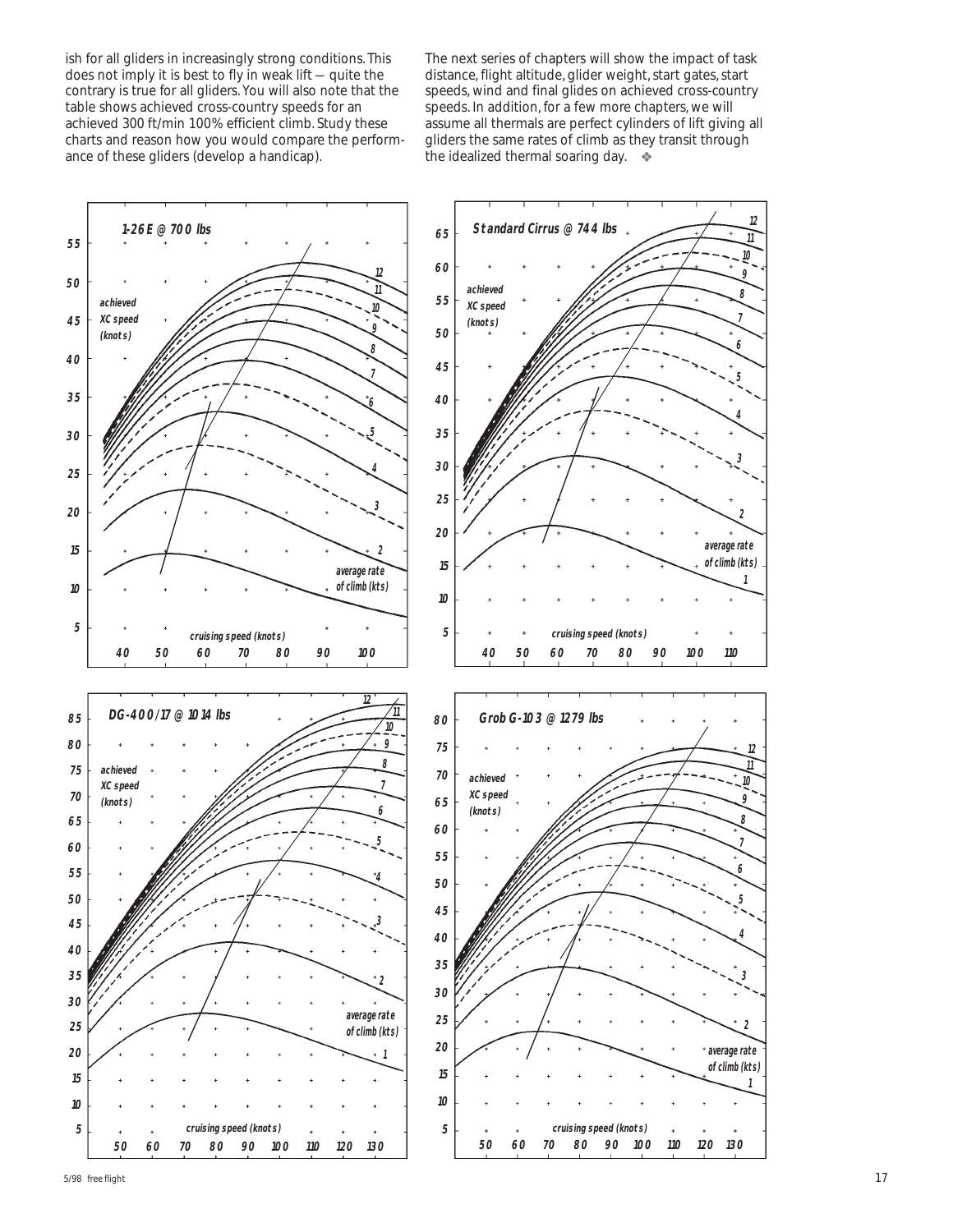# **First adventures in soaring**

our rank amateur attacks a cross-country clinic

#### **Doug Scott**, SOSA

From August 17 to 21, Canadian Advanced Soaring hosted its annual cross-country clinic at SOSA, in Rockton, Ontario. There were three students enjoying our first clinic, one secondtimer, and two past graduates who came along to show off their previously acquired skills and assist the instructors. We had the benefit of five instructors to give us tips on the ground and to shepherd us in the air, which is a terrific ratio. We all thought it was a great experience and are looking forward to next year. The atmosphere is one of gentle encouragement, with each student progressing at his own pace, and there is no pressure to extend yourself beyond your personal comfort level. Having said that, we all arrived with an incentive to raise our own skills and thus the bar a little further each time we flew.

We assembled on Monday morning and introduced ourselves and discussed our experience levels. I probably had the least with 180 flights and just under 77 hours and only 17 flights as P1 of an hour or more. The accompanying comments in my log are generally "good thermalling day", the implication being that anyone could have stayed up, and my skill had not been a factor. My objective here was to learn to stay aloft on less than perfect days. A secondary objective was to become comfortable straying ever further from the field. My only foray beyond gliding distance from SOSA was the recent Dust Bowl, my first contest, wherein I was beaten by a pregnant woman flying a 1-26! (My charitable comrades suggested it was because she had her own water ballast.) A further come-uppance was delivered by Ian Spence in his 4/98 *free flight* report on the Nationals, where he noted "... 69.1 km/h. The losers in 1-26 contests go faster than that." I *was* the loser at a miserable 61.1, even after the handicap. Clearly I needed to learn how to get higher, and go further faster.

Last year's class valedictorian dealt with the pee bag issue. My memories are different in that I was never in the air long enough for a full bladder to be a problem, and I had enough relights that I could easily deal with such crises while on the ground. I'd like to think that I enjoyed the course more than he, because I was not pre-occupied with the, uh, internal pressures and could therefore concentrate better.

Day One saw good looking cumulus tempered by very high winds, so up we went to learn how to locate thermals in such conditions, and while aloft to set an appropriate task. Jörg launched and immediately zoomed to cloudbase, followed closely by the others. Then came my first lesson. Though I am a lowtime glider pilot, I have reasonable experience cross-country in power planes, and hold an FAI speed record for flying a US Army Air Force L-4 coast-to-coast. I was periodically reminded that the two sports are distinct, and to forget all I knew about power. Well, I launched second, eleventh, and twelfth. You get the picture. I am considering applying for a second world record for the most number of relights in a Pilot Selected Task.



We split up into small groups and headed north, the more intrepid getting out about 60 kilometres, and then back to SOSA and out about 25 in the other direction. I wasn't one of them, having trouble getting much height, and really feeling the effects of the heat.

Lesson two: be prepared to head home if you can't concentrate. Our shepherds were adept in demonstrating how the thermals were far from vertical in the stiff wind, and also inspirational in encouraging us to go beyond gliding distance from home on such a poor day. I managed 1:45 hours, and got about 20 kilometres from the field.

Day Two was overcast and unsoarable, so we devoted our time to discussion and theory. Topics included always having a goal for each flight, task selection, map preparation, glider and pilot preparation, locating and using only the best thermals, thermalling techniques and etiquette, turnpoint photos, final glide calculation, and field selection in the event of a landout.

Day Three was blue, but we were optimistic and set a task of a 300 kilometre triangle. Half the fun was in learning all the things to be done before takeoff. This really reinforced the notion of a purpose for every flight. The task was soon scrapped, and the day became an exercise in finding thermals by locating ground sources. I was astounded to find myself at 1500 feet, 50 kilometres from the club, and not panicking. We were truly extending our limits, and gaining much confidence from the proximity of others.

We decided that one of the big benefits of the course was the ability of a group to encourage its members to venture further than any would have attempted on their own. Also instructive was a spectacular low save by one of the students, proving the benefits of patience and calm. I had a much better day than before, making 150 kilometres over 3:28 hours (note to Ian Spence: my average speed has dropped to 43). Though I was pleased with the day, I still was having difficulty keeping up to the others. Their varios always seemed to read twice what mine did while I wandered around in each thermal looking for the elusive core.

Day Four was blue again, and none of us got more than 10 kilometres away, but it was superb practice in centering weak thermals and learning proper etiquette and safety while circling. I had two low saves, and one relight, for a total of 2:31 h. I took pride that mine was neither the first nor the only relight, but still I was the worst at centering thermals.

Each evening we would have a debriefing and share our experiences. This often helped put something into perspective and more easily understood than while grinding around the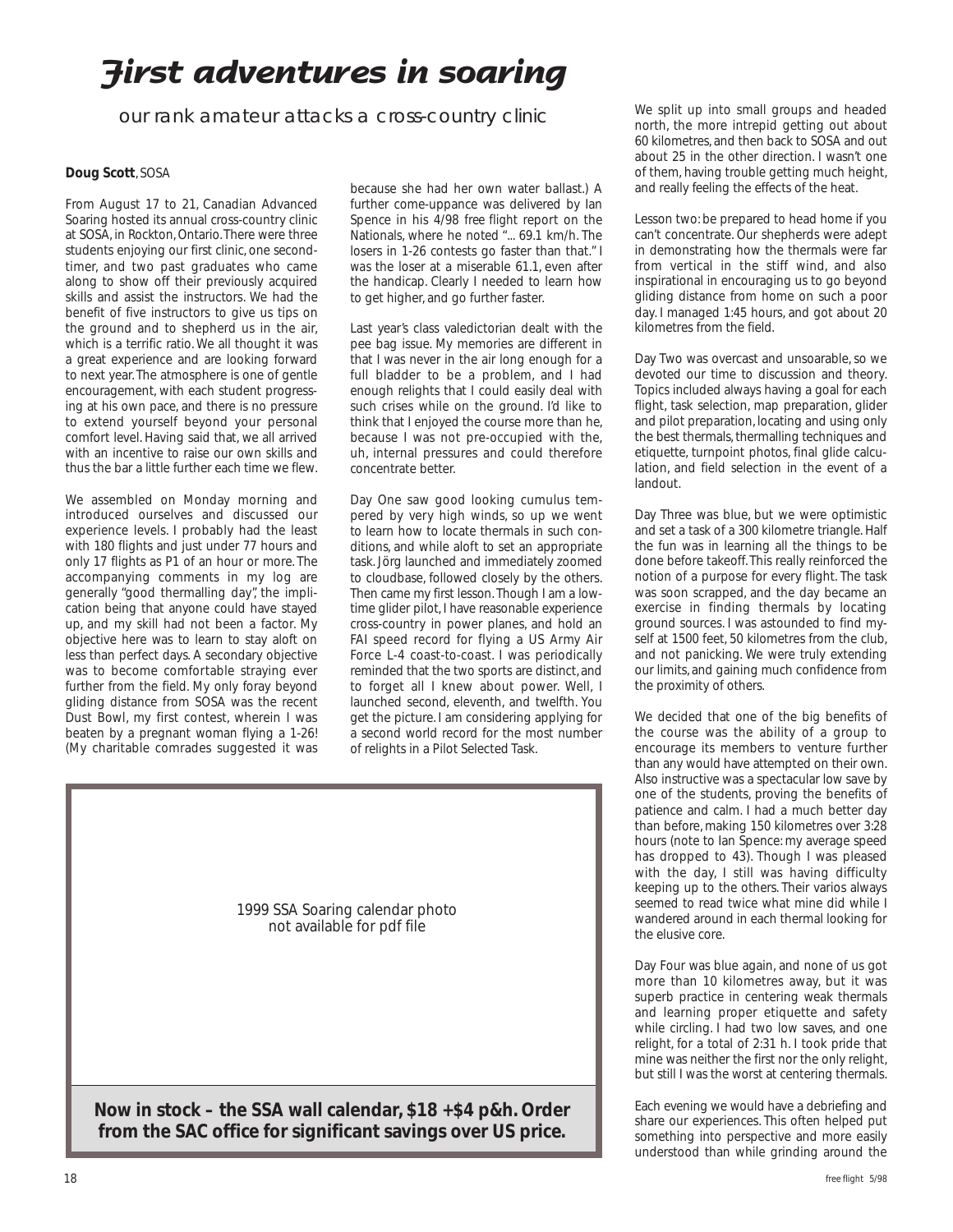sky. Kathy Burany spoke to us about her experiences as ground crew, informing us of what is required of a crew and also what the pilot can do to maintain sanity and harmony among the team.

One of the great revelations for me came on the evening of Day Four when someone pointed out that the vario in SOSA's Astir CS-77 is calibrated in metres per second, and can appear to read about half that of one calibrated in knots. Oh, my. To paraphrase Strother Martin from the movie, *Cool Hand Luke*, "What we have here is a failure to calibrate". This was perhaps my best lesson of the course. Is this how Pilot Error begins? Was I flying an airplane without being completely familiar with it? This was a rented club ship and my recollection is that the checkout involved being able to takeoff without the tail dolly, and to land having lowered the gear. I guess they assumed I was smart enough to figure the vario out. Never assume. I had never heard of a vario reading in metres per second. I'm embarrassed, and beginning to think I should be writing under a pseudonym.

Day Five was forecast to be poor, but in fact became the best day of the week, with consistent cumulus and not much wind. It started slowly, so I let a fellow student take my glider for a spin, so to speak. He came back after an hour and reported that the mechanical vario had a pronounced lag, in addition to the unexpected readout. I had felt the lag, but had decided to learn to trust the instrument. Armed with this information, I decided to try the *electric* vario, which had been there all along, but had also been skipped in my briefing. Again, I had neglected to ask for a lesson in using it. All week, I had been turning late due to the lag, and turning out of perfectly good lift because I was misreading my instrument. Someone in my thermal would declare, "Three knots on the averager", and I would promptly turn away because mine was reading about one and a half. I launched and began to practice all the lessons learned. It worked out well, as I was able to stay up three hours, without a shepherd, and cover about 150 kilometres, visit new territory, make some low saves, and practice final glides. For all of us, the course was a great success. For me, I have been gliding for seven summers, and now I am soaring. In one week, I increased my hours by 15% and my number of flights over an hour went from 17 to 22.

The proof is in my newfound enjoyment of raising my own limits. A few days later, I went up alongside another glider and we practised thermalling together in a two hour flight, staying about 20 kilometres from the club. Two weeks ago, I would have never thought of trying to keep up with this guy and would have instead circled over the club and considered myself highly skilled for doing so.

Thanks, Canadian Advanced Soaring. See you next year.

# **Club news**

### **Winnipeg Gliding Club presentation to Transport Canada pays PR dividends**

On Friday, May 29, 1998 a number of staff from the Prairie & Northern Region of Transport Canada met in Winnipeg as part of a special event. Guests at this special meeting included two representatives of the Winnipeg Gliding Club.

It was an exciting day for Transport Canada, as the department was able to share in the 40th Anniversary of the Winnipeg Gliding Club. To mark this significant milestone, the club presented a framed print of a glider in flight as a gesture of appreciation for the assistance rendered to the WGC by Transport Canada over the years.

Wayne Walsh, Transport Canada - Civil Aviation Branch, System Safety, has worked closely with the Winnipeg Gliding Club to help members keep up-to-date on various topics. Recently, Wayne provided a customized "Pilot Decision Making" course for the members and has offered them safety seminars and briefing over the years. Mr. Walsh accepted the gift on behalf of Transport Canada. "I'm impressed with the Winnipeg Gliding Club's proactive approach to flight safety," said Walsh. "It's also been a pleasure to work with club members who take their sport seriously and are truly aviation professionals," he said. Roger Beebe, Regional Director - Civil Aviation, Transport Canada - Prairie & Northern Region, noted the

department was very pleased to receive the framed photo. "It's an honour and privilege to be acknowledged by the Winnipeg Gliding Club," Beebe said. There is something quite unique about gliding: soaring on thermal winds over the prairie landscape has a special flavour to it ".

Attending on behalf of the Winnipeg Gliding Club were Mike Maskell, Chief Flying Instructor, and Norm Pound, a long-time member. The club, in addition to offering training and discovery flights and other club events, will be key players as they host the 1998 Canadian National Soaring Championships to be held in Brandon, MB. The Winnipeg Gliding Club's facility is located near Starbuck, MB, about 40 kilometres southwest of Winnipeg.

*This presentation started out as a simple idea to have a glider photo hanging in the local TC office licensing department. After several phone calls to inquire how to go about doing this, the PR people got involved, hence the "formal" presentation/luncheon.*

*It then went a step further with TC doing a major press release to all the local and community papers at their expense! They will also use the photo and story for their own newsletter. Not bad for a few phone calls.*

#### *Mike Maskell*



(I-r) Roger Beebe, Regional Director – Civil Aviation Branch, Transport Canada Prairie & Northern Region, Norm Pound, Winnipeg Gliding Club, Mike Maskell, Winnipeg Gliding Club, and Wayne Walsh, System Safety, Transport Canada at presentation of Photo of Appreciation marking the 40th Anniversary of the Winnipeg Gliding Club.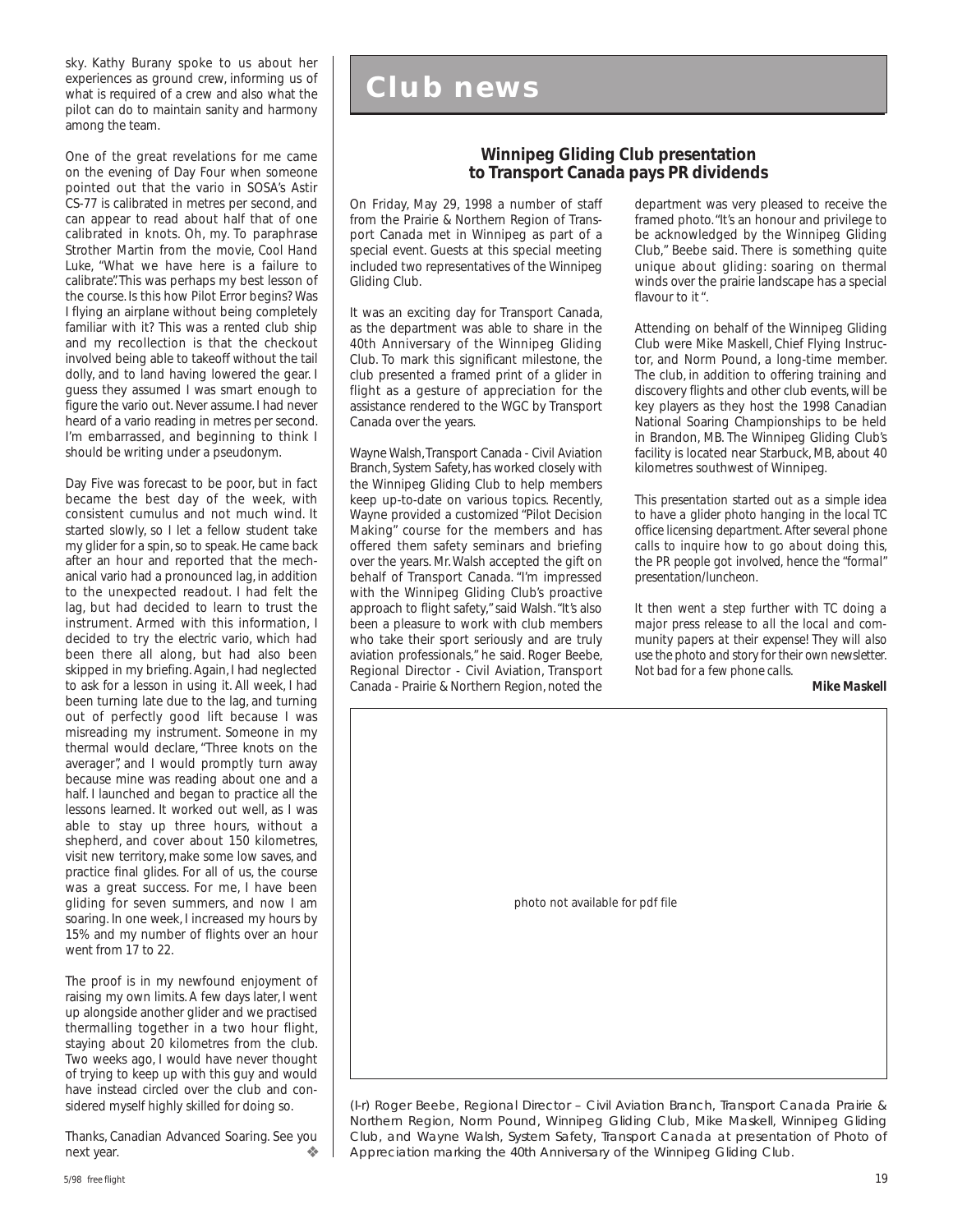#### **SOSA celebrates 50 years**

The 50th anniversary at SOSA was a grand affair, superbly organized, a lot of the work done by the ladies; the males also helped.

The important factor in the celebration was names, and what history was there of pilots who flew the best performing machines of the 1950s — Schweizer 1-23s and Skylark 3s.

The club history claimed names such as Ames, Brame, Deleurant, Duench, Mix, Oates, Pow, Yeates. Jack Ames was sick and unable to attend, Frank Brame had gone to Boeing in Seattle after the demise of the Avro *Arrow*, Bill Duench no longer glides.

Wolf Mix came fourth in the Standard class at the world contest in the USA in 1970, but sadly was killed in a landing accident at the 1972 world contest in Yugoslavia; a fine gentleman. Gord Oates, a quiet man, had a fatal heart attack a couple of years ago while enroute to Austria for skiing, his state of mind at least still healthy. Owner of a Skylark 3, he once flew to 17,000 feet at Brantford in a cu nim to gain his Diamond altitude.

Willi Deleurant attended the gathering, looking very fit, and must be in his mid-80s. Still a regular glider pilot, he has developed retractable engines for a couple of HP glider designs. He flew for Canada at the Worlds in Marfa, USA in 1970, landed out one day, walked all night to find a house with a telephone, and learned later of the danger of rattlesnakes and scorpions.

Bill Duench owned a unique and handsome sailplane called the Lawrence, but it met its demise with a heavy landing while piloted by Al Pow after clearing trees on the approach. The late Al Pow was a Canadian gliding champion of the late 1940s and early 50s; flying for Canada at world contests in 1952 in Spain and in 1954 in England. An excellent craftsman, he made outstanding restorations of powered aircraft.

SOSA was ensconced at Brantford airport in the early 1950s, and stayed there until the 1964 Canadian Nationals. Charles Yeates seems to have a penchant for adventure; flying from Brantford, he made a fine flight to the west, landing at the US Naval Base at Grosse Ile, Michigan. On another occasion, flying from either the Gatineau club or MSC, he landed at the Strategic Air Command bomber base at Plattsburgh NY, and was made to lie face down in the back of a truck, with a rifle pointed at him. Happily his wife arrived with the trailer and told the same story as Charlie, and the officer on duty knew about gliders, so this episode ended peacefully. He is off on another trip to Australia and no doubt will enjoy more adventures.

Attending in person was Bruce Cooper, another pilot of the Brantford era, who had the



Glenn Lockhard, now a Gatineau member, chats with Ginny and Paul Schweizer under the large marquee tent that was erected to shelter the many visitors to SOSA.

misfortune to lose part of a wing in an LK and falling down on the airfield, but survived along with his passenger. World contest pilots from the 1960s, 70s and later were also on hand, such as Dave Webb and Jim Carpenter, Wilf Krueger, Hal and Ulli Werneburg, and Jörg Stieber. Dave had a Slingsby Skylark 4 delivered to Argentina in 1963 for his first world contest, where he came ninth in the Open class. Charles Yeates also flew in that contest, coming ninth in the Standard class, flying a Ka6. Jim Carpenter was sixth in the Standard class at the world contest in Châteauroux, France. Hal and Ulli flew in several world contests, Ulli reaching eleventh in the 15 metre class in 1981 in Germany.

Distinguished guests were Paul and Ginny Schweizer from Elmira, NY. Paul was a regular attendee at SAC annual meetings for many years, bringing news of events south of the border. An excellent pilot, Paul flew for the USA. He also acted as crew for Paul MacCready at the 1954 world contest in England where MacCready flew a late model 1-23.

Stories of the origin of the SOSA Gliding Club are varied, depending on the memory of who you asked. Pat O'Donnell, a solid anchor of the club, wanted the real gen, so he had Glenn Lockhard sit in Dixon More's mobile home (Dixon is another SOSA stalwart), and with a tape recorder, Pat heard Glenn's account of the early days of gliding in the Toronto area, where Glenn had flown in 1948. With two partners, Glenn started the Rideau Valley Soaring School at Kars. He is now back with Gatineau at Pendleton.

The problem in writing an account of this anniversary is there are so many names of people who were and many who still are the life and soul of the club, and one should really

try to list all of them but still feel unhappy about those left off the list, but here are a few that I know — Tom Coulson, one of the dependables, the Burany brothers, Andy Gough, Ian Spence, Chuck Keith, Colin Bantin, Aydin Salivar, another good worker, Ralph Dopheide. Visiting was Deryk Brown, who started a commercial gliding operation, flying from Markham (or was it Tottenham?), Ruth Thumm, who started Beaver Valley Soaring, and Dale Kramer, a co-designer of the *Lazair* ultralight.

I was pleased to see ex-MSC members John Chamberlin, Jackie Courval, Hermann Kurbis and Steve Liard. Hermann has the distinction of holding the position of CFI in Winnipeg, with MSC, and at SOSA. Steve Liard reminded me that he had received his early training with MSC with a Boy Scout troop which owned a Schweizer 2-22, PBJ. Returning visitors were ex-SAC president Bob Carlson, John Schanz, Ian Grant (now with Gatineau), and John Kelley. A SOSA oldtimer, John learned about gliding in England from his school teacher, one John Simpson, who owned a Rhönsperber glider before the war and who has conducted research on sea breeze fronts. It was a pleasure for me to see a Glasflügel H301 Libelle, still in very good condition. This one was originally imported by Willi Deleurant, sold to Jim Carpenter, and is now with a new owner at SOSA.

Party time was in the evening, with a buffet meal under a large tent, the evening warm and pleasant. This was followed by a slide show, and there were stories to tell. Such anniversaries are events to remember. There should also be mention of wives, essential partners of our heroes. Many were there, handsome ladies all.

#### **Bob Gairns**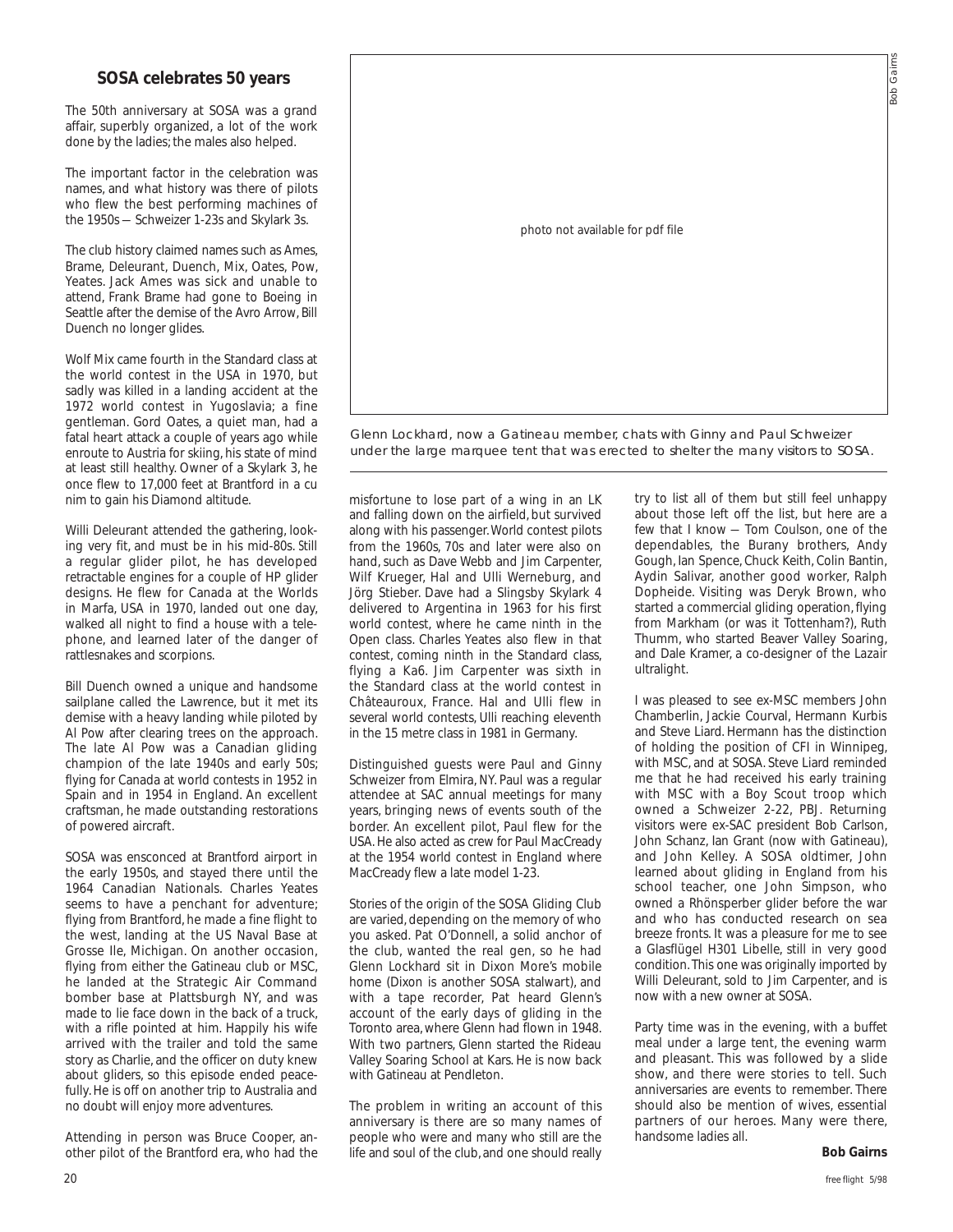# **Hangar flying**

#### **"Maggot race" demo**

On practice day of the Region 8 soaring contest in Ephrata, Washington in late June, we had several volunteer amateur radio operators demonstrate this program for us.

Three seasoned contest pilots (Stephen Northcraft, Nelson Funston and Stu Larrimore) were the pilot volunteers. We placed in each of their gliders the following components connected together:

- a separate GPS unit (didn't use the units they use in their ships),
- the Terminal Node Controller (TNC),
- a handheld ham radio transceiver operating on 144.390 MHz.

The ground station (with a 21-inch display monitor) was running *Win95* and Brent Hildebrand's *APRS+* software. This software interfaces with Delorme's *Street Atlas 4 & 5* CD-ROM mapping software of the USA. The ground station had a radio receiver connected to another TNC packet radio controller. The controller fed the glider-transmitted data into the RS-232 port and displayed the positions of all three gliders about every 20 seconds on the Street Atlas map.

It was lots of fun to watch. The TNC can be programmed to transmit various GPS NMEA data sentences to display the data on the Street Atlas screen. For example, we could see the updated course and speed information being reported by the GPS and also the GPS altitude. The gliders were displayed with various coloured icons in the *APRS+* software so the glider icons can have their contest numbers displayed on the map.

The Hildebrand software also allows you to set alarms so that the computer can invoke a WAV file when a glider gets within a certain distance of the airport ground station, which is nice to alert folks that the glider is on its final leg before the pilot announces on the radio. If you have a programming background, I'm sure you can think of other aspects that a program like this could accomplish.

One thing we learned is that the system should be driven by a separate battery so you don't run out of power. One contest pilot was about 50 miles away when the AA batteries in the Garmin GPS powered down. It was somewhat amusing to see the software think he was 150 miles away and had attained a speed of Mach 1.2 to arrive at that false position! In another glider, the GPS signal got haywired by carbon fibre in the fuselage area and we didn't get reliable GPS signals from that glider. It just kept reporting his position several miles south of the airport.

Another obvious issue of using this gear in a contest is the implications of each glider's crew now knowing how the other gliders are doing, and that has to be addressed. Overall, however, the ability to see where the gliders are is fairly attractive to folks on the ground.

The data rate was 1200 bps, and we think we experienced some data contention. It would thus probably be prudent to choose a higher data rate like 9600 bps and use a higher frequency. The first reported use of this approach was by Mike Parker of Arizona, and he made a nice presentation at the SSA national convention in Dallas that attracted a lot of interest.

Hope that this info helps. If you can accept it, I could send you a screen shot via e-mail of what the Street Atlas screen looked like. It probably would be a BMP file. E-mail me at *deckert7@gte.net* if you are interested.

#### **Dennis Eckert**

Std Cirrus pilot and ham KB7ST from *rec.aviation.soaring*

#### **The FAI 1000 km Diploma**

#### **Ron Ferguson**

from the Seattle Glider Council *Towline*

For decades, the 1000 km Diploma has been the ultimate achievement for many long distance cross-country soaring pilots. By way of background, the very first 1000 kilometre flight was made in 1964 by a USA pilot, Alvin Parker, flying a Sisu north from Odessa, Texas. It wasn't until 1970 that the second 1000 was made, this time by the famed Hans Werner Grosse, flying his ASW-12 from Lübeck, Germany to Biarritz, France. Lübeck is in the far north of Germany, right on the Baltic Sea coast. Biarritz is in the southwestmost corner of France, nestled at the foot of the Pyrennees on the Spanish border. I distinctly remember this flight by Grosse as I was living in Belgium at the time and it was my very first year in soaring. Grosse's flight was headline news throughout Europe, and when we heard that his flight path was almost directly overhead of our club south of Brussels, we were in absolute awe of this feat. At the time, we were venturing about one thermal away from our airfield, and the thought of a thirteen hour flight that diagonally traversed almost the whole of Europe was just astonishing!

Then, in the mid- to late 1970s came the famous Karl Striedieck out-and-return flights down the Allegheny ridges that smashed the distance records. With his unbelievable redline flights down low on the ridge, Karl was also setting both speed and distance records that would last for years to come. By the early 1980s, it was Hans Werner Grosse who was again making soaring headlines, not in Germany, but in the wide open spaces of Australia, out of Alice Springs. Within a few years though, New Zealand became the most talked-about soaring spot for incredible distance flights, with their unbelievably fast 1000 kilometre flights that could start as late as noon and be completed by end of daylight (to this day, New Zealand still has the only 2000 kilometre flights ever flown, first by Ray Lynskey, then by Terry DeLore).

So, while browsing through the soaring badge page on the FAI website, I decided to take a closer look (statistically speaking) at where the best soaring vacation spot in the world might be if one had a hankering to get the *1000 Kilometre Diploma*. I came up with the following tidbits (not totally accurate and verified, and not completely up-to-date). Here's a compilation by country of flight origin: USA 97, Spain 45, Australia 38, South Africa 27, Austria 26, Germany 19, New Zealand 13, Namibia 11, Switzerland 5, France 5, Canada 3 *(by Apps, Marsden, and Kleinhempel)*, then a smattering of others that each have one or two.

Obviously, the USA is the clear winner, based on the sheer numbers. Well over a third of these are on the Allegheny ridges, starting from the usual soaring locations at Karl Striedieck's or Tom Knauff's airfields in Pennsylvania or at New Castle, VA. For 1000 kilometre flights in thermal, either California or Nevada is the place to be. Internationally, Spain was the real surprise to me. I knew that Ingo Renner spends his northern hemisphere summers in Spain, teaching a cross-country camp for European soaring pilots, then moving back to Australia for the southern hemisphere summer. But unless I'm not reading very carefully, I can't say that I hear very much about long distance soaring in Spain. For 1000 km thermal flights outside the USA, it seems that Spain, Australia, or South Africa are the places to go. The flying in New Zealand is awesome, but virtually all of their 1000 km flights have been in the wave, and until you get the hang of finding it and learning how to fly cross-country in it, it can be a darn tough place to try a 1000 km.

#### **Europe's longest cross-country flight**

On 26 April, a flight of 1527 kilometres using three turnpoints was accomplished by pilots Wolfgang Janowitsch and Hermann Trimmel. The flight in a Nimbus 4DM took 14.5 hours.

In almost pure ridge soaring flight, they completed a shuttle between Wiener Neustadt and Arlberg, spending only 4.5% of the time thermalling. For the flight, the pilots used the Austrian Alps from their eastern end through to their western boundary.

from *Gliding Kiwi*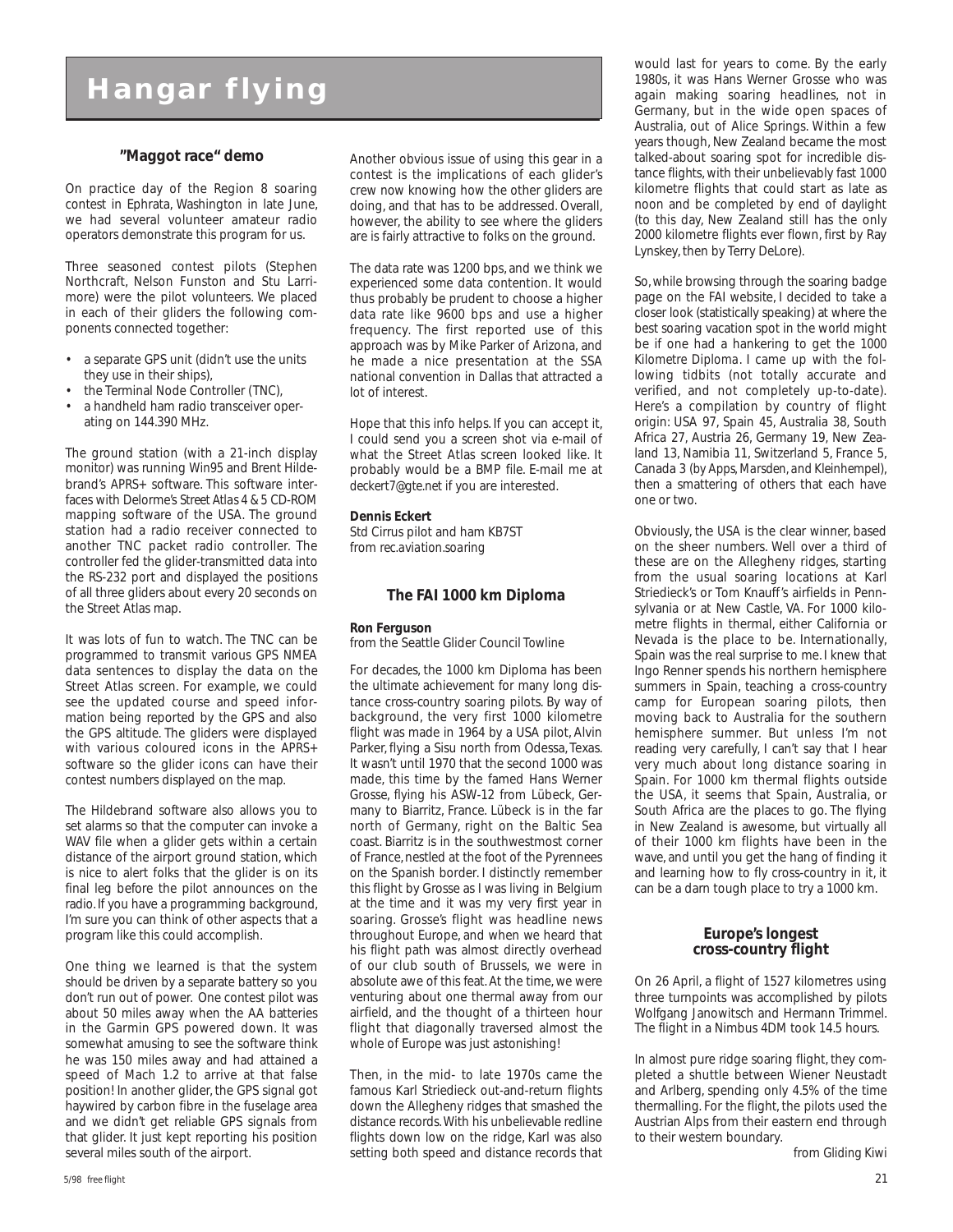## **SAC "Membership Meter"** (as of 14 Sept)

| Club                       | 90-97<br>avq   | Membership<br>1998<br>total | %<br>avg   |
|----------------------------|----------------|-----------------------------|------------|
| <b>ASTRA</b>               | 5              | 11                          | 220        |
| Air Sailing                | 28             | 21                          | 75         |
| Alberni                    | 13             | 13                          | 100        |
| <b>Base Borden</b>         | 15             | 10                          | 67         |
| <b>Beaver Valley</b>       | 12             | 15                          | 125        |
| Bluenose                   | 37             | 27                          | 73         |
| Bonnechere                 | 10             | 7                           | 70         |
| <b>Bulkley Valley</b>      | 11             | 1                           | 9          |
| Central Alberta            | 10             | 12                          | 120        |
| Champlain                  | 56             | 59                          | 105        |
| Cold Lake<br>COSA          | 25<br>42       | 20                          | 80<br>60   |
| Cu Nim                     | 62             | 25<br>53                    | 85         |
| East Kootenay              | 10             | 22                          | 220        |
| Edmonton                   | 65             | 51                          | 78         |
| Erin                       | 32             | 31                          | 91         |
| Gatineau                   | 88             | 89                          | 101        |
| Grande Prairie             | 9              | 11                          | 122        |
| Guelph                     | 29             | 21                          | 72         |
| London                     | 42             | 35                          | 83         |
| <b>Mont Valin</b>          | $\overline{4}$ | 3                           | 75         |
| Montréal                   | 102            | 91                          | 89         |
| Outardes                   | 28             | 21                          | 75         |
| Pemberton                  | 10             | 12                          | 120        |
| Prince Albert              | 10             | 13                          | 130        |
| Québec                     | 39             | 54                          | 138        |
| Regina                     | 32             | 32                          | <i>100</i> |
| Rideau Gliding             | 15<br>36       | 11<br>30                    | 73<br>83   |
| Rideau Valley<br>Saskatoon | 14             | 17                          | 121        |
| Silverstar                 | 8              | 11                          | 138        |
| SOSA                       | 128            | 157                         | 123        |
| Swan Valley                | 6              | 7                           | 117        |
| Toronto                    | 19             | 19                          | <i>100</i> |
| Vancouver                  | 96             | 75                          | 78         |
| Westman                    | 4              | 2                           | 50         |
| Wheatbelt                  | 6              | 1                           | 17         |
| Windsor                    | 10             | 1                           | 10         |
| Winnipeg                   | 68             | 58                          | 85         |
| York                       | 87             | 89                          | 102        |
| Non–club                   | 13             | 20                          | 154        |
| totals                     | 1336           | 1258                        | 94         |

#### **Diamant meets Diamant**

Friday, 17 April, 5:30 pm, Toronto. After a tough two days at head office (I work for Kodak), I left the company parking lot with my Diamant in tow, which I had trailered from Montréal three days earlier. The Montréal-Toronto drive was boring but easy — the Q.E.W. on Friday night is a lot busier that when I lived in Toronto in the early 70s. In any case, getting to Niagara was half the battle.

I arrived at Keystone Soaring in Pennsylvania around 1 am. The field was soggy from rain. So I parked in the driveway, crawled in the back of the Suburban and collapsed there for the night. Saturday morning, 9 am, I crawled from my sleeping bag only to stare at some huge boxy type of a trailer. Written on the side of this huge thing is DIAMANT. My first thought is, go back to sleep, you're hallucinating. Later that day, I met the owner, Art Babiarz who, I found out, is an expert on the subject of the Diamant. Art proved to be a mine of information and might be a world authority on the topic. I learned a great deal from him. Art saw a picture of the Diamant on a magazine cover in the 70s and fell in love with the machine. Almost 20 years later he was able to fulfil his dream and own a Diamant. As luck would have it, he ended up buying that very same glider.

The fascinating thing about our two Diamants is that they (the gliders) met in the 70s and competed against each other. Art's machine was then owned by George Moffat while mine was owned by John Seymour. My glider is almost stock while Art's has been substantially modified with wings extended to 18 metres. One thing is missing however; neither Art nor I fly as well as the two original owners, unfortunately.

Incidently, there is a Diamant collecting dust at SOSA. In my book, that glider offers the best price/performance ratio around. The machine at SOSA is a later generation glider with the balanced flaps. With an L/D of 42, it performs as well as a PIK-20 according to Bernie Palfreeman, who owns a PIK and used to own a Diamant. He flew a Diamant again a few years ago and was pleasantly surprised to feel how pleasant a machine it is to fly.

My partners and I love the Diamant because it allows us performance at a low cost. Our motto has become, "We fly like kings but pay like bums."

 $\infty$ 

Il est 5:30 pm, vendredi soir à Toronto. Je remercie mon patron pour ces inoubliables trois jours à Toronto. Un petit saut à la sécurité pour les remercier d'avoir gardé mon planeur dans le périmètre de sécurité, et enfin je suis en route pour le "ridge" à peine six heures de Toronto, m'avait on dit. Le charmant individu qui m'a dit ça voyage sans doute de nuit car le trajet Toronto Niagara a pris trois heures plutôt que 90 minutes. Pas grave, je suis en vacances! Bref, c'est à 1:30 le matin que j'arrive à Julian totalement crevé. Le terrain des Knauff est détrempé, inutile d'essayer de parquer correctement à coté des 30 quelques planeurs qui sont là. Je saute par dessus le siège du Suburban et hop dodo.

9:00 samedi matin, je suis réveillé par les oiseaux du matin, variété bipède vélivole doté de voix puissante. Je m'extirpe donc de mon cocon douillet pour tomber nez à nez avec une immense remorque carrée marquée DIAMANT. Je me suis aussitôt dit: "Pedro, pas assez dodo". Mais non, j'ai beau me frotter les yeux, la vision ne disparaît pas.

C'est plus tard que j'ai rencontré le proprio, Art Babiarz. Art est un fanatique des Diamants. Il a eu le coup de foudre dans les années 70 quand il a vu la photo du Diamant sur la couverture d'un magazine. Ce n'est que 20 ans plus tard qu'il a pu vivre son rêve et le hasard a voulu qu'il achète ce planeur.

Art est une mine de renseignements sur le Diamant et probablement l'expert toute catégorie. J'en ai appris plus en quelques jours que dans les dix années précédentes. Ainsi nous avons découvert que nos planeurs se sont rencontrés dans les années 70, ont été engagés dans les mêmes compétitions. Mon planeur était la propriété de John Seymour tandis que l'autre appartenait à George Moffat, deux ex champion américains. Malheureusement ni Art ni moi n'avons le talent des anciens propriétaires. Tandis que l'autre planeur a eu des modifications importantes, dont un allongement des ailes à 18 pieds, le mien est d'origine ou presque.

Le Diamant est sûrement l'appareil qui présente le meilleur rapport qualité/prix avec un L/D de 42. Incidemment il y en a un qui dort à SOSA depuis de nombreuses années et c'est une machine fin de série, ce qui est bien. Selon Bernard Palfreeman, ex proprio de Diamant, l'appareil se compare au PIK-20 quant aux performances. Le Diamant est selon lui un peu plus agréable à voler que le PIK.

Le Diamant apporte à mes partenaires et à moi des performances supérieures à un prix dérisoire. Notre devise est devenue: "Volons comme des rois, payons comme des gueux."

**Pierre Pepin**

## **CAMBRIDGE** Aero Instruments

#### **MZ Supplies**

is now exclusive Canadian dealer for all Cambridge products. Please request information on the latest in Flight Computers, GPS, GPS flight recorders, and variometers

## **SCHLEICHER** Sailplanes

**MZ Supplies** is the Canadian dealer for this famous line of sailplanes. For information on the ASW-27, ASW-24, ASH-26, ASH-25, ASW-22, ASK-21, ASK-23 and spare parts for all Schleicher products

contact Ulli Werneburg at: MZ Supplies, 1450 Goth Ave, Gloucester, ON K1T 1E4 (613) 523-2581, fax (613) 523-9322 *e-mail: mgmzaqua@cmw.ca*

*Delivery position for the fabulous ASW-27 available April 1999*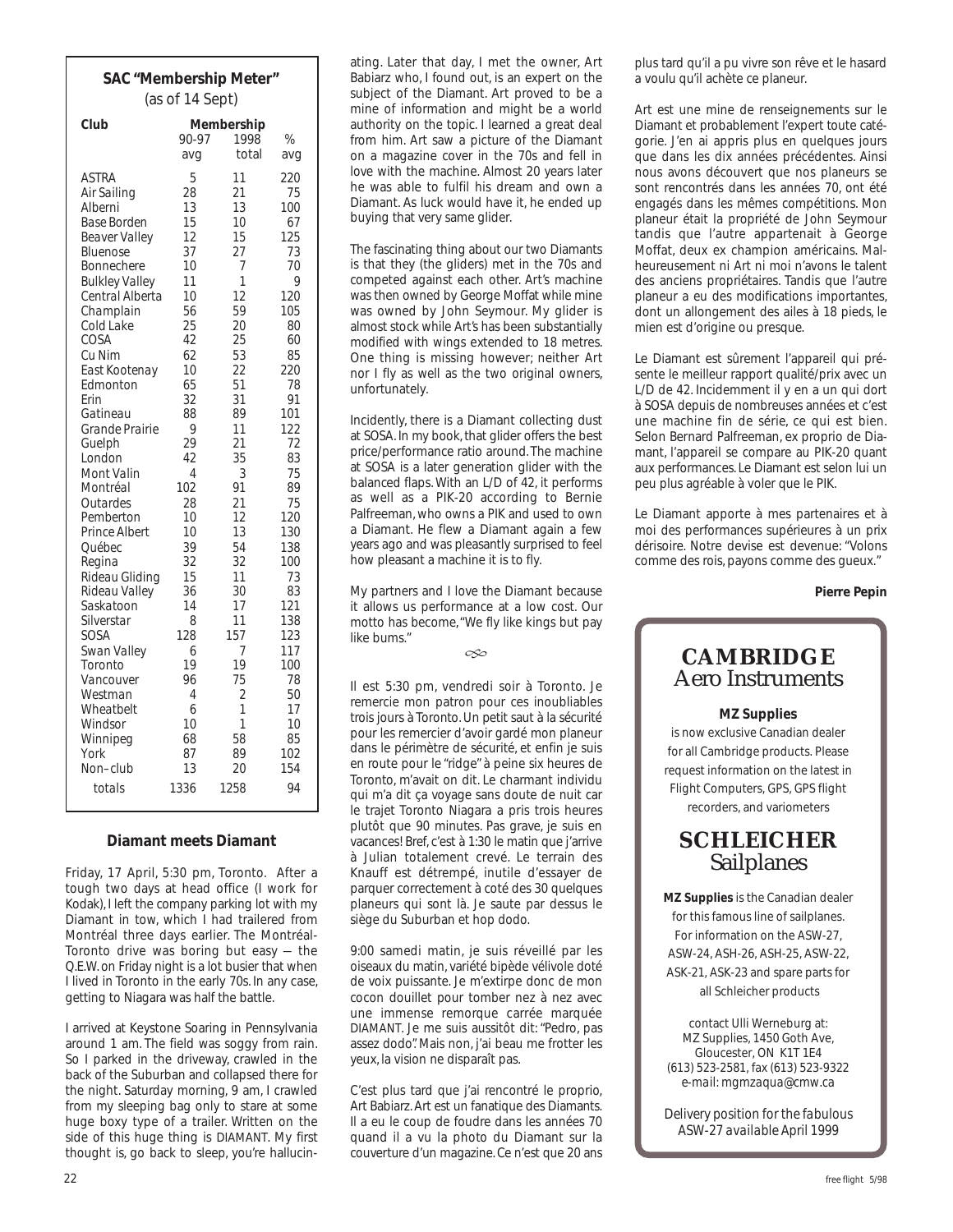#### **Alberta Provincials at Cowley**

For the first time, the Alberta provincial contest was run in conjunction with the Cowley Summer Camp, and it proved to be a big success. Three days midweek were set aside for the contest, which was designed to be simple, safe and fun. A total of 12 gliders and 17 pilots flew in the competition, which was the largest participation in the last four years. The registration fee was kept to a nominal 20 bucks, which was enough to cover expenses (by \$0.79!) and a vast array of prizes.

Rules were kept to a minimum, all tasks were PST and a new scoring system was tried. Instead of portioning out a maximum 1000 points per day, this simple scoring method awards one point per km for distance, and one point per km/h for speed. Two classes – Sports and Novice – were scored together on a handicapped basis. Novice class was created especially for the two-seater gliders and any pilots new to contest flying. It was permitted the use of three close-in turnpoints to reduce the chance of landing out, and a shortened task time to reduce the perils of "Blanik butt".

The weather cooperated with cu to help mark the lift, although this year's humidity kept cloudbase at only 4000 feet agl or so (very low for Cowley). Day One started off with very weak lift that improved to 2-3 knots when the inversion broke, but ended early as cirrus cut short the allotted task time for Sports. The next day was cancelled, of course improving the conditions immediately! Day Two was the best of the three days, with some pilots reporting occasional lift of 6 knots or more. Overall, the championship went to Mike Glatiotis, which was very well deserved, as Mike notched both the greatest distance and highest speed in the contest. The Blaniks, however, were snapping at his heels, and Keith Hay showed tremendous improvement to take third place.

The relaxed atmosphere was evident by the sportsmanship shown during the contest. Before the start of Day One, Mike Glatiotis pointed out to me that some lined-up turnpoints would permit continuous ridge running on the Livingstone Range, which he rightly saw as an unfair advantage to those who were able to do so. Mike said in advance that he would not take advantage of this "loophole", and he didn't. Similarly, it was Al Hoar who reported having seen Walter Mueller in a position to claim another turnpoint that was enough to give Walter the win on Day Two.

Having the Blaniks in the competition seemed to confirm that the contest was mainly about having fun. Cowley was certainly a convenient location, and I think we found that the contest could be safely interwoven with the rest of the camp flying as well. So everyone went away with the desire to hold the contest at Cowley again next year.

**Terry Southwood**

| <b>Alberta Provincial Contest</b> |                       |                   |            |              |              |              |                |              |
|-----------------------------------|-----------------------|-------------------|------------|--------------|--------------|--------------|----------------|--------------|
|                                   | Pilot(s)              | Glider            | Hnd<br>cap | Day 1<br>pts | Day 1<br>pos | Day 2<br>pts | Day 2<br>pos   | Total<br>pts |
| 1                                 | Mike Glatiotis        | <b>Std Cirrus</b> | 1.00       | 269          | 2            | 221          | 3              | 490          |
| $\mathcal{P}$                     | Team TEG              | <b>Blanik</b>     | 1.58       | 280          |              | 183          | 6              | 463          |
| 3                                 | Keith Hay             | Mini-Nimbus       | 0.98       | 117          | 4            | 201          | 4              | 318          |
| 4                                 | <b>Team EVA</b>       | Blanik            | 1.58       | 96           | 7            | 199          | 5              | 295          |
| 5                                 | <b>Tony Burton</b>    | RS-15             | 1.00       | 63           | 9            | 222          | $\mathfrak{D}$ | 285          |
| 6                                 | Jeff Anderson         | ASW-15            | 1.00       | 105          | 6            | 175          | 7              | 280          |
| 7                                 | <b>Walter Mueller</b> | Tern              | 1.38       | $\Omega$     | 12           | 225          |                | 225          |
| 8                                 | Al Hoar               | <b>Std Cirrus</b> | 1.00       | 119          | 3            | 92           | 11             | 211          |
| 9                                 | Lee Coates            | Ventus            | 0.90       | 117          | 4            | 91           | 12             | 208          |
| 10                                | <b>Jack Despres</b>   | Jantar Std        | 0.97       | 52           | 10           | 150          | 9              | 202          |
| 11                                | <b>Todd Benko</b>     | Duster            | 1.43       | 27           | 11           | 163          | 8              | 190          |
| 12                                | <b>Rick Dawe</b>      | Jantar Std        | 0.97       | 69           | 8            | 94           | 10             | 163          |



#### **SOSA Mud(Dust) Bowl results**

Canadian Advanced Soaring and the SOSA Gliding Club hosted the annual SOSA Mud(Dust) Bowl on the August long weekend. The weather was fantastic, with average speeds over 100 km/h recorded every day for the winners. The results presented below show the handicapped speeds and distances for the days. On Day 1, Vtek Pruchnicki flew his Diamond goal flight, and I flew the Thamesville/Flesherton 500 kilometre diamond distance triangle. On behalf of Canadian Advanced Soaring, I would like to thank SOSA, all the competitors, and Colin Bantin for doing the scoring. Congratulations to Wilf Krueger on winning the 1998 Mud(Dust) Bowl. **Dave Springford**

|    |                     |                   |             | Day 1 4h PST<br>Dist Speed | Pts         |     | Day 2 3h PST<br>Dist Speed Pts |      |     | <b>Day 3</b> 2.5h PST<br>Dist Speed | Pts  | Total<br>Pts |
|----|---------------------|-------------------|-------------|----------------------------|-------------|-----|--------------------------------|------|-----|-------------------------------------|------|--------------|
| К2 | Krueger, Wilf       | ASW-27            | 429         | 107.2 1000                 |             | 301 | 100.4                          | 1000 | 247 | 101.7                               | 974  | 2974         |
| 44 | Gough, Andy         | SZD-55            | 395         | 98.7                       | 847         | 274 | 91.4                           | 852  | 245 | 97.9                                | 923  | 2622         |
| 3B | Bantin, Colin       | SZD-55            | 331         | 88.3                       | 696         | 288 | 97.3                           | 945  | 227 | 95.3                                | 866  | 2507         |
| S1 | Springford, Dave    | <b>ASW-20</b>     | 330         | 82.6                       | 629         | 273 | 96.6                           | 919  | 214 | 87.5                                | 747  | 2295         |
| 55 | Zieba, Adam         | SZD-55            | 267         | 67.6                       | 350         | 205 | 96.2                           | 835  | 252 | 103.1                               | 1000 | 2186         |
| 19 | Burany, Steve       | Kestrel 19        | 350         | 87.5                       | 678         | 233 | 89.3                           | 776  | 207 | 82.8                                | 678  | 2132         |
| Τ2 | Thompson, Paul      | $LS-4$            | 339         | 84.8                       | 662         | 229 | 77.4                           | 618  | 219 | 90.3                                | 790  | 2070         |
| J3 | Jurgensen, Hans     | <b>ASW-20</b>     | 274         | 88.9                       | 650         | 243 | 85.7                           | 741  | 199 | 83.3                                | 673  | 2064         |
| GH | Parker/Wood         | <b>Twin Astir</b> | 305         | 83.5                       | 592         | 240 | 80.2                           | 667  | 204 | 92.5                                | 798  | 2057         |
| НB | Berg, Hans          | Cirrus Std        | 339         | 88.1                       | 700         | 247 | 84.5                           | 731  | 160 | 74.1                                | 503  | 1934         |
| JS | Stieber, Jörg       | $LS-4$            | $\mathbf 0$ | 0.0                        | $\mathbf 0$ | 285 | 95.1                           | 914  | 245 | 98.1                                | 926  | 1840         |
| ХT | Newfield/Bremner    | SZD-55w           | 295         | 73.8                       | 472         | 243 | 83.1                           | 708  | 145 | 83.9                                | 610  | 1790         |
| 14 | Fryett, Jim         | Libelle 301       | 308         | 91.6                       | 712         | 169 | 84.8                           | 646  | 158 | 67.1                                | 409  | 1767         |
|    | HK Rywak, Tony      | Jantar Std        | 284         | 71.0                       | 456         | 221 | 78.0                           | 616  | 183 | 80.3                                | 613  | 1685         |
|    | HG Stuart, Dugald   | Cirrus Std        | 306         | 81.6                       | 597         | 208 | 80.8                           | 637  | 149 | 69.7                                | 431  | 1665         |
|    | AC Corrigan, Andrew | K6CR              | 306         | 76.5                       | 538         | 239 | 80.9                           | 675  | 150 | 67.6                                | 405  | 1617         |
|    | 1M Hunkeler/Bush    | Jantar Std        | 234         | 65.7                       | 350         | 263 | 87.5                           | 788  | 167 | 66.8                                | 418  | 1556         |
| HT | Pruchnicki, Vtek    | Astir             | 270         | 67.5                       | 377         | 197 | 0.0                            | 225  | 187 | 75.0                                | 550  | 1152         |
| LD | Gower/Scott         | $1 - 26$          | 139         | 61.3                       | 213         | 167 | 68.1                           | 425  | 145 | 60.5                                | 308  | 946          |
|    |                     |                   |             |                            |             |     |                                |      |     |                                     |      |              |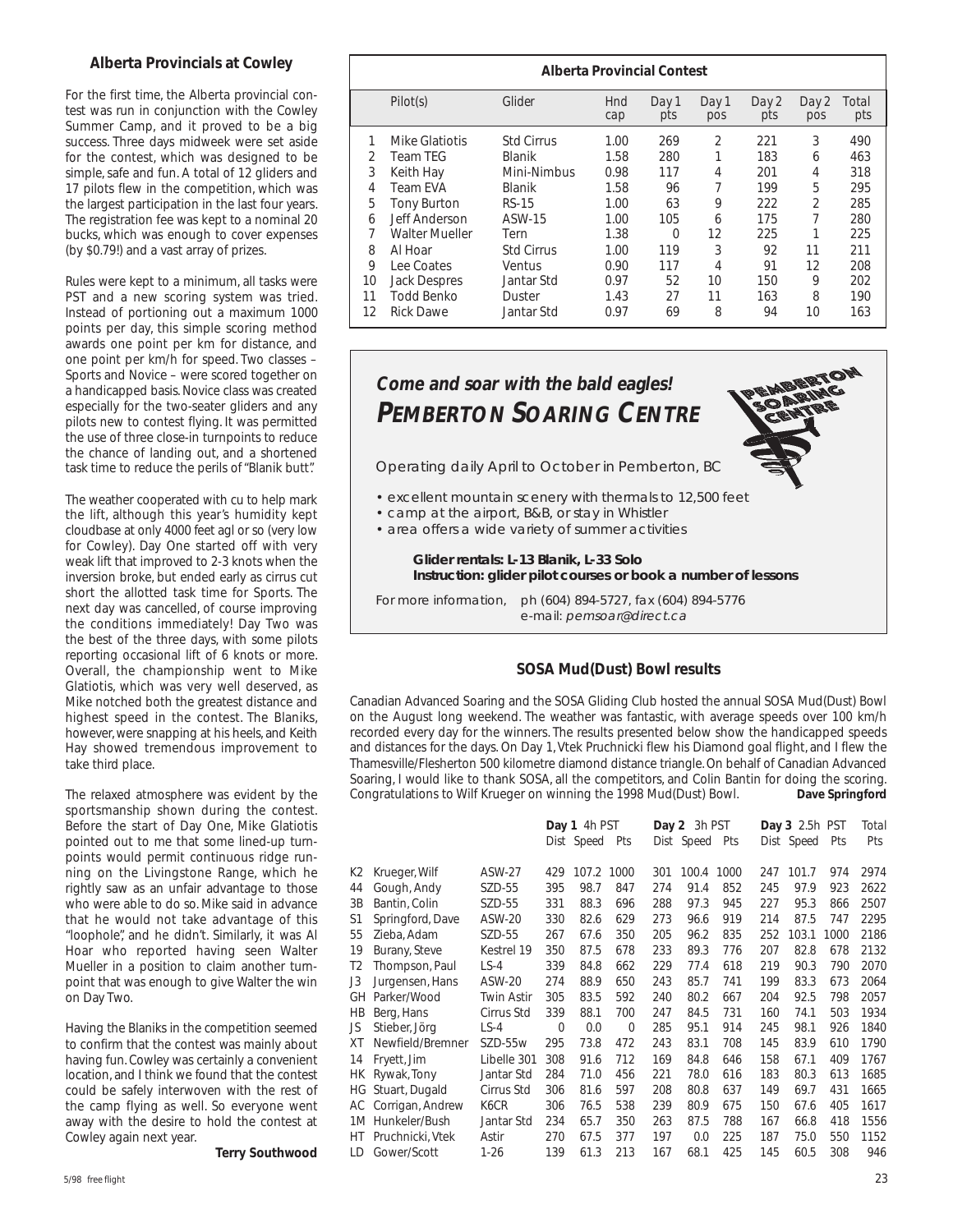| <b>Ontario/Quebec Provincial Contest</b> |                         |                   |            |              |                |              |                |              |
|------------------------------------------|-------------------------|-------------------|------------|--------------|----------------|--------------|----------------|--------------|
|                                          | Pilot(s)                | Glider            | Hnd<br>cap | Day 1<br>pts | Day 1<br>pos   | Day 2<br>pts | Day 2<br>pos   | Total<br>pts |
| 1                                        | Ulli Werneburg          | ASW-20B           | 0.90       | 430          | $\overline{2}$ | 1000         | 1              | 1430         |
| 2                                        | Dave Springford         | ASW-20            | 0.90       | 433          |                | 900          | 3              | 1333         |
| 3                                        | Nick Bonnière           | ASW-20            | 0.90       | 320          | 3              | 906          | $\overline{2}$ | 1226         |
| 4                                        | Robert DiPietro         | ASW-20B           | 0.90       | 28           | 11             | 841          | 4              | 869          |
| 5                                        | Pierre-André Langlois   | <b>Std Cirrus</b> | 1.00       | 69           | 7              | 728          | 5              | 797          |
| 6                                        | André Pepin             | DG 600            | 0.90       | 269          | 4              | 511          | 7              | 780          |
| 7                                        | Carole King             | Libelle 201       | 1.01       | 31           | 9              | 665          | 6              | 696          |
| 8                                        | Team MSC                | LS1               | 1.02       | 77           | 6              | 390          | 8              | 467          |
| 9                                        | Gilles-André Seguin     | DG 200            | 0.96       | 123          | 5              | 237          | 10             | 360          |
| 10                                       | Jean-Marc Surprenant jr | Jantar            | 0.97       | 0            | 12             | 258          | 9              | 258          |
| 11                                       | Kemp Ward               | Libelle 201       | 1.01       | 0            | 12             | 200          | 11             | 200          |
| 12                                       | Team GGC                | Jantar            | 0.97       | 30           | 10             | 72           | 12             | 102          |
| 13                                       | Team SOSA               | Astir CS          | 1.06       | 33           | 8              | 50           | 13             | 83           |
| 14                                       | Dan Cook                | $1 - 36$          | 1.31       | 0            | 12             | 19           | 14             | 19           |
| 15                                       | Stéphane Surprenant     | SZD 31            | 1.09       | 0            | 12             | 0            | 15             | $\Omega$     |

#### **Provinciales Ontario/Québec Provincials**

The Ontario/Québec Provincials took place on the Labour Day weekend in Saint Dominique, home of AVV Champlain. André Pepin and Sylvie Arcand organized the event almost single-handedly. We had participants from SOSA, Gatineau, and Champlain. Participating in various capacities in such an event was a real morale booster for our members. Eighteen gliders in two columns on the departure grid is indeed a nice sight.

The winners' names are familiar: Ulli Werneburg, Dave Springford, Nick Bonnière. However, everyone who participated won something: experience, relaxation, new friends. Gliders ranged from the 1-36 Sprite and Ka6 to ASWs and DGs. Participants' ages ranged from 17 to 70. We were so happy to see so many people coming from far to spend the weekend with us. We felt honoured and grateful to have had you with us. Please come back any time you wish, even if there is no competition or a referendum.

 $\infty$ 

Je voudrais m'étendre un peu plus sur la question des compétitions provinciales. Il serait intéressant que d'autres clubs prennent la relève. Le bilan pour Champlain a été des plus positif. Je ne parlerai pas des bénifices

#### **Pierre Pepin**

| '99 Contest Seeding List (scores >50%) |        |        |       |  |  |  |
|----------------------------------------|--------|--------|-------|--|--|--|
| 15 <sub>m</sub>                        | 1996/7 | 1998   | Total |  |  |  |
| Ulli Werneburg                         | 86.91  | 85.83  | 86.12 |  |  |  |
| Nick Bonnière                          | 100.00 | 59.32  | 71.52 |  |  |  |
| Jim Oke                                |        | 100.00 | 70.00 |  |  |  |
| Wilf Krueger                           | 96.29  | 51.85  | 65.18 |  |  |  |
| Walter Weir                            | 100.00 | 37.15  | 56.01 |  |  |  |
| Dave Springford                        | 94.42  | 39.08  | 55.68 |  |  |  |
| Standard<br><b>Ed Hollestelle</b>      | 94.67  | 100.00 | 98.40 |  |  |  |
| lan Spence                             | 100.00 | 71.41  | 79.99 |  |  |  |
| Jörg Stieber                           | 100.00 | 68.66  | 78.06 |  |  |  |
| Sports                                 |        |        |       |  |  |  |
| Hans Berg                              | 56.88  | 100.00 | 87.06 |  |  |  |
| <b>Charles Yeates</b>                  | 85.21  | 75.73  | 78.58 |  |  |  |
| <b>Russ Flint</b>                      |        | 91.35  | 63.95 |  |  |  |
| <b>Tony Burton</b>                     | 78.52  | 49.58  | 58.26 |  |  |  |
|                                        |        |        |       |  |  |  |

| <b>Ontario Soaring Ladder</b><br>Results as of 31 August |            |                   |           |                |                  |            |               |  |
|----------------------------------------------------------|------------|-------------------|-----------|----------------|------------------|------------|---------------|--|
| Pilot                                                    | Club       | Glider            |           |                | Call Flts Tot km | <b>Pts</b> | Pos           |  |
| George Wilson                                            | <b>LSS</b> | Libelle           | JK.       | 4              | 1451.1           | 1847       | 1             |  |
| Nick Bonnière                                            | GGC        | ASW20             | <b>ST</b> | 10             | 3214.5           | 1636       | $\mathcal{P}$ |  |
| Ulli Werneburg                                           | GGC        | ASW20B            | MZ        | 4              | 1657             | 1491       | 3             |  |
| <b>Tracy Wark</b>                                        | SOSA       | ASW <sub>20</sub> | LN        | 4              | 1550             | 1395       | 4             |  |
| Jörg Stieber                                             | SOSA       | LS4               | JS.       | 3              | 1299.1           | 1234       | 5             |  |
| Doug Bremner                                             | SOSA       | SZD <sub>55</sub> | XT        | $\mathfrak{D}$ | 719              | 683        | 6             |  |
| lan Grant                                                | GGC        | 1 S 4             | 7Τ        | 4              | 435              | 413        | 7             |  |



# **SAC Annual General Meeting**

Edmonton. Info as it develops will be presented on the ESC webpage: *http://www.edmc.net/soar/page6.html*

# **Solaire Canada**

Ed Hollestelle (519) 461-1464 p & fx solairecanada@compuserve.com

**LX-20B** The new "no frills" IGC-<br>approved GPS flight recorder \$1495 approved GPS flight recorder **LX-100** Electronic audio vario with averager and 2 response settings \$495 **ATR57** A new 2-1/4" panel-mounted 760 channel radio ready to install. \$1395 **ATR720A** 760 chan VHF with mounting<br>tray and wiring harness \$1695 tray and wiring harness. **ATR720C** Same as above with LCD display and 10 channel memory. \$1895 **SHM1010** Boom mike and wiring (as installed by most glider manufacturers. \$175 **LX-4000E** Flash-RAM stand-alone final glide computer or connects to any GPS (with NMEA output) or connects to the new LX-20B flight recorder for a completely integrated and FAI approved system. \$2595 **LX-5000** The ultimate GPS/final glide computer system with large graphic display, FAI flight recorder, and moving map with air-<br>space and task displays \$4995 space and task displays. **DX 50** The newest GPS flight data computer/recorder, only 2 LCDs. \$3495 puter/recorder, only 2 LCDs.

#### **Club treasurers — thank you**

Any club treasurer will tell you they keep track of club money much more carefully than they keep track of their own. While rummaging through some old SOSA paperwork I found some entries that illustrate the point rather neatly. Among the "working papers" clipped to the financial statements for the year ending December 31, 1952 there is a page headed "Itemized Revenue" — some of the listed items are:

| sale of logbooks    | \$1.00 |
|---------------------|--------|
| donations           | .36    |
| sale of pop bottles | .20    |
| found               | .10    |
| loose change        | . በ2   |

How's that for being careful!

About the time you get to read this, your club's treasurer will be starting to get the year-end financial statements ready. How about picking up the phone and telling him or her how much you appreciate all the work they do.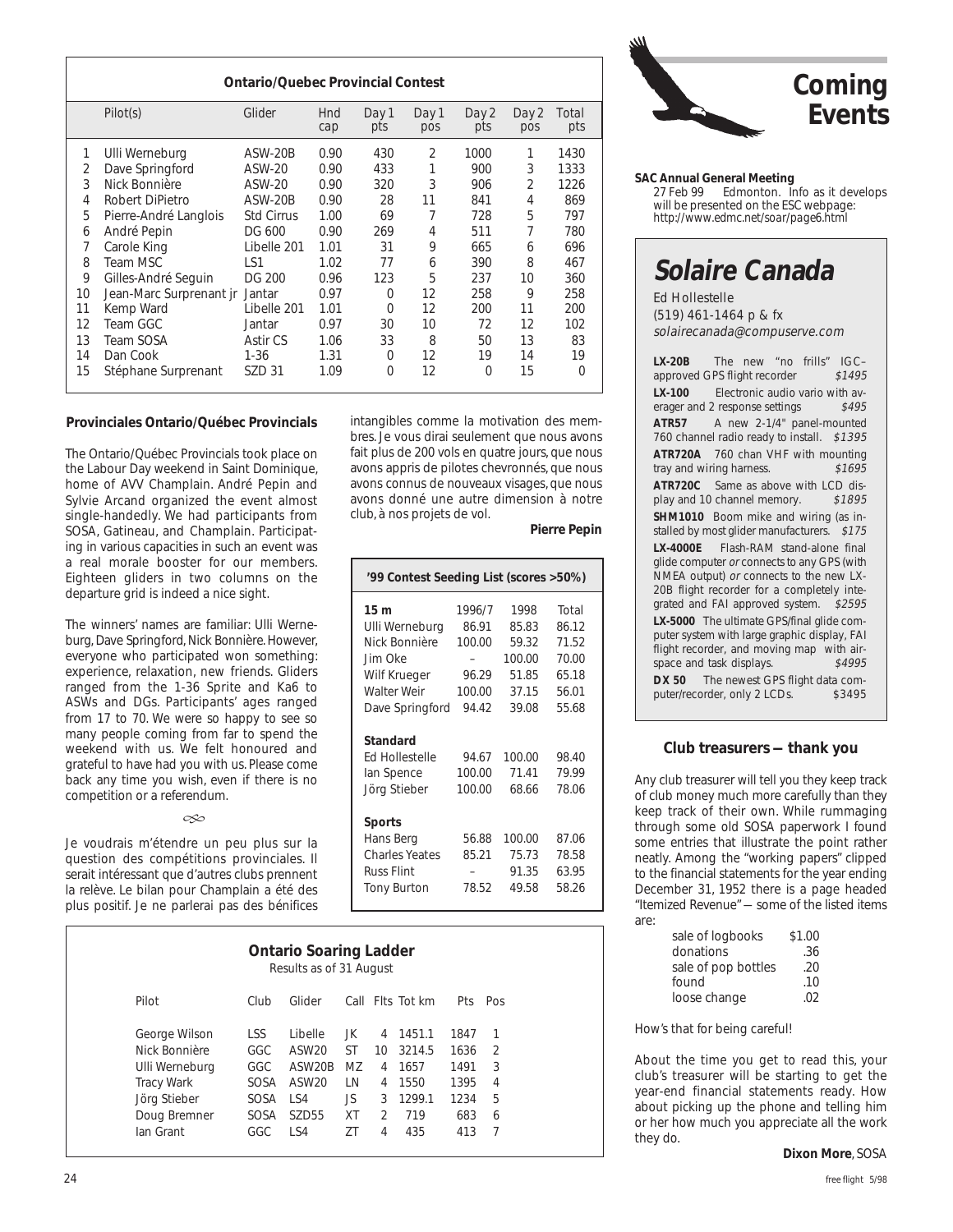#### **Conquering nerves** from page 15

up by myself and carry it across the set-up area to the launch ramp without any help, and then launch it without help. I waited for a solid straight-in 5 mph cycle to provide the best chance of a safe launch — which it was. I didn't want to provide a bad example for the many pilots and spectators!

Cognisant of my last mountain flight on my Swift, my eyes frequently scanned my airspeed indicator before, during and after my transition to feet up and body reclined in the seat. Unfortunately, my good launch was into bad air and I spent the better part of an hour below launch trying to stay aloft, rockpolishing the lower slopes of the mountain in a moderate valley wind and small drifting thermals in an unfamiliar glider, flying at 40 to 60 km/h, that is, 5-25 km/h too fast.

Feeling very uneasy and unfamiliar with the glider, every time I turned toward the mountainside in a thermal and the glider didn't appear to respond instantly to my unskilled hand, I had a flashback to my stall/spin accident; my eyes would immediately go to the airspeed indicator and I'd push the stick forward unnecessarily. Then I'd force myself to slow down again to 40-50 km/h and I would be fine for a few minutes.

I was so uncomfortable mentally that at one point I thought of flying straight down to land, selling the Millennium, and going back to flying only paragliders. Fortunately, I didn't yield to that temptation and continued to struggle. Finally I was able to get up over launch and take my start photo an hour and a quarter into the flight (I had declared a 105 kilometre O&R task).

Once on course, the superior glide of the Millennium was apparent over flex wings, as from 3200 m asl I was able to glide across Mt. Seven and Horse Creek canyon, over all of Mt. Kapristo, and onto the main range south of that. The going was easy along the range until close to my turnpoint in behind Spillimacheen, where I found myself low on some front fingers of the range in what appeared to be south wind, lee side conditions, with rough air that took me weightless once and had me using full roll control deflections a number of times as I struggled to get up in strong but broken drifting lift. In fact, it was so rough that another pilot tumbled his hang glider a couple of kilometres from my location, though I didn't see him go down under his reserve onto the mountain tops. (He was uninjured but had a long walk out; he retrieved his slightly damaged glider by helicopter the following day and immediately headed to the Canadian Nationals at Sun Peaks.)

Last year, and the year before, during identical task attempts on the Swift, I found severe turbulence in this same location near Harrogate (sometimes called Horrorgate!), and both times, like this time on the Millennium, at

5/98 free flight 25 and 25 and 25 and 25 and 25 and 25 and 25 and 25 and 25 and 25 and 25 and 26 and 26 and 26

one point I experienced some inadvertent phugoid motion (rapid pitch oscillations), like being at the tail end of a whip cracked by the wind god. In fact, I gave passing thought to giving up and heading out to the valley to land beside the cold beer store at Harrogate, but I recalled that this was my fourth attempt, in my third year, at completing this course and I couldn't bear the thought of coming back a fourth year for a fifth attempt! So I hung in.

During this time I noticed a number of things. First, as another pilot has pointed out recently, it seems easier to move the sidestick to the left than to the right (basic biomechanics of the human wrist). Also, while roll control is good, to me it still seems easier to centre thermals sailplane style by successive approximation of the circle than hang glider style by roll reversal. Still, the beneficial effects of the rudder surfaces in eliminating or reducing adverse yaw are quite noticeable compared to the Swift. Another difference from the Swift, perhaps due to the Swift's more rigid airframe, push-rod control system, or different arrangement of controls; I recall it feeling a little more direct, or more connected than does the Millennium. However, my inexperience on what is definitely a different glider may also have been a factor, as later in the flight I grew much more relaxed.

At my turnpoint, a cumulus cloud had conveniently located itself for me to top up under, with cloudbase now reaching 11,200 feet. As I neared the bottom of the cloud, I was reminded of the fact that though deploying both rudder surfaces will degrade the glide somewhat, I was not sure whether they would be as effective as the 55-degree flaps of the Swift in creating sink rate when needed. Though I carried a compass, I declined the offer of a trip to "the white room".

My voyage home was uneventful as the thermals gradually smoothed out and I took advantage of a 10-15 km/h tailwind. In fact, whereas my outbound leg had taken 2:25 hours, my inbound leg took only 1:25 hours. Approaching the finish line (the hang glider takeoff ramp) below final glide, I lucked into a strong but tiny thermal drifting rapidly along the hillside a few kilometres out, and finished with a time of about 3:30 hours for the 105 kilometres.

#### **Facing my demons**

With lots of height above the valley floor, I headed out over the Columbia River to face down the demons still lurking from my last flight in my Swift. First checking for my parachute handle, then for sufficient height (3200 feet agl), then slowing the Millennium, I put it into a 20° bank and slowly pulled back on the stick as far as possible. The glider slowed, stalled, then yawed/rolled rapidly to the left, pitched nose down, and commenced spinning. After a turn or two, I'd had enough and I pushed forward solidly on the stick, looking at it to ensure that it was actually moving

forward and that I wasn't just countering strong back pressure, and the glider immediately stopped spinning and dove to regain airspeed. The rapid recovery was reassuring.

A couple of comments about this spinning on the one hand, having the glider enter a spin so readily may seem scary to some hang glider pilots, but many gliders and powered aircraft have similar behaviour. In fact, knowing that the glider will spin predictably is a good thing, since there are no surprises and you'll avoid flying too slowly close to the mountainside knowing that a stall/spin could be the result. I had been unable to spin my Swift after several flatland attempts and so concluded (wrongly) it was fairly resistant to them, so when it did spin in the mountains it took me by surprise. Secondly, the Millennium's spin is relatively benign, similar to some sailplanes I've flown — I will likely get around to doing them for fun in smooth evening air. In contrast, a spin in a Citabria is definitely a white-knuckle experience, particularly the entry, in which it rolls past vertical!

After almost five hours in the air, I landed at the usual field at Nicholson. I hadn't ever chosen to land there with the Swift, but on this occasion felt confident enough to try it with the Millennium. The rudder surfaces did their job for glide path control; in fact, I came up a hundred metres short, landing on the wheels since the wind was almost calm. In short order I was handed a cold beer. As I derigged the glider and lifted it onto my vehicle, surveying Mt. Seven basking in evening alpenglow, a few decaying cu floating above, I realized that my initial fears of flying this glider were gone. Instead, the satisfaction of a five-hour first flight had taken hold, with a concurrent 105 kilometre O&R flight completed and two Canadian Class O-2 record claims in hand (speed over 100 km O&R course and O&R distance). As a bonus, neither my launch nor my landing had involved the artistic deformation of fibreglass or aluminum!

Thanks again to Bright Star for building this great glider, similar to the already successful Swift but clearly designed for a different, hopefully wider, market niche. Not a flexwing, not a sailplane, but something unique, combining the poor performance of a hang glider with the inconvenience of a sailplane; er, I meant to say the performance of a sailplane (at least, with the future fairing) with the convenience (almost) of a hang glider. ❖

*For more information and pictures of the Swift, Millennium, and other past and present rigidwing hang glider designs, visit the Rigid Wings website at:*

*www.globalserve.net/~midtoad/RigidWings/*

*About the author: Stewart has (so far) the only FAI Silver Badges in all four classes of soaring aircraft: paragliders, flexwing and rigid-wing hang gliders, and sailplanes. He lives in Calgary and was graciously taught what little he knows about sailplane flying by the gang at Cu Nim .*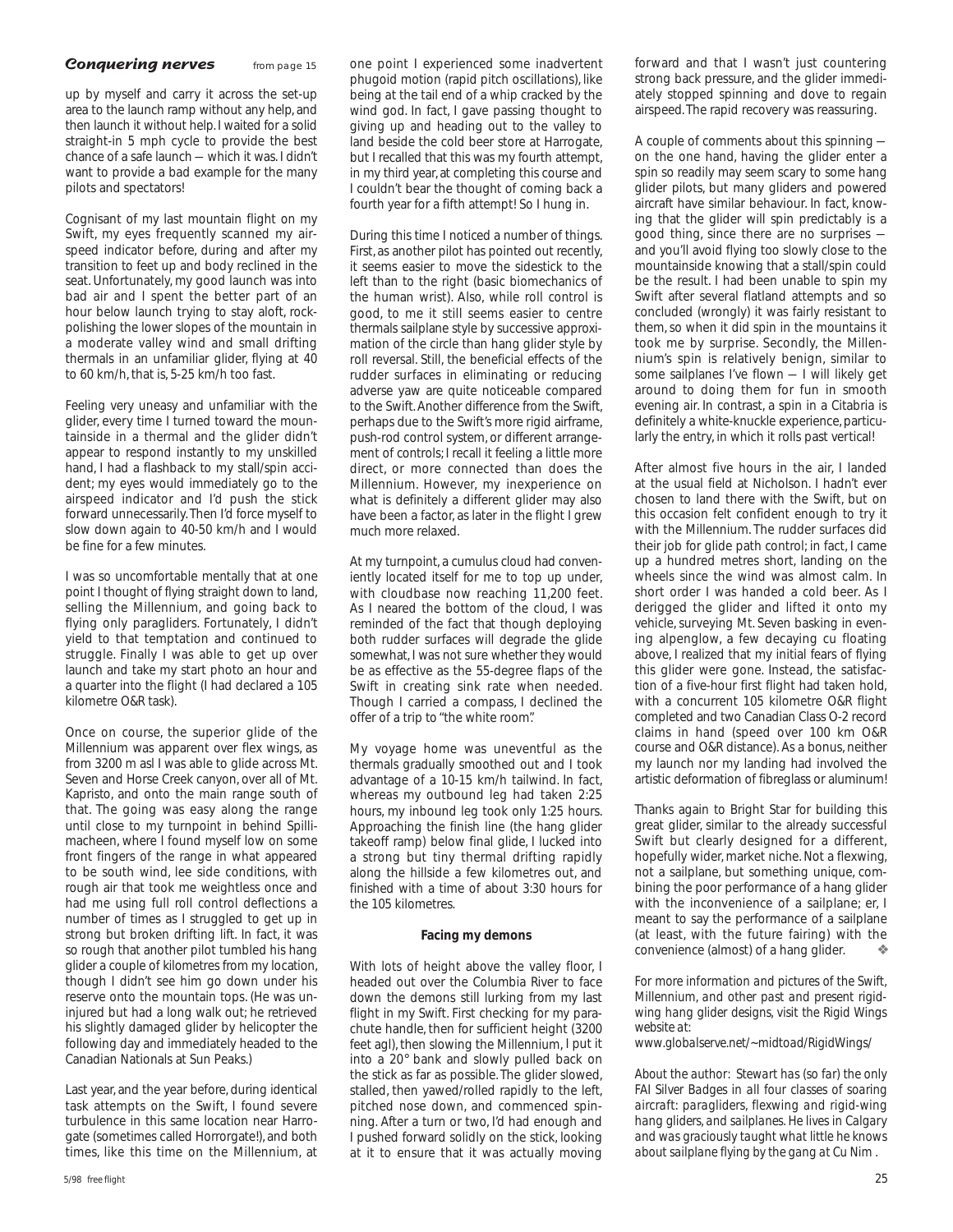3 Sumac Court Burketon, RR2, Blackstock, ON L0B 1B0 (905) 263-4374 email *waltweir@inforamp.net*

The following badge legs were recorded in the Canadian Soaring Register during the period 26 June to 2 September.

| 894<br>895<br>896<br>897 | <b>SILVER BADGE</b><br>Dariusz Andrzejewski SOSA<br>Dan Bush<br>Martin Vanstone<br>Peter Peerboom                                                                                                           | SOSA<br>Vancouver<br>SOSA                                                                |                                                                                                  |                                                                                                                                                 |                                                                                                                                                                            |
|--------------------------|-------------------------------------------------------------------------------------------------------------------------------------------------------------------------------------------------------------|------------------------------------------------------------------------------------------|--------------------------------------------------------------------------------------------------|-------------------------------------------------------------------------------------------------------------------------------------------------|----------------------------------------------------------------------------------------------------------------------------------------------------------------------------|
|                          | DIAMOND DISTANCE (500 km flight)<br>George Wilson                                                                                                                                                           | London                                                                                   | 501.3 km                                                                                         | Libelle 201B                                                                                                                                    | Embro, ON                                                                                                                                                                  |
|                          | DIAMOND GOAL (300 km goal flight)<br>Kevin Clifton                                                                                                                                                          | Regina                                                                                   | 327.8 km                                                                                         | ASW-19                                                                                                                                          | Strawberry Lakes, SK                                                                                                                                                       |
|                          | GOLD DISTANCE (300 km flight)<br>Kevin Clifton                                                                                                                                                              | Regina                                                                                   | 327.8 km                                                                                         | ASW-19                                                                                                                                          | Strawberry Lakes, SK                                                                                                                                                       |
|                          | GOLD ALTITUDE (3000 m gain)<br>Roger Taylor                                                                                                                                                                 | Vancouver                                                                                | 3260 m                                                                                           | L33 Solo                                                                                                                                        | Hope, BC                                                                                                                                                                   |
|                          | SILVER DISTANCE (50 km flight)<br>Kevin Clifton<br>Dariusz Andrzejewski SOSA<br>Leili Pede Foster<br>Dan Bush<br>Martin Vanstone<br>Peter Peerboom                                                          | Regina<br>York<br>SOSA<br>Vancouver<br>SOSA                                              | 163.9 km<br>62.2 km<br>62.2 km<br>65.4 km<br>53.2 km<br>62.2 km                                  | ASW-19<br>Astir CS-77<br>$1 - 26$<br>$1 - 26$<br>Grob 102<br><b>Std Cirrus</b>                                                                  | Strawberry Lakes, SK<br>Arthur East, ON<br>Arthur East, ON<br>Rockton, ON<br>Invermere, BC<br>Rockton, ON                                                                  |
|                          | SILVER DURATION (5 hour flight)<br>Alan Hoar<br>Dan Bush<br>Roger Taylor<br>Peter Peerboom<br><b>Robert Morse</b>                                                                                           | Cu Nim<br>SOSA<br>Vancouver<br>SOSA<br>London                                            | 5:06 h<br>6:17h<br>5:10h<br>6:01 h<br>5:08 h                                                     | <b>Std Cirrus</b><br>Hornet<br>L-33 Solo<br><b>Std Cirrus</b><br>Std Austria                                                                    | Golden, BC<br>Rockton, ON<br>Hope, BC<br>Rockton, ON<br>Embro, ON                                                                                                          |
|                          | SILVER ALTITUDE (1000 m gain)<br>Kevin Clifton<br>Donald Macaulay<br>David Ridding<br>Pierre Beaulieu<br>Louis Cloutier<br>Pierre Brousseau<br>Dan Bush<br>Alfred Waymann<br>Roger Taylor<br>Peter Peerboom | Regina<br>SAC<br>York<br>Quebec<br>Quebec<br>Quebec<br>SOSA<br>York<br>Vancouver<br>SOSA | 1250 m<br>1160 m<br>1220 m<br>1700 m<br>1450 m<br>1600 m<br>1200 m<br>1340 m<br>3260 m<br>1300 m | ASW-19<br><b>Astir CS</b><br>$1 - 23$<br>Grob 102<br>Pilatus B4<br>Pilatus B4<br>$1 - 26$<br>$1 - 23$<br><b>Std Cirrus</b><br><b>Std Cirrus</b> | Strawberry Lakes, SK<br>Clermont, FL<br>Arthur East, ON<br>St Raymond, QC<br>St Raymond, QC<br>St Raymond, QC<br>Rockton, ON<br>Arthur East, ON<br>Hope, BC<br>Rockton, ON |
| 2591                     | C BADGE (1 hour flight)<br>2585 Kevin Clifton<br>2586 Edward Brook<br>2587 Pierre Beaulieu<br>2588 Ralph Ratsep<br>2589 Dan Bush<br>2590 Peter Peerboom<br>Robert Morse                                     | Regina<br>Borden<br>Quebec<br>Borden<br>SOSA<br>SOSA<br>London                           | 3:48h<br>1:08h<br>2:56h<br>1:02 h<br>6:17h<br>6:01 h<br>5:08 h                                   | ASW-19<br>$2 - 33$<br>Grob 102<br>$2 - 33$<br>Hornet<br><b>Std Cirrus</b><br>Std Austria                                                        | Strawberry Lakes, SK<br>Borden, ON<br>St Raymond, QC<br>Borden, ON<br>Rockton, ON<br>Rockton, ON<br>Embro, ON                                                              |

Chris Eaves, Kurt Meyer and Pierre Pepin have all flown 500 km distances this summer. At this time (Sept 3) Chris has abandoned his claim and Kurt and Pierre's are in jeopardy — all due to problems with the evidence. Kurt and Chris both have flight recorder problems. It's a real shame when splendid efforts are foiled by technical problems.

If you have a flight recorder and intend to try for a badge leg or record you will be well advised to practice the complete procedure on short "dress rehearsal" tasks — just as you must practice with a camera.

Congratulations to Dan Bush and Peter Peerboom who both completed their "C" and Silver C in two flights this year.

#### *NOTICE: if you want your claim processed before April 99, I have to have it before December 1st.*

# **FAI badges Walter Weir FAI records Dave Hennigar**

404 Moray St, Winnipeg, MB R3J 3A5 (204) 837-1585 H *dhengr@mb.sympatico.ca*

#### **NOTICE OF RECORD FLIGHT**

| Date of flight: 31 July 1998                               |  |  |  |  |  |
|------------------------------------------------------------|--|--|--|--|--|
| 3 TP distance (joint), territorial, FAI category 3.2.5.6   |  |  |  |  |  |
| Ulrich Werneburg & Dominique Bonnière                      |  |  |  |  |  |
| ASW-20B C-GIKC (UIII), ASW-20 C-GYMZ (Nick)                |  |  |  |  |  |
| 559.7 kilometres                                           |  |  |  |  |  |
| Pendleton, Brockville a/p, Bonnechere a/p,                 |  |  |  |  |  |
| Vankleek Hill, and return                                  |  |  |  |  |  |
| Previous record: 543 kilometres set in 1997 by Tony Burton |  |  |  |  |  |
|                                                            |  |  |  |  |  |

#### **A series overview ... Compage 16** from page 16

I am not developing or defending my approach to handicapping, I am actually explaining and defining the handicapping problem from a much different vantage point. Eventually my notes will show the limitations in handicapping by just using the MacCready model. Contest results show that the best racing pilots on their better days consistently outfly the MacCready model, and the reasons are quite revealing.

I am trying to methodically provide for the reader some insight into the complexity of the subject and show the differences between the simplistic models and what our best and lowest skilled pilots are doing with their gliders on a comparative basis for the wide range of soaring conditions, gliders, and sites, and (informal and formal) racing rules. One then can better understand that handicapping is a living process, as the handicaps for the past years are constantly changing due to soaring's changing gliders, pilots, instrumentation, rules, soaring techniques, and pilot skill levels. All of these are evolving in about ten year epochs. I should also say that over the years the data shows that the pilots who compete with the most consistency place high in handicapped racing. They might not win, but inconsistency exacts a bigger price in handicapped events than in non-handicapped ones for the scoring rules used.

The real message is the insight the idealized models provide versus the actual performance the pilots/gliders/instrumentation produce and how favoured soaring sites and politics can play a role in what are judged the fairest handicaps. This comes down to what is the objective of handicapping and what is the objective of handicapped contests, and can selected handicaps be insensitive to contest rules and objectives?

Sports class in the USA has for years been able to provide a venue for the owners of noncompetitive gliders to race in a more fair tasking environment. Later these contests became sanctioned, and higher performance gliders moved into the class which increased the performance spread in the contests. Handicapped national Sports class pilots in the USA represent about 50% of all seeded pilots in the USA. Regional competition has been a great incentive to provide a ladder system to develop racing pilots and crosscountry pilots in a structured environment.

I am committing myself to a long series of chapters. After a long time I decided to write a book on what I have learned on the subject of handicapping over the last 40 plus years, and decided this series was the best way for me to start documenting what I have learned. In the future I will assemble and edit this material and publish a book on the subject. **Carl Herold**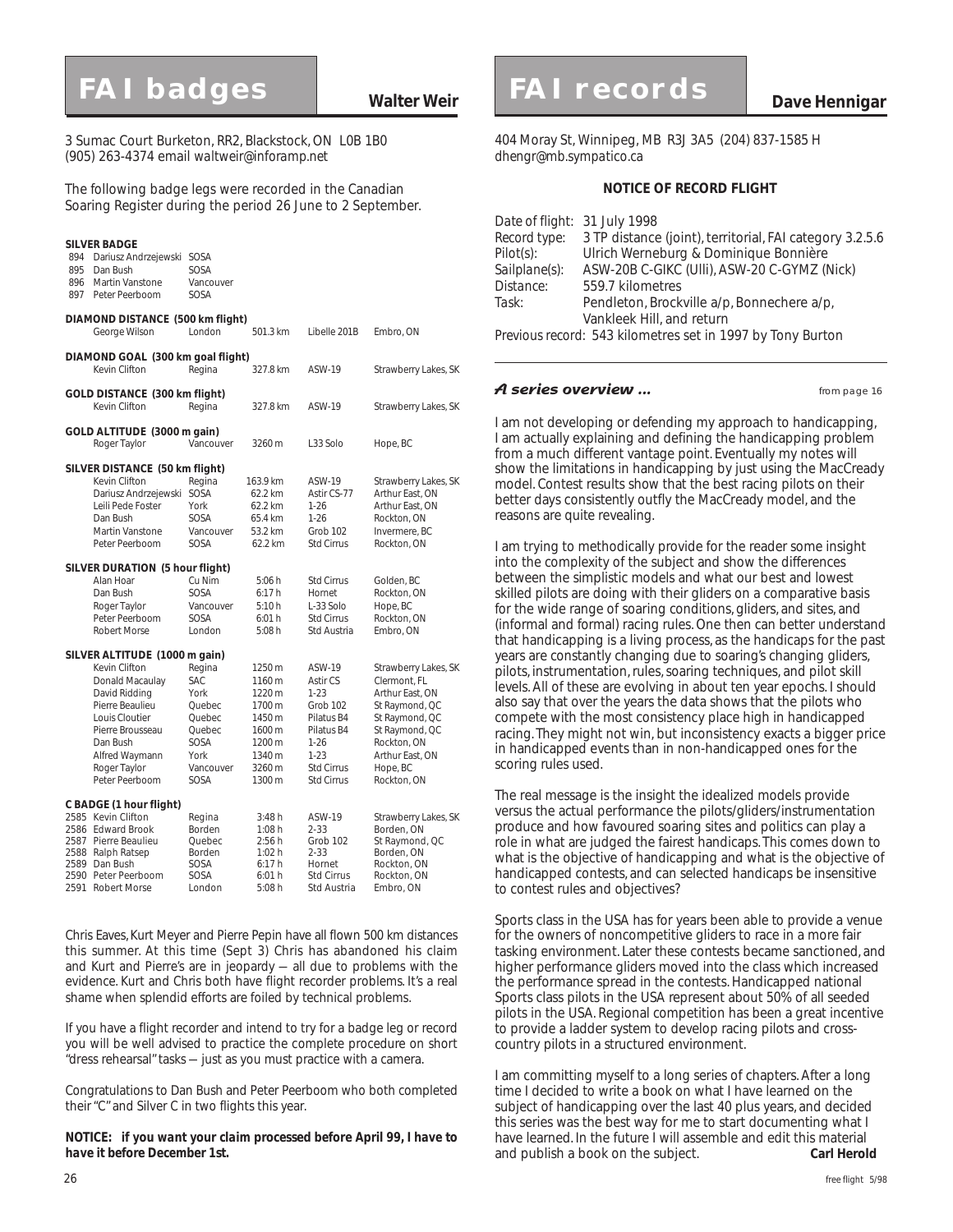



Personal ads are a free service to SAC members (please give me the name of your club). \$10 per insertion for nonmembers. **Send ad to editor**, not the national office, Box 1916, Claresholm, AB T0L 0T0 tel/fax (403) 625-4563, *free-flt@agt.net*

Ad will run 3 times unless you renew. Please tell me if your item has been sold sooner. Maximum ad length is 6 lines and subject to some editing as necessary.

## **single seat**

**L-Spatz,** CF-UJZ, 1966, recent fabric and overhaul, basic instruments, radio, Varicalc, open trailer. \$6000. Winnipeg Gliding Club (204) 837-8128 or *info@wgc.mb.ca*

**1-23H-15**, C-FZDN, #48, 1050h, 16m span, all metal, fully aerobatic, L/D 31/1. Chute, O2, encl trailer. May '98 c of a. \$13,000 obo. Mark Saar, (705) 749-2533.

**1-23**, #16, 1951, 2400h, beautifully refinished, all instruments, trailer. Asking \$11,000. Matt (250) 342- 3006 or *kaz@rockies.net*

**1-26A**, #23, 1050h, beautiful condition, new fabric on wings, tail and fuselage recently recovered, total refinish in 1996. Excellent enclosed trailer. Asking \$9500. Would consider delivering for expenses. Harold Eley, email: *eeley@cableregina.com* (306) 584- 5712, or Wilbur Eley, (306) 255-2859.

**Ka6CR**, CG-CJB, #6608, 1967, 1200+h, annualled. In good to very good condition, new instruments, factory trailer. Slimpack chute. Michael Steckner, (440) 473-9365, *mks@gwis.com*

Pic-3, Finnish glider (Ka6 equivalent), plywood construction, trailer, radio, O2, chute, all logbooks. \$3500. Klaus Brixa (519) 948-2384 eves.

**Skylark 4**, fully equipped with trailer, hangared at GGC. Andrew Robinson (613) 226-7616 (H), (613) 723- 2299 (W), (613) 237-4152 (F), *andrewr@hookup.net*

**Dart 17/R**, C-FOAK, easy to rig/derig, basic instruments, trailer (needs repairs), chute, O2. \$9000 minus AD. Call Sylvain "Bingo" Larue at (902) 765-6865 or *bingo@cancom.net*

**Jantar Std 2**, C-GGEA, 747 h, excellent condition. Aluminum encl trailer, Rico, g-meter, EdoAir radio and chute. Asking \$26,500. Réjean Dallaire, (514) 449-6333 (W), (514) 635-3470 (H).

**Std Cirrus**, CF–DFN, "Jolly Miller", 1650h, tinted canopy, bombproof trailer, excl flying cond, Ball elec vario & audio, PZL mech vario, Genave 320 radio, Plantronics mike, O2, T&B, chute. \$26,000. Call Mike Glatiotis (403) 282-6121, *mglatiot@cadvision.com*

**RS-15**, a fun aircraft with impressive performance, 2-5 hrs common. Nice condition with Imron finish. Cambridge vario, Mk 4 director, O2, radio, Schreder trailer. \$14,500. Bryce Stout (905) 822-1814 ph/fax.

**DG600**, 1050h, 17m tips and 15m winglets. Becker radio, Westerboer computer, Bohli compass, wing wheel, covers, Cobra trailer. US\$52,000. André Pepin, (514) 923-3631 or *prpepin@videotron.ca*

**DG202/17C**, 1981 carbon model, 2700h (ship has been meticulously cared for and is in excellent cond). Excellent gel coat, Becker radio/mic, ILEC computer/ vario, GPS, Winter mech back-up vario, Hamilton compass, O2, water. \$50,000. Based in Ephrata, WA. Harry Peters (604) 856-5456, *petersh@uniserve.com*

**SZD-51-1**, C–GBYT, "Junior" new club single, instruments to suit. Trailer available. Ed Hollestelle (519) 461-1464 ph/fx, *solairecanada@compuserve.com*

**PIK20Bc**, C–GXWD, carbon fibre, 820h, very good condition, new paint, Ball 400 c/w netto & cruise, Edoaire 720 radio, chute, O2, gear warning. Call Lee Coates at (403) 242-3056 or Denis Bergeron at (403) 526-4560.

**SZD-55**, instruments, radio, trailer. New Apr 97. \$65,000-70,000. Andy Gough (905) 639-5939, email: *gough\_andy@hotmail.com*

## **miscellaneous**

**Two winches**, single drum with 3500 ft of cable, V-8 powered, very low time on both engines, on single axle frames with trailer hitches, excellent economical launch vehicles. Eric Durance (519) 969- 7889, Kurt Moser (eves) (519) 472-8876.

**Barograph**, Replogle – \$350, Winter (smoke) – \$350 **GPS**, Garmin 55 with stick/yoke mount – \$400 Contact André Pepin, *prpepin@videotron.ca* or (514) 923-3631.

**Speed ring** for Ventus, km/h, fits Winter vario, \$40 **Vario capacity**, Winter 0.45 litres, two, \$25 ea **Gust filters**, Rico and Cambridge, \$25 ea Save 50%, call Gilles at (514) 377-5737

**ILEC SB-7** variometer, 2 **SB-7** varios, good condition, working order, with manuals, no flask needed, asking \$US500 each. One 57mm **averager readout for SB-7**, \$US150. Kevin Clifton, (306) 978-1832, email: *kev@envistatech.com*

**Parachute**, Security 150. Asking \$300. Call Kurt Moser, (519) 472-8876

**1-man rigger**, a brand-new never used "Wing Thing". Selling as I never had the need for it that I originally anticipated. \$295. Paul Nelson, (519) 821-0153.

**L13 canopy, L13 complete tail section** including skid with wheel. Call Hans Lohr, (905) 509-2356 after 1900.

## **suppliers**

**Sunaero Aviation** Glider repairs in fibreglass, wood, & metal. Jerry Vesely, Box 1928, Claresholm, AB T0L 0T0 (403) 625-3155 (B), fax (403) 625-2281.

**XU Aviation** Chris Eaves. Glider repair in all materials. (519) 452-7999, fax (519) 452-0075, e-mail *xu-aviation@sympatico.ca*

**Barograph calibration**, most makes and models. Walter Chmela (416) 223-6487.

**VariCalc**, versatile pressure transducer and microprocessor based vario and final glide calculator, Canadian designed and produced. Skytronics (613) 820-3751 or (613) 596-1024.

**LD-200** variometer, hi-performance pressure transducer based varios with audio. No bottle required. Peter Masak, 47 Sheffield Lane, West Chester, PA 19380 (610)-738-9792 *masak@ix.netcom.com*

### **two seat**

**Lark IS28B2**, C-GVLI, 1500 h, basic instruments, Cambridge vario & repeater, Alpha 100 radio, g-meters, professionally built open trailer. Priced to move at \$17,000. Winnipeg Gliding Club (204) 837-8128 or *info@wgc.mb.ca*

#### **Stalking the Mountain Wave**

**2nd edition, improved and expanded. Action, History, Lies, Politics what more could you ask for!**

**\$20 + \$4** p&h, \$18 for 4 or more Clubs note – a good awards item Tony Burton & Ursula Wiese ph/fax (403) 625-4563 *free-flt@agt.net*

## **magazines**

**SOARING** — the monthly journal of the Soaring Society of America. Subscriptions US\$43 second class. Credit cards accepted. Box E, Hobbs, NM 88241-7504. e-mail: *74521.116@compuserve.com* (505) 392-1177 fax (505) 392-8154.

**SAILPLANE & GLIDING** — the only authoritative British magazine devoted entirely to gliding. Bimonthly. £17.50 per year. BGA, Kimberley House, Vaughan Way, Leicester, LE1 4SG, UK. e-mail: *Bgahq@aol.com* fax 0116 2515939,

**AUSTRALIAN GLIDING** — bimonthly journal of the Gliding Federation of Australia. \$A40.50 surface mail – airmail \$A55. Payable on an Australian bank, Bankcard, Visa, Mastercard. Box 1650, GPO, Adelaide, South Australia 5001. fax (03) 9379-5519. *AdminOfficer@gfa.org.au*

**NEW ZEALAND GLIDING KIWI** — bimonthly journal of the Zew Zealand Gliding Association. \$US39 surface mail. Private Bag, Tauranga, New Zealand. e-mail: *john@roake.gen.nz*

**XU Aviation Ltd.**

major and minor repair and inspection in:

• steel tube, and wood and fabric • stressed skin aluminum

• composites

**Chris Eaves, XU Aviation Ltd, 2450 Blair Blvd, London, ON N5V 3Z9**

ph (519) 452-7999, fax (519) 452-0075 e-mail: xu-aviation@sympatico.ca TC Approved Maintenance Organization 24-88